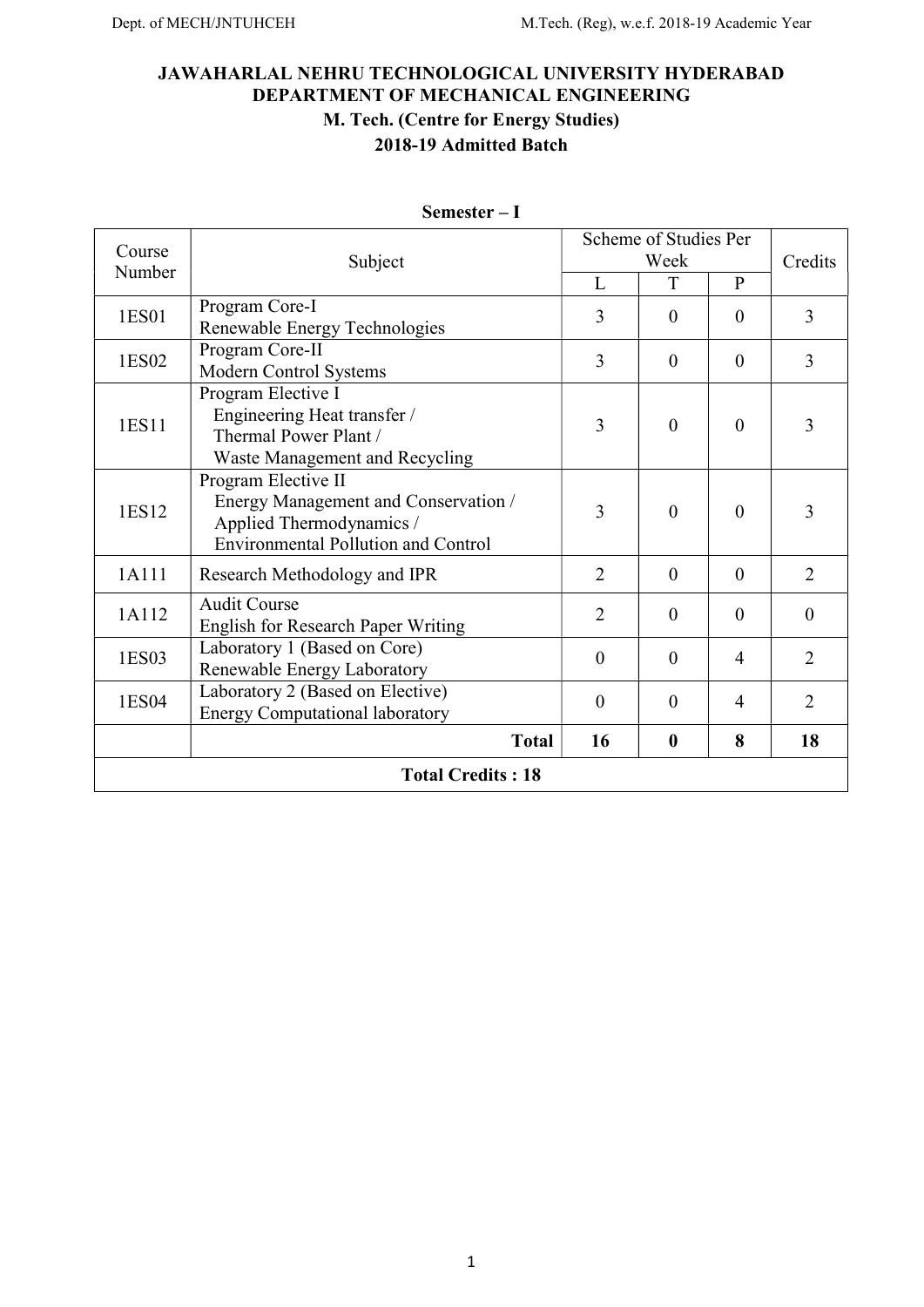| Course                   |                                             | Scheme of Studies Per |                            |                |                |          |  |
|--------------------------|---------------------------------------------|-----------------------|----------------------------|----------------|----------------|----------|--|
| Number                   | Subject                                     |                       | Credits                    |                |                |          |  |
|                          |                                             | L                     | T                          | $\mathbf{P}$   |                |          |  |
| 2ES05                    | Program Core III                            | 3                     | $\theta$                   | $\theta$       | 3              |          |  |
|                          | Direct Energy Conversion                    |                       |                            |                |                |          |  |
| 2ES06                    | Program Core-IV                             | 3                     | $\theta$                   | $\theta$       | 3              |          |  |
|                          | Energy Efficiency in Thermal Systems        |                       |                            |                |                |          |  |
|                          | Program Elective III-                       |                       |                            | $\theta$       |                |          |  |
| 2ES13                    | Energy Efficiency in Electrical Utilities / | 3                     | $\Omega$                   |                | 3              |          |  |
|                          | Nuclear Power Plants /                      |                       |                            |                |                |          |  |
|                          | Measurements in Energy Engineering          |                       |                            |                |                |          |  |
|                          | Program Elective IV-                        | 3                     | $\theta$                   | $\theta$       |                |          |  |
| 2ES14                    | Optimization of Energy Systems /            |                       |                            |                | 3              |          |  |
|                          | Wind Energy Conversion Systems /            |                       |                            |                |                |          |  |
|                          | <b>Solar Thermal Processes</b>              |                       |                            |                |                |          |  |
|                          | <b>Audit Course</b>                         |                       | $\overline{2}$<br>$\theta$ |                | $\theta$       | $\theta$ |  |
| 2A113                    | Value Education                             |                       |                            |                |                |          |  |
| 2ES07                    | Laboratory 3 (Based on Core)                | $\theta$              | $\theta$                   | $\overline{4}$ | $\overline{2}$ |          |  |
|                          | <b>Energy Conversion Laboratory</b>         |                       |                            |                |                |          |  |
|                          | Laboratory 4 (Based on Elective)            | $\theta$              | $\theta$                   | $\overline{4}$ | $\overline{2}$ |          |  |
| <b>2ES08</b>             | Computer Simulation Lab                     |                       |                            |                |                |          |  |
| 2ES09                    | Mini Project with Seminar                   | $\overline{2}$        | $\theta$                   | $\theta$       | $\overline{2}$ |          |  |
|                          | <b>Total</b>                                | 16                    | $\mathbf{0}$               | 8              | 18             |          |  |
| <b>Total Credits: 18</b> |                                             |                       |                            |                |                |          |  |
|                          |                                             |                       |                            |                |                |          |  |

# Semester – II

# Semester – III

| Course                   | Subject                                                                                                     | Scheme of Studies Per | Credits  |          |    |  |
|--------------------------|-------------------------------------------------------------------------------------------------------------|-----------------------|----------|----------|----|--|
| Number                   |                                                                                                             |                       | T        | D        |    |  |
| 3ES15                    | Program Elective V<br>Smart Grid Technologies /<br><b>Energy Storage Systems</b><br>Hydrogen and Fuel Cells | 3                     | 0        | 0        | 3  |  |
| 3ES02                    | Open Elective<br>Waste to Energy                                                                            | 3                     | $\theta$ | $\Omega$ |    |  |
| 3ES10                    | Dissertation-I/Industrial Project                                                                           | 0                     | $\theta$ | 20       | 10 |  |
| <b>Total Credits: 16</b> |                                                                                                             |                       |          |          |    |  |

# Semester – IV

|                         | Subject         | Scheme of Studies Per | Credits |    |    |  |
|-------------------------|-----------------|-----------------------|---------|----|----|--|
|                         |                 |                       | T       |    |    |  |
|                         | Dissertation II |                       |         | 32 | 16 |  |
| <b>Total Credits:16</b> |                 |                       |         |    |    |  |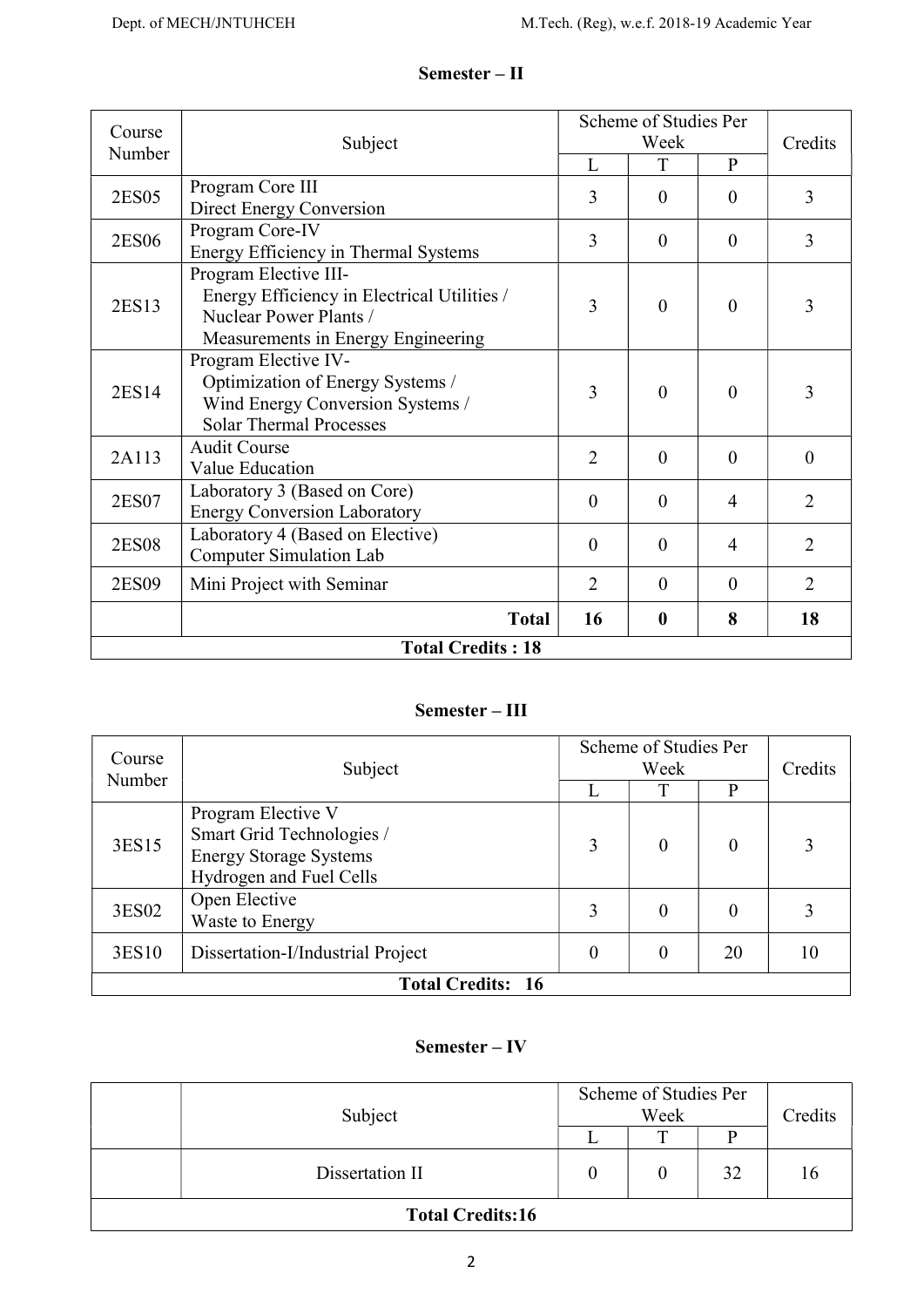#### RENEWABLE ENERGY TECHNOLOGIES

# M.Tech, ES. I-Sem L T P C

# Teaching scheme Lecture: - 3 h/week

# 3 0 0 3

# Course Code 1ES01 Course Name **RENEWABLE ENERGY TECHNOLOGIES**

#### Course objectives:

- To explain the concepts of Non-renewable and renewable energy systems
- To outline utilization of renewable energy sources for both domestic and industrial applications
- To analyse the environmental and cost economics of renewable energy sources in comparison with fossil fuels.

#### LECTURE WITH BREAKUP

#### Unit1:

Fundamentals of Energy: Energy consumption and standard of living, Oil crisis, Classification of energy resources, Consumption trend of primary energy resources, conventional energy sources and their distribution, Energy chain, common forms of energy, importance and salient features of non-conventional energy resources, environmental aspects of energy, Environment-economy-energy and sustainable development, Energy densities of various fuels, World energy status, Energy scenario in India.

#### Unit 2:

Solar energy: Solar energy basics, Sun-Earth relation spectrum, Terrestrial and extraterrestrial radiation, spectral energy distribution of solar radiation, Depletion of solar radiation, measurement of solar radiation, solar radiation data, Solar time, Solar radiation geometry, Solar day length, Empirical equations for estimation of solar radiation on horizontal surfaces, Global, diffused and beam radiation, Solar radiation on inclined surface (Problems on energy availability on surfaces)

#### Unit 3:

Wind Energy: Wind origin, nature, types, Wind data and wind rose, wind speed variation, Wind siting Wind turbine classification and types of rotors, Wind turbine aerodynamics, power extraction from wind, Betz criteria, Axial thrust on the turbine, torque developed by the turbine, Dynamic matching, speed control strategies, Wind turbine operational characteristics, wind energy conversion systems, environmental aspect, Wind energy potential and installation in India (Problems on energy Conversion)

#### Unit 4:

Biomass Energy: Biomass resources and their classification, Biomass conversion technologies: Thermo chemical conversion - Direct combustion - biomass gasification pyrolysis and liquefaction - biochemical conversion - anaerobic digestion – operational parameters of biogas plants, Types of biogas Plants and biogas plant design – Alcohol production from biomass - Bio diesel production - Urban waste to energy conversion - Biomass energy program in India (Problems on biogas plant design)

#### Unit 5:

Ocean Energy: Origin and nature of tidal energy, Tidal range power, tidal energy conversion schemes - Principle of Ocean Thermal Energy Conversion (OTEC) - Ocean thermal power plants-wave energy, power in waves, wave energy technologies- Geothermal power plants - Various types.

Small Hydro Power Plant: Importance of small hydro power plants and their Elements - Types of turbines for small hydro - Estimation of primary and secondary power.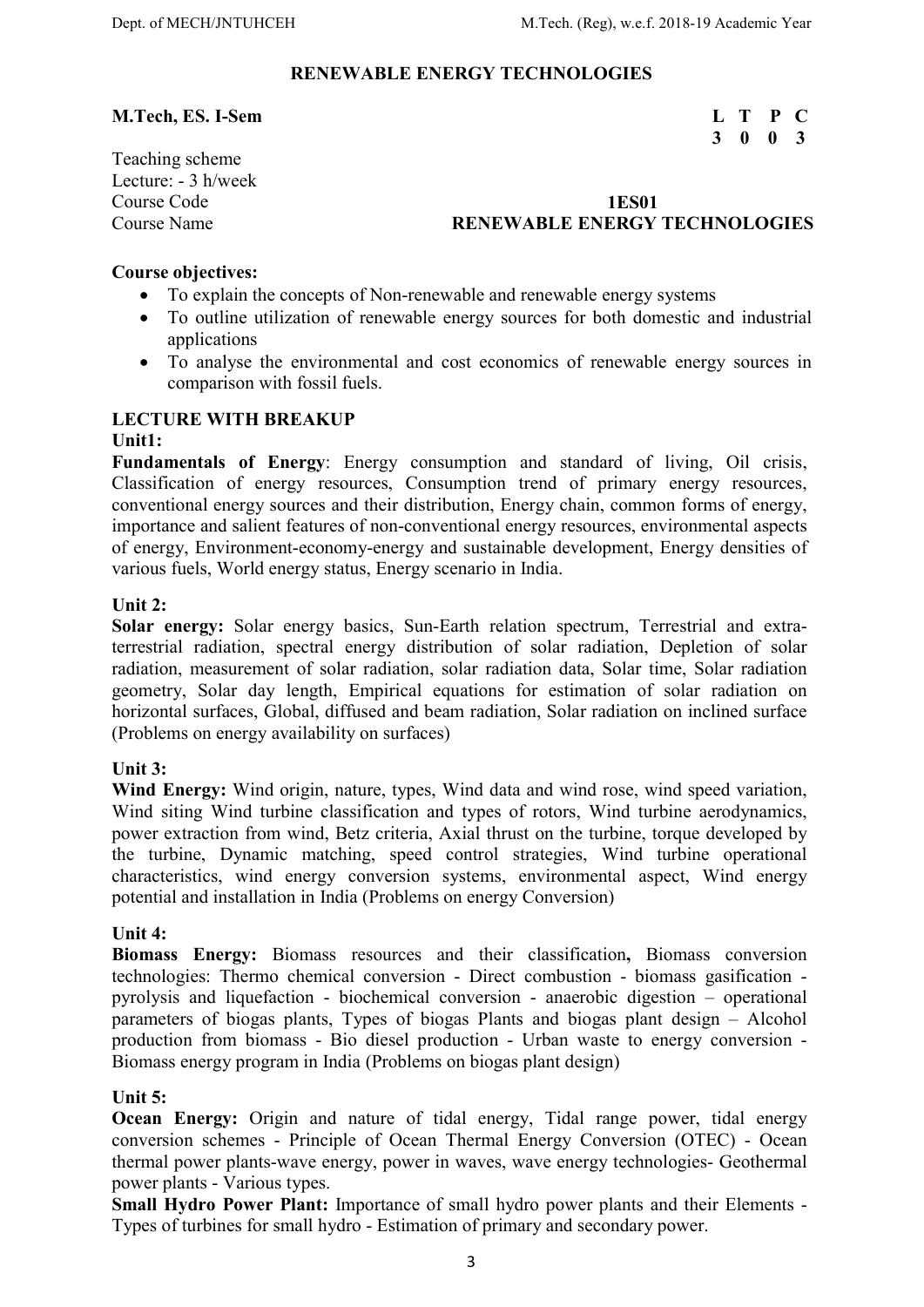# COURSE OUTCOMES

Student have

- 1. An understanding of renewable energy sources
- 2. A knowledge of working principle of various energy systems
- 3. A capability to carry out basic design of certain renewable energy systems

# Text Books:

- 1. Renewable Energy Sources, Twidell, J.W. and Weir, A., EFN Spon Ltd., 1986.
- 2. Renewable Energy Engineering and Technology, Kishore VVN, Teri Press, New Delhi, 2012
- 3. Renewable Energy Power for a Sustainable Future, Godfrey Boyle, Oxford University Press, U.K, 1996.

- 1. Solar Energy Principles of thermal collection and storage, S. P. Sukhatme
- 2. Solar Engineering of Thermal Processes, J. A. Duffie and W. A. Beckman
- 3. Principles of Solar Engineering, Kreith, F and Kreider, J. F., McGraw-Hill, 1978.
- 4. Renewable Energy, Bent Sorensen, Elsevier, Academic Press, 2011
- 5. Power Plant Technology, J Wakil
- 6. Non-Conventional Energy Sources, G.D Rai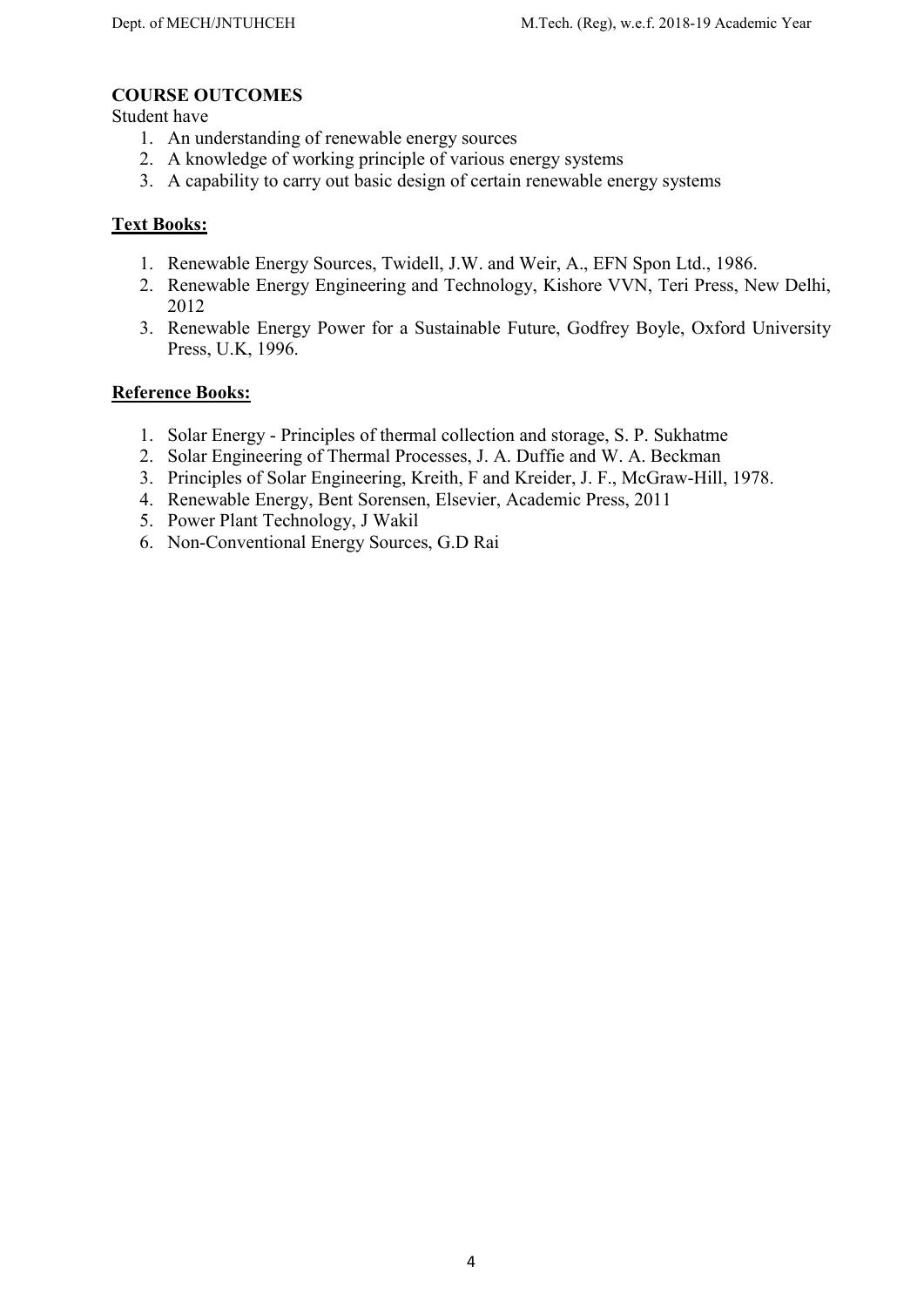3 0 0 3

# MODERN CONTROL SYSTEMS

#### M.Tech, ES. I-Sem L T P C

Teaching scheme Lecture: - 3 h/week

#### Course Code 1ES02 **Course Name Course Name Course Name Course Name Course Name Course Name Course Name Course Name Course Name Course Name Course Name Course Name Course Name Course Name Course Name Course Name Course Name Course Name Cours**

### Course objective

- To understand the concepts of linear control systems.
- To study about controllability and observability and their application to different control systems.
- To study about non-linear control systems and also to obtain stability analysis.

# LECTURE WITH BREAKUP

UNIT-1 INTRODUCTION: Concepts of Control Systems- Open Loop and closed loop control systems and their differences- Different examples of control systems- Classification of control systems- Feed-Back Characteristics- Effects of feedback. Mathematical models – Differential equations - Impulse Response and transfer functions - Translational and Rotational mechanical systems.

TRANSFER FUNCTION EPRESENTATION: Transfer Function of DC Servo motor - AC Servo motor- Synchro transmitter and Receiver- Block diagram representation of systems considering electrical systems as examples - Block diagram algebra – Representation by Signal flow graph - Reduction using mason's gain formula.

UNIT-2 TIME RESPONSE ANALYSIS: Standard test signals - Time response of first order systems – Characteristic Equation of Feedback control systems, Transient response of second order systems - Time domain specifications – Steady state response - Steady state errors and error constants – Effects of proportional derivative, proportional integral systems.

UNIT - 3 STABILITY ANALYSIS: The concept of stability - Routh stability criterion – qualitative stability and conditional stability.

Root Locus Technique: The root locus concept - construction of root loci-effects of adding poles and zeros to  $G(s) H(s)$  on the root loci.

Frequency Response Analysis: Introduction- Frequency domain specifications-Bode diagrams-Determination of Frequency domain specifications and transfer function from the Bode Diagram-Phase margin and Gain margin-Stability Analysis from Bode Plots.

# UNIT-4

STABILITY ANALYSIS IN FREQUENCY DOMAIN: Polar Plots- Nyquist Plots and applications of Nyquist criterion to find the stability - Effects of adding poles and zeros to G(s)H(s) on the shape of the Nyquist diagrams.

Classical Control Design Techniques: Compensation techniques – Lag- Lead- and Lead-Lag Controllers design in frequency Domain- PID Controllers

# $UNIT - 5$

STATE SPACE ANALYSIS OF CONTINUOUS SYSTEMS: Concepts of state- state variables and state model- derivation of state models from block diagrams, Diagonalization-Solving the Time invariant state Equations- State Transition Matrix and its Properties.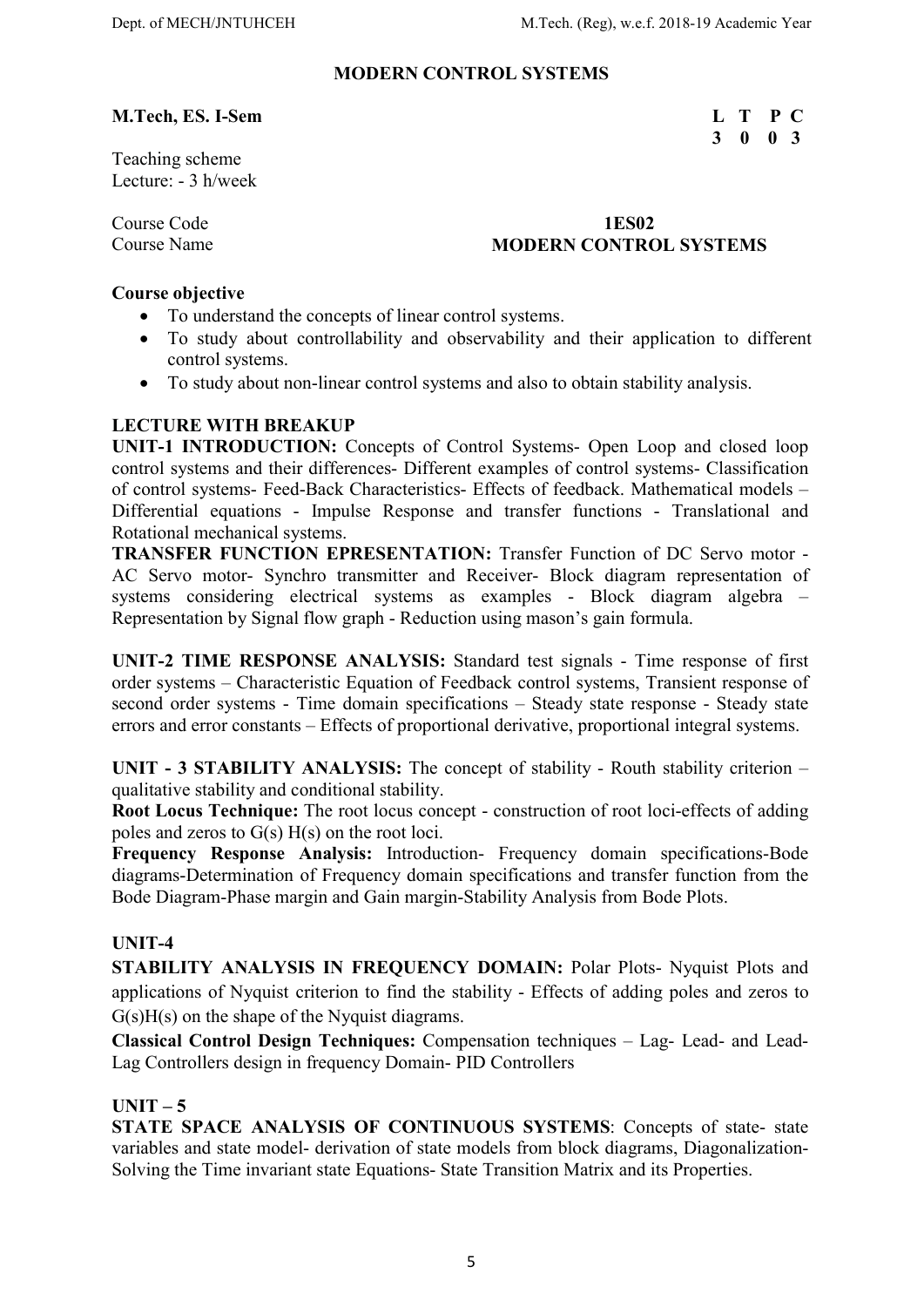# COURSE OUTCOMES

Students obtain

- 1. knowledge on control techniques which are applicable to all phases of life including energy systems
- 2. An exposure to both linear and non-linear advanced control techniques

# Text Books:

- 1. Control Systems Engineering, I.J. Nagarath and M.Gopal, New Age International (P) Ltd.
- 2. Modern Control Engineering, K. Ogata, Prentice Hall of India,  $3^{\overline{r}d}$  edition, 1998

- 1. Automatic Control Systems, Benjamin C. Kuo, John Wiley, 2009
- 2. Control systems, N.K. Sinha, New Age International Publishers, 3<sup>rd</sup> edition
- 3. Modern Control System Theory, M. Gopal, New Age International Publishers, 2<sup>nd</sup> edition, 1996
- 4. Modern control System, Dorf, Pearson.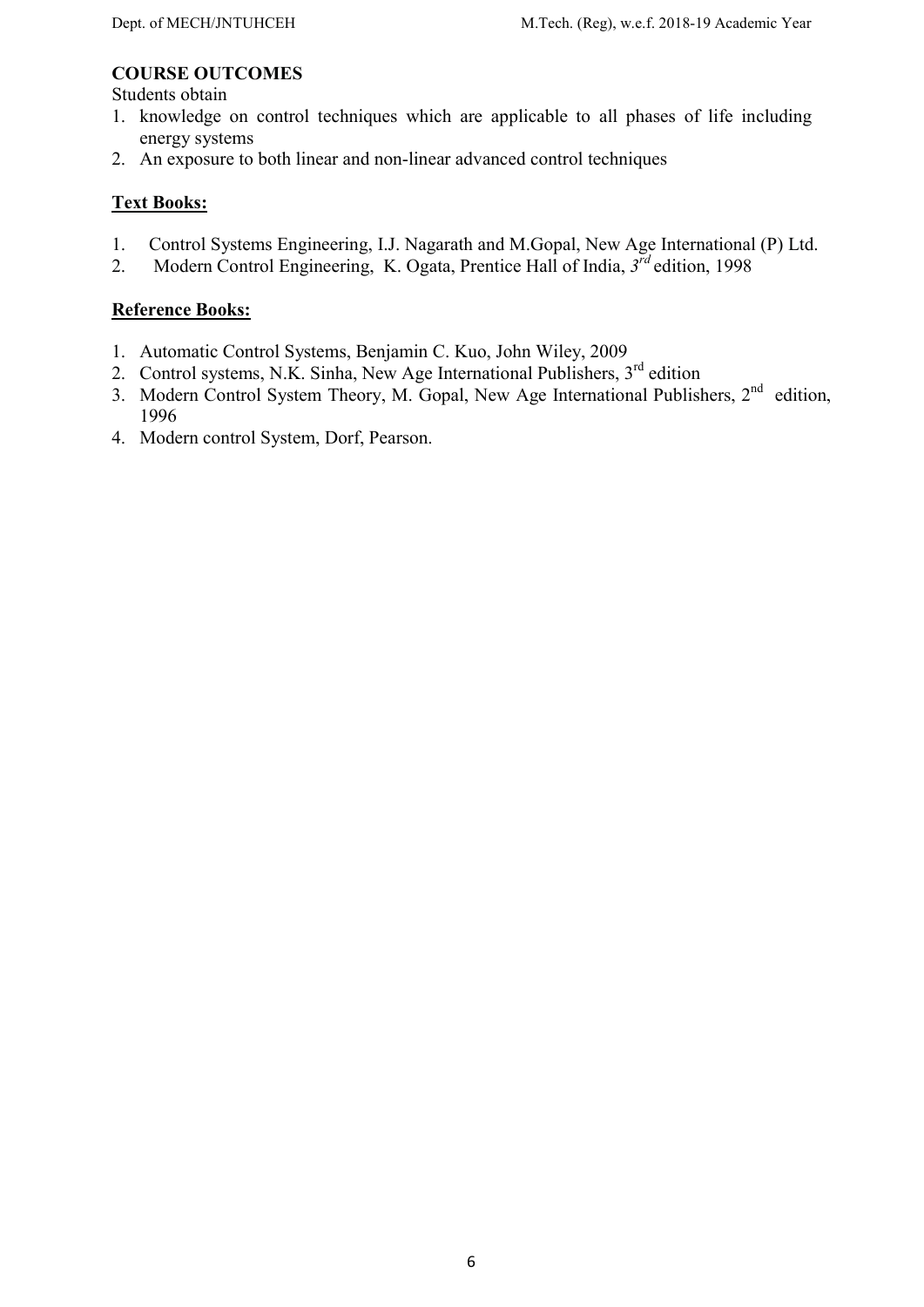#### ENGINEERING HEAT TRANSFER (Program Elective - I)

#### M.Tech, ES. I-Sem L T P C

Teaching scheme Lecture: - 3 h/week

### Course Code 1ES11 Course Name ENGINEERING HEAT TRANSFER

#### Course objective

- To understand the fundamental laws of Heat transfer modes
- To develop the skills to correlate the Physics with applications

# LECTURE WITH BREAKUP

#### Unit 1:

Conduction: Introduction – Modes of heat transfer – Basic Equations - Combined modes – Steady one-dimensional – Steady heat source system – Conduction Shape Factor - Unsteady heat conduction - Lumped heat capacity system - Infinite solid flat plate - cylinder (Heisler charts).

Types of fins – Analysis of fins of uniform cross section, effectiveness - Efficiency of fin. Applications.

#### Unit 2:

Forced Convection: Flow with heat transfer - Flat Plate - Boundary layer - Laminar and Turbulent Flow - Forced convection over a flat plate – External Flow – Internal Flow - Empirical relations.

Free convection - Free convection from vertical and horizontal surfaces - Enclosed spaces. Applications to flat plate Collectors.

#### Unit 3:

Radiation: Overview of Mechanism – laws of radiation- Radiant heat exchange in gray non-gray bodies – Furnaces – Performance terms and definitions – Furnace heat balance method – Factors affecting furnace performance

#### Unit 4:

Boiling Heat Transfer: Regimes of pool boiling – Correlations – Boilers – Performance terms and definitions – Reference standards – Direct Method of Testing – Boiler Efficiency Calculation.

Condensation: Types - Film condensation on horizontal and vertical surfaces - Condensers.

#### Unit 5:

Heat Exchanger: Definition and classification – Heat Exchanger Types by flow design, construction and application - Concept of LMTD and overall heat transfer coefficient - Fouling factor- Derivation of LMTD and effectiveness for parallel and counter flow heat exchangers - NTU approach and design procedure. Purpose of the Performance Test - Performance terms and definitions – Industrial Heat Exchangers - Methodology of heat exchanger performance assessment.

#### COURSE OUTCOMES

Student will be able

1. To use the concepts of Heat Transfer and fluid flow in the field of energy applications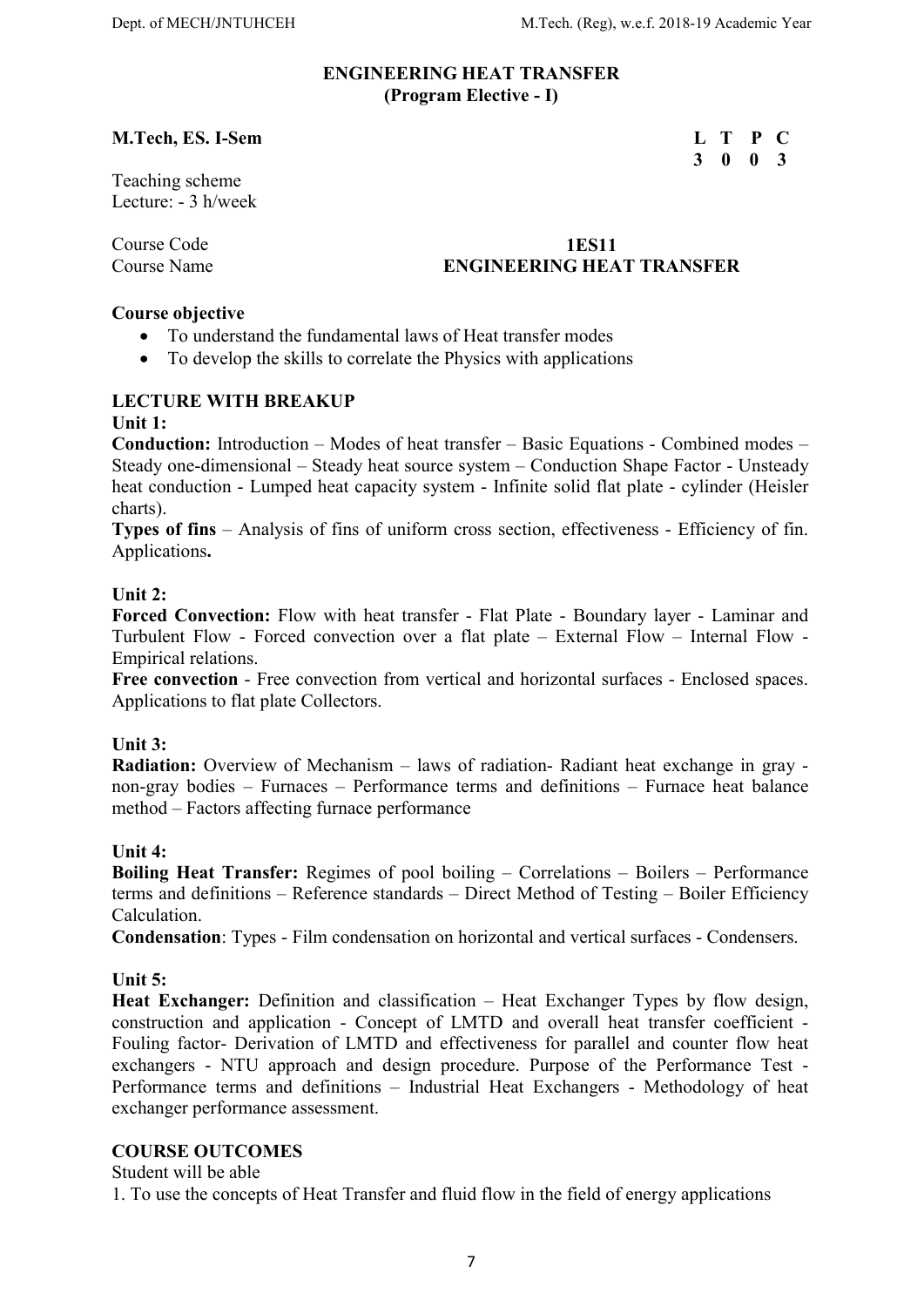# Text Books:

- 1. Heat transfer, Cengel and Ghajar, Tata McGraw Hill
- 2. Heat Transfer A basic approach, Necati Ozisik, Mc Graw Hill

- 1. Fundamentals of Heat and Mass transfer, Incropera and Dewit, Wiley
- 2. Heat Transfer, Ghoshdastidar, Oxford University Press
- 3. Convective Heat Transfer Analysis, Patrick H.Oosthuizen, David Naylor, Mc Graw Hill
- 4. Engineering heat and mass transfer, Mahesh M Rathore, Laxmi Publications
- 5. Energy Efficiency In Thermal Utilities (Book 2)
- 6. Energy Performance Assessment For Equipment And Utility Systems (Book 4)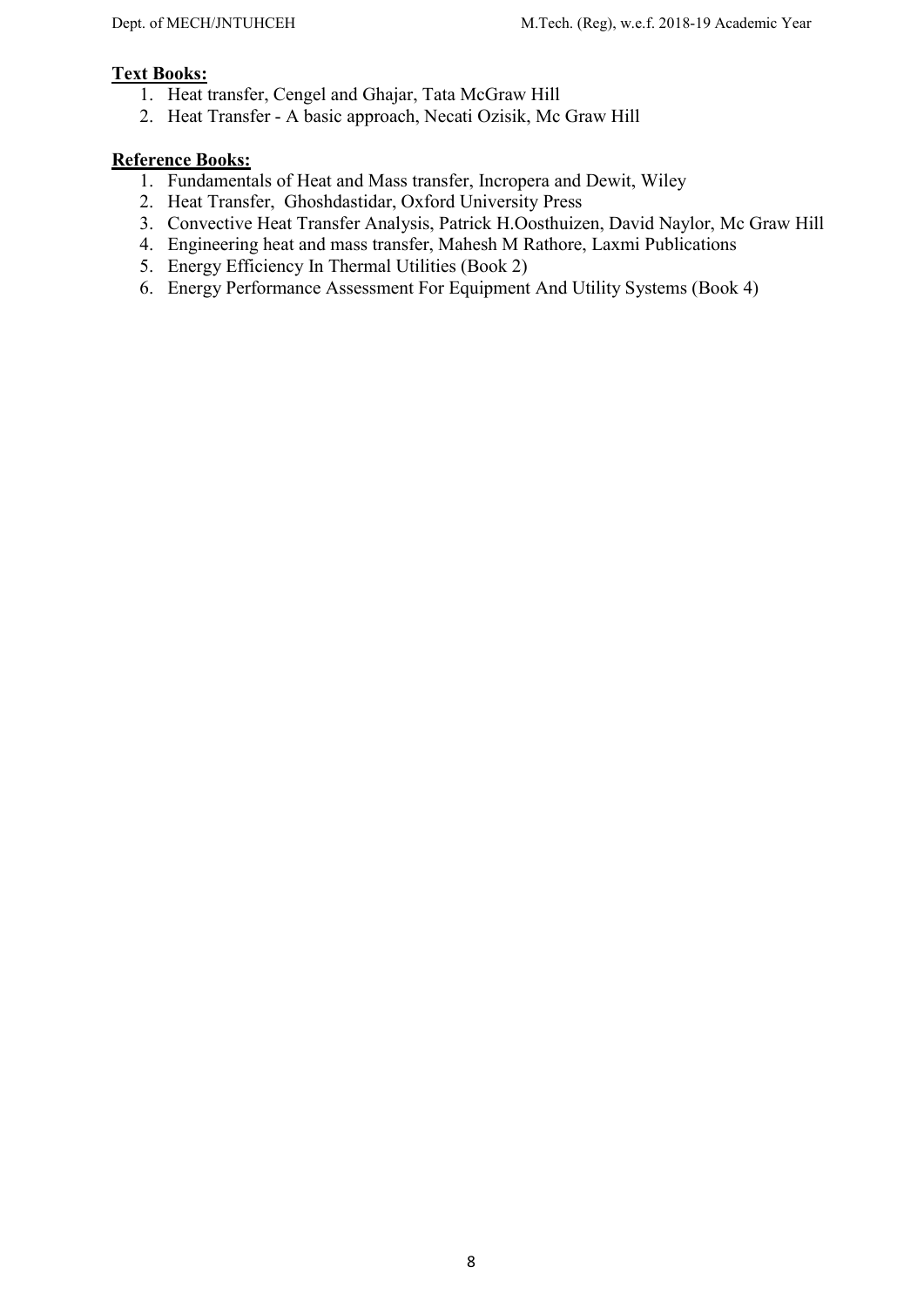#### THERMAL POWER PLANT (Program Elective - I)

#### M.Tech, ES. I-Sem L T P C

Teaching scheme Lecture: - 3 h/week

#### Course Code 1ES11 Course Name THERMAL POWER PLANT

#### Course objective

- To obtain knowledge on power generation techniques
- To suggest suitable methods to improve the performance of thermal power plants

#### LECTURE WITH BREAKUP Unit1:

Fuels and Combustion: Types of fuels – Coal firing – Pulverization of solid fuels – Fuel handling systems – Coal cycle – Ash cycle – Types of Furnaces – Fluidized Bed Combustion (FBC) – Liquid and gaseous fuels – Byproducts of combustion (simple problems) – Heat of combustion – Combustion temperatures – Stack.

#### Unit 2:

Steam Generators and Accessories: Steam generators – Classification – Types – Highpressure boilers – Super critical boilers – Steam piping Accessories - Super heaters – Reheaters – Economizers – Air Preheaters - Pumps and Fans - Types of Condensers – Direct contact condensers - Surface condensers - Feed water heaters – Types – Boiler Makeup – Evaporators - Condensate circulation system – Cooling towers – Types – Wet and dry cooling towers.

#### Unit 3:

Steam Turbines: Classification – Steam Compounding - Advantages and disadvantages – Governing – Turbine losses – Turbine efficiencies – Turbine materials.

Gas turbines: Open and Closed Cycle gas turbines – Design for high temperature -Combined cycles with heat recovery boiler – Combined cycle for power plant – Combined cycle with multi pressure steam - Influence of component efficiencies on cycle performance – IGCC plant.

#### Unit 4:

Power Plant Performance: General layout of modern thermal power plants – Components / Equipment in thermal power plant – Coal Mills – Boiler – Draft system – Water pumping system – LP and HP heaters – Turbine – Condenser –– Performance terms and definitions - Performance Evaluation.

#### Unit 5:

#### Environmental Aspects

Environmental aspects of thermal power plants - Constituents of the atmosphere – Ash and Dust handling - Oxides of Sulfur, Nitrogen and Carbon – Greenhouse effect – Acid precipitation – Particulate matter – Electrostatic precipitators – Thermal pollution.

#### COURSE OUTCOMES

Students will be able to get

1. Exposure to different cycles and their working principle related to thermal power plants

9

3 0 0 3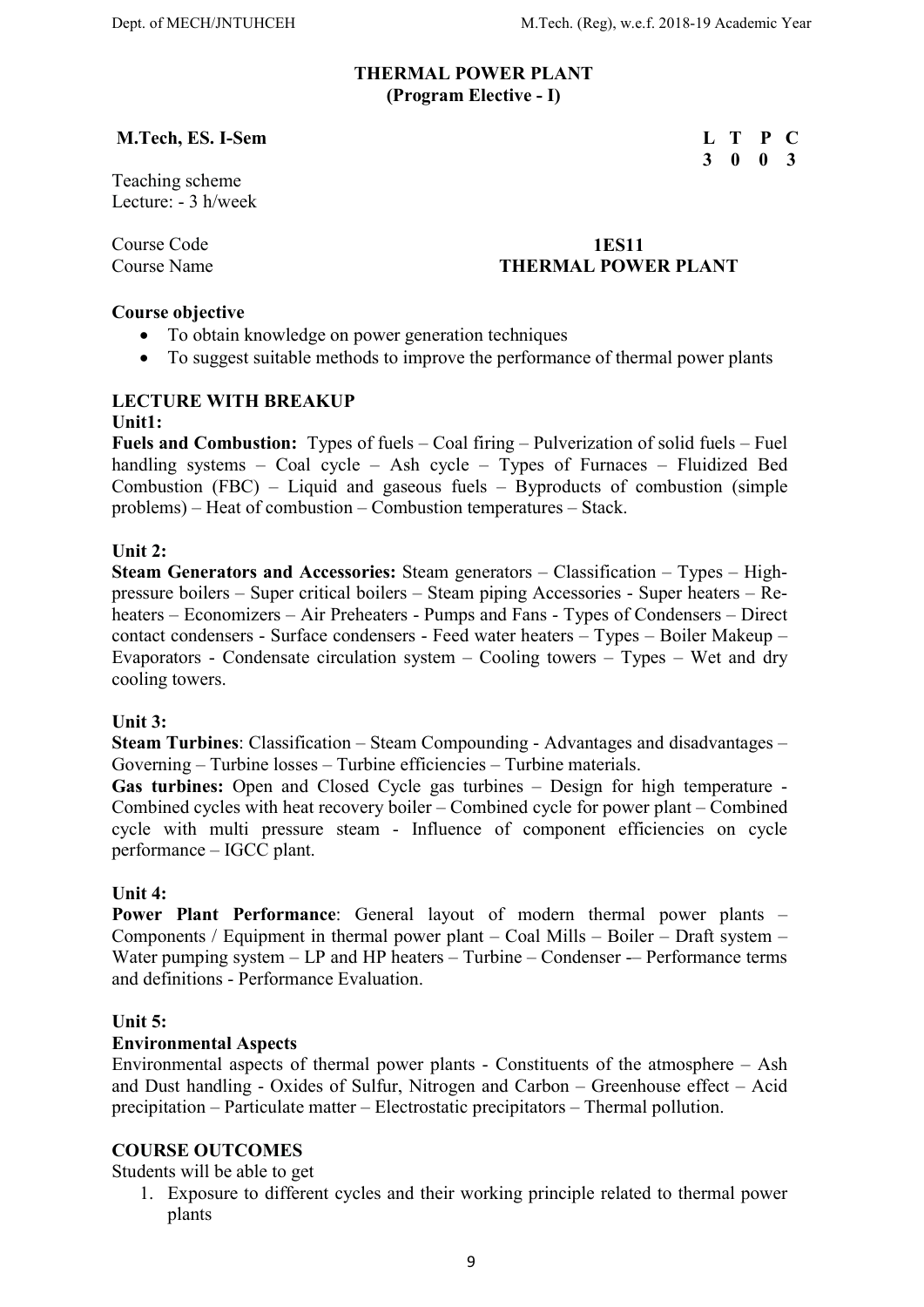# Text Books:

- 1. Power Plant Engineering, P.K.Nag / Tata McGraw Hill.
- 2. Energy Efficiency In Thermal Utilities (Book 2)
- 3. Energy Performance Assessment For Equipment And Utility Systems (Book 4)

- 1. A course in Power Plant Engineering, Arora and Domkundwar, Dhanpat Rai.
- 2. Power Plant Technology, El Wakil/ Mc Graw Hill.
- 3. Power Plant Engineering, G.R. Nagpal/Khanna Publishers.
- 4. Power Plant Technology, Rajput.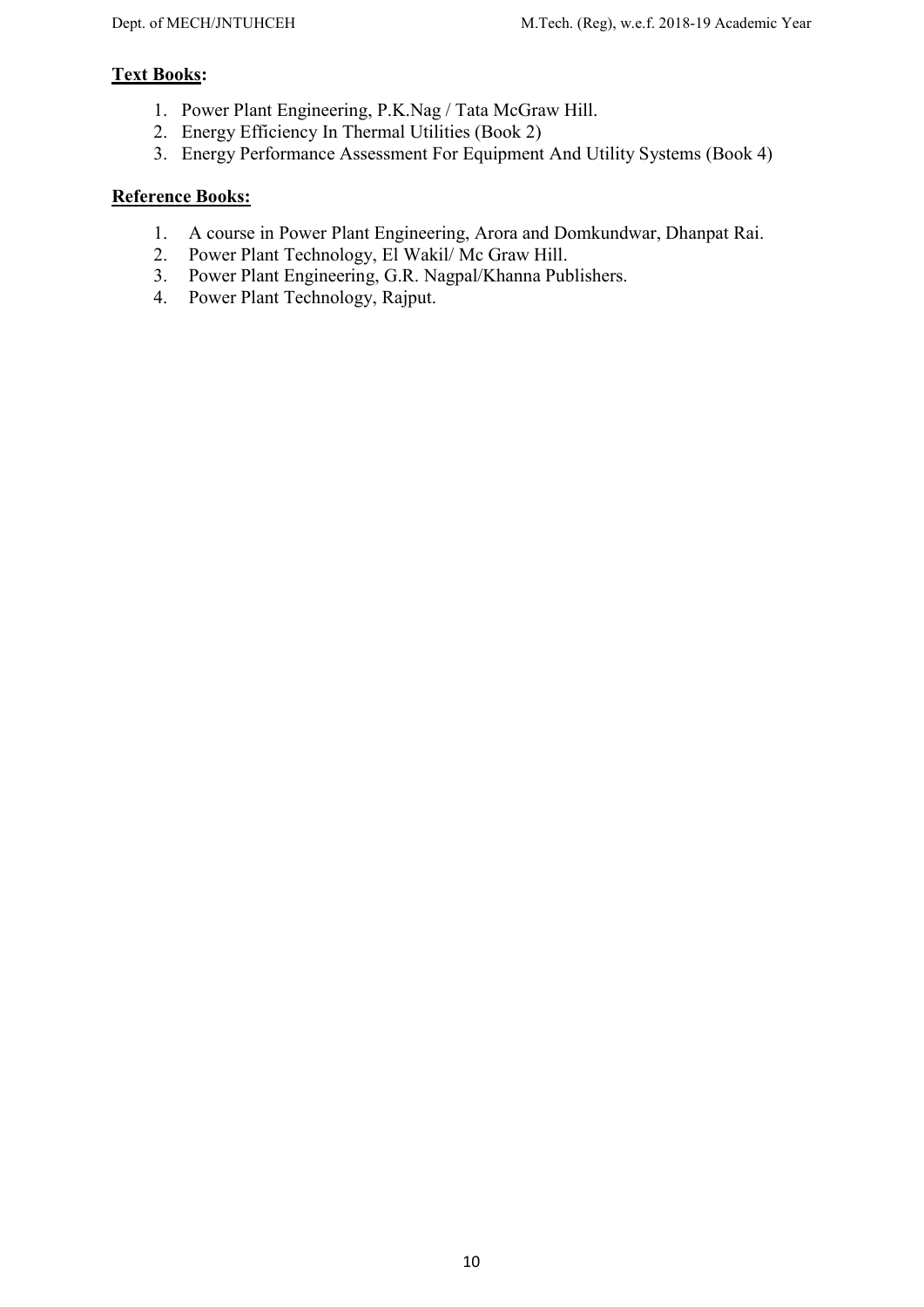#### WASTE MANAGEMENT AND RECYCLING (Program Elective – I).

# M.Tech, ES. I-Sem L T P C

# 3 0 0 3

Teaching scheme Lecture: - 3 h/week

# Course Code 1ES11 Course Name WASTE MANAGEMENT AND RECYCLING

### Course objective

- To make the students realize the importance of treatment
- To get an exposure to disposal and energy recovery of waste from various industries including agriculture through the knowledge of processes,
- To know about Equipment and Materials used in industrial waste Characteristics & Composition of industrial waste and the pollution control techniques.

# LECTURE WITH BREAKUP

#### Unit1:

 Integrated Solid Waste Management: Solid waste in history – Economics and solid waste – Legislation and regulation – Materials flow – Reduction – Reuse – Recycling – Recovery – Disposal of solid waste in landfills – Energy conversion – The need for integrated solid waste management – Special wastes.

#### Unit 2:

Landfills: Planning, siting and permitting of landfills – Planning – Siting – Permitting – Landfill processes – Biological degradation – Leachate production – Gas production – Landfill design – Liners – Leachate collection – Treatment and disposal – Landfill gas collection and use – Geotechnical aspects of landfill design – Storm water management – Landfill cap – Landfill operation – Landfill equipment – Filling sequences – Daily cover – Monitoring – Post closure care and use of old landfills – Landfill mining.

#### Unit 3:

Process Effluents: Manufacturing process and sources of effluent from the process of industries like chemical – Fertilizer – Petroleum – Petrochemical –Paper –Sugar – Distillery – Textile – Tannery – Food processing – Dairy and steel manufacturing – Characteristics and composition of effluent and different methods of treatment & disposal of effluent for the following industries steel – Petroleum refineries – Textiles – Tanneries - Atomic energy plants and other mineral processing industries.

#### Unit 4:

Waste Water Treatment Methods: Nitrification and de-nitrification – Phosphorous removal – Heavy metal removal – Membrane separation process – Air stripping and absorption processes – Special treatment methods – Disposal of treated waste.

#### Unit 5:

Environmental Issues in Agriculture: Types of farming systems – Agro meteorology – Water and nutrients requirement – Fertilizers – Types of fertilizers – Pesticides and other agrochemicals – Solid and water conservation practices.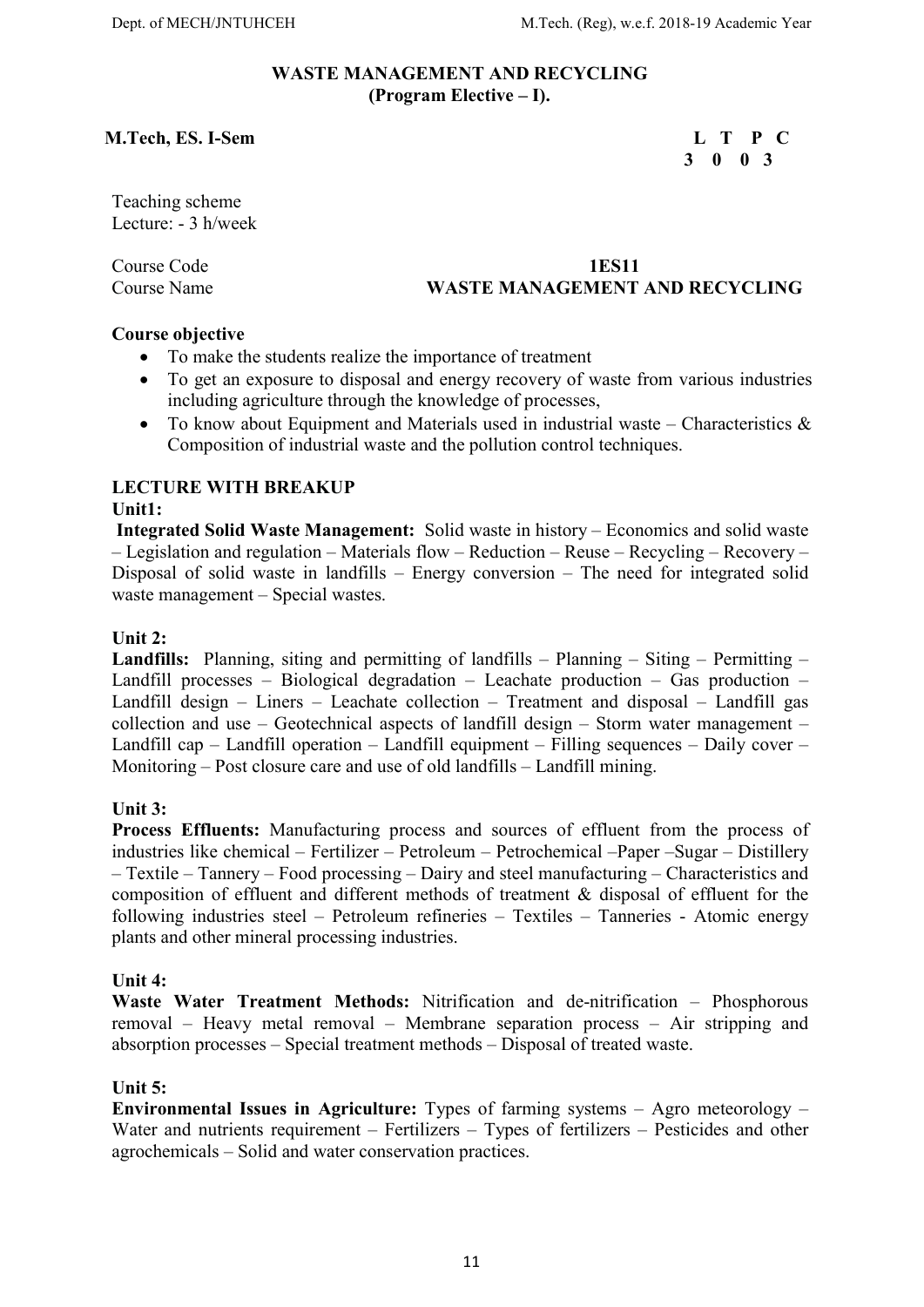# COURSE OUTCOMES

Students shall be able

1. To Categorize the waste from various industries & recycle for energy extraction.

# Text Books:

- 1. Industrial Solid Waste Management and Landfilling practice, M. Dutta, B.P. Parida, B.K. Guha and T. R. Surkrishnan. Narosa Publishing House, New Delhi (1999).
- 2. Environmental Pollution
- 3. Control Engineering, C.S.Rao Wiley Eastern Ltd. New Delhi (1995).

- 1. Industrial Waste Water Pollution Control, W. Wesley Eckenfelder Jr., McGraw Hill,2000.
- 2. Wastewater Treatment for Pollution Control, McGraw- Hill, Arceivala, S.J.,1998. M. N. Rao & Datta, Waste Water Treatment,  $3^{rd}$  Edition, Oxford & IBH publishing Company Pvt Ltd.
- 3. Treatment of Industrial Effluent, Callegy, Forster and Stafferd, Hodder and Stonghton, 1988.
- 4. Hand book of solid waste management and Waste Minimization Technologies Nicholas P. Chermission off. An imprint of Elsevier, New Delhi (2003).
- 5. Solid Waste Engineering, P. Aarne Vesilind, William A. Worrell and Debra R. Reinhart. Thomason Asia Pte Ltd. Singapore (2002).
- 6. Design, Construction and Monitoring of Landfills, Amalendu Bagchi,.John Wiley and Sons..,New York. (1994).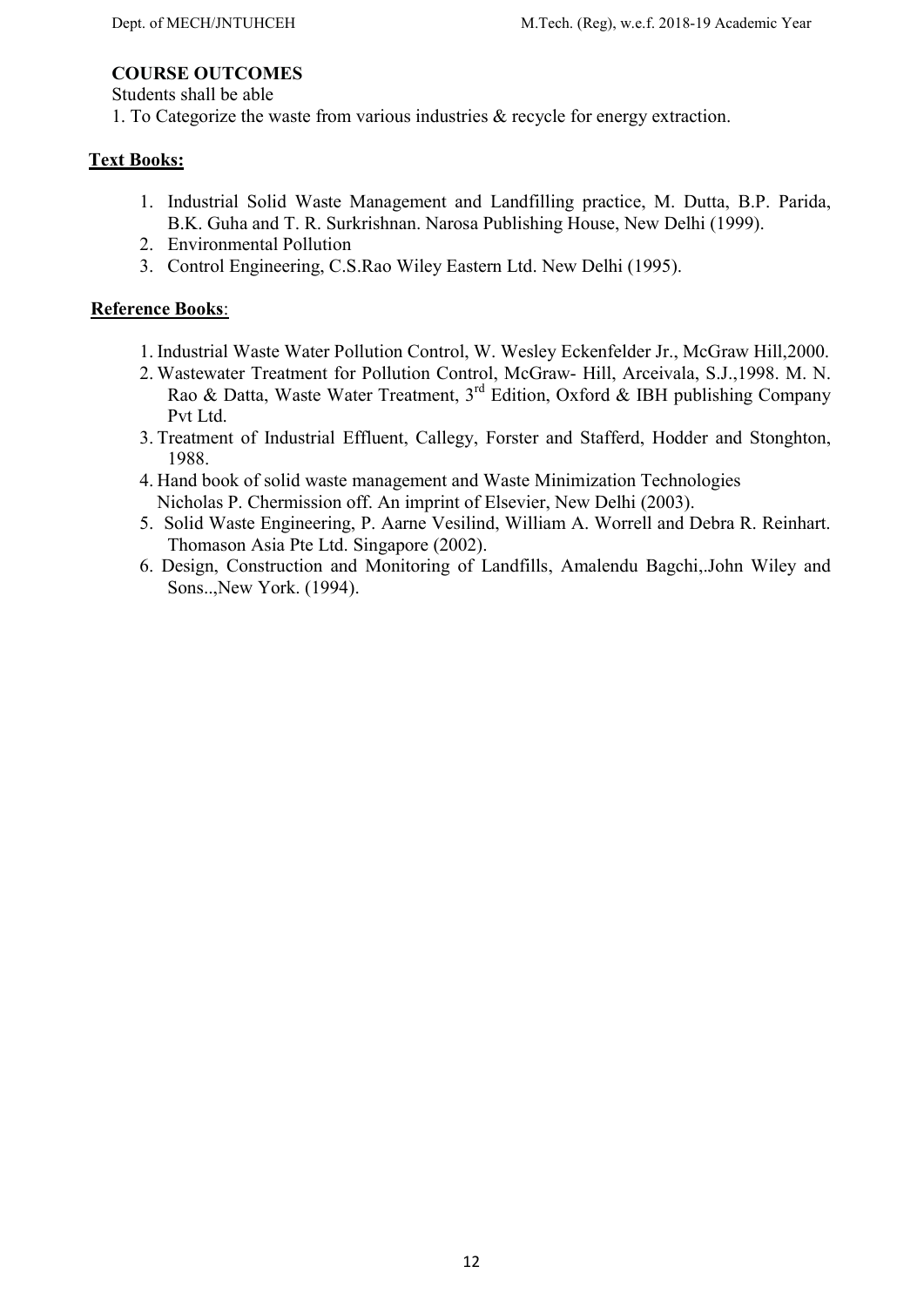#### ENERGY MANAGEMENT AND CONSERVATION (Program Elective – II)

#### M.Tech, ES. I-Sem L T P C

# 3 0 0 3

Teaching scheme Lecture: - 3 h/week

# Course Code 1ES12 Course Name ENERGY MANAGEMENT AND CONSERVATION

#### Course objective:

To get exposure to energy management and conservation principles

### LECTURE WITH BREAKUP

#### Unit1:

Energy Management: Energy Scenario - Energy needs of Growing Economy – Energy Security – Energy Conservation and its importance – Energy strategy for future energy needs - Energy Conservation Act, 2001 and its features - Responsibilities and duties of Energy Manager as per Act - Activities in Energy Management (Formation of Energy Team, Institute Energy Policy, Data Collection and management, Establishing Baseline, Benchmark, Analysis and Evaluation, Conduct of Technical Assessment, Estimate potential for improvement, Establish Goals)

#### Unit 2:

Energy Audit: Objectives of Energy Management – Energy Audit Types – Audit Methodology – Steps in Energy Audit – Energy Costs – Benchmarking and Energy Performance – Matching energy Usage to Requirement – Maximizing System Efficiency – Energy index – Cost index - Energy Audit Instruments.

#### Unit 3:

Energy Conservation: List of Energy Intensive Industries - Sankey diagram – Material and Energy balance – Energy Conservation - Rules for Efficient Conservation of Materials and Energy - Identification of Energy Conservation opportunities - Technologies or Approach for Energy Conservation – Energy Conservation Schemes and Measures - Energy flow networks - Critical assessment of energy use - Optimizing Energy Inputs and Energy Balance - Pinch Technology – Energy Conservation in compressed air, Cooling Tower and Refrigeration systems.

#### Unit 4:

Energy Monitoring and Targeting: Defining monitoring and targeting system – Elements of monitoring and targeting – Data and Information analysis, Techniques – Energy Consumption, Production, Cumulative sum of differences (CUSUM). Global Environmental Concerns: Climate Change Problem and Response – Conference of Parties – Prototype Carbon Fund.

#### Unit 5:

Financial Management: Investment need, Appraisal and Criteria – Financial analysis – Financial Techniques (Simple Payback period, Return on Investment, Net Present Value, Internal Rate of Return), Cash Flow Diagrams.

#### COURSE OUTCOMES

### Student will get

1. An exposure to Energy Consumption pattern resulting in energy savings and conservation.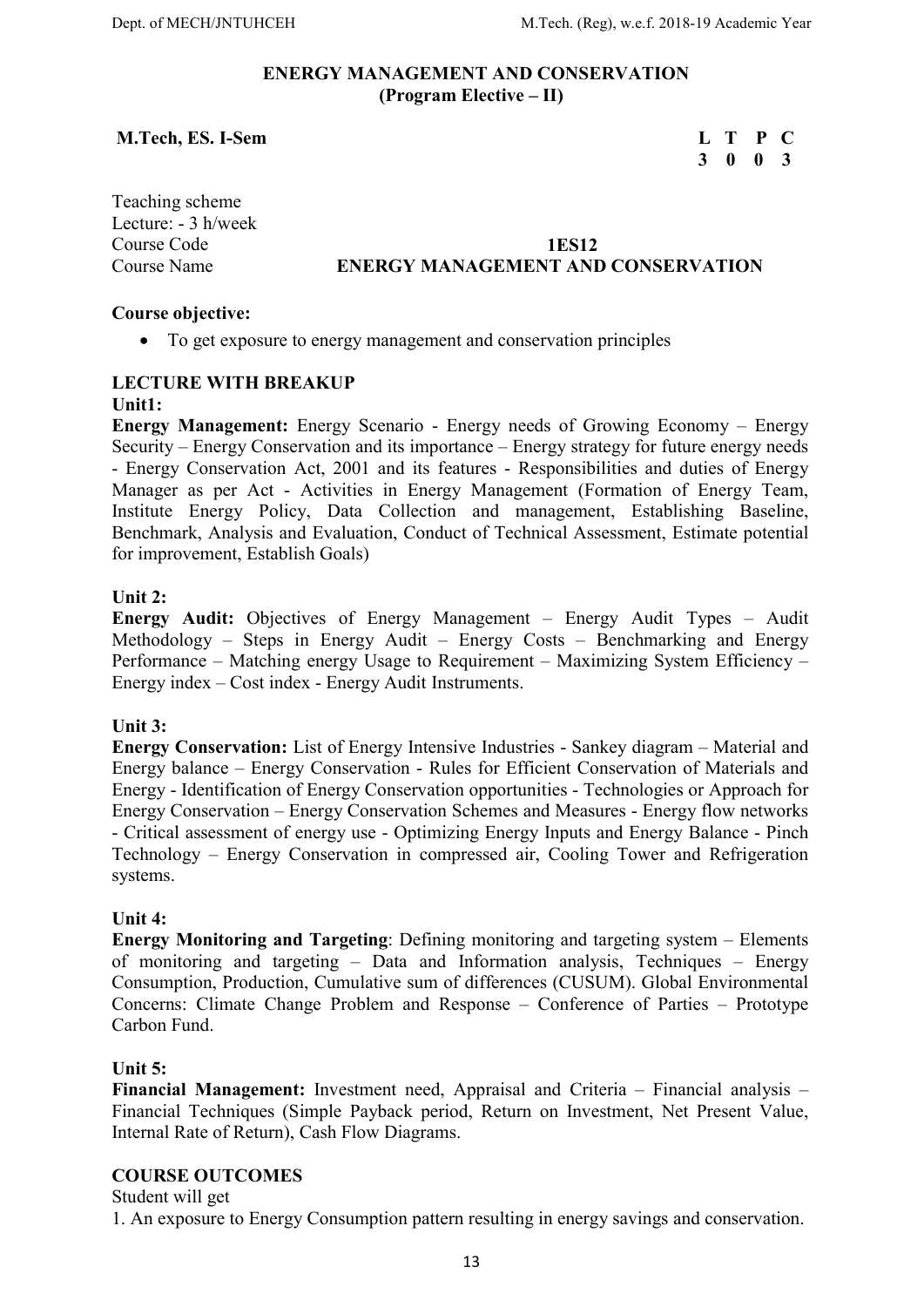# Text Book:

- 1. Energy Management and Conservation, K V Sharma and P Venkataseshaiah
- 2. T\_5053\_General\_Aspects\_Of\_Energy\_Management\_And\_Energy\_Audit (1)

- 1. Energy Conservation, Paul O' Callaghan, 1981.
- 2. Energy Management, Paul O' Callaghan, McGraw Hill, 1992
- 3. Energy Management Principles, Craig B. Smith, Pergamon Press
- 4. Generation, Distribution & Utilization of Electrical Energy, CL Wadhwa, Wiley Eastern Ltd.
- 5. Energy Management and good lighting practice: Fuel Efficiency Booklet 12 / EEO.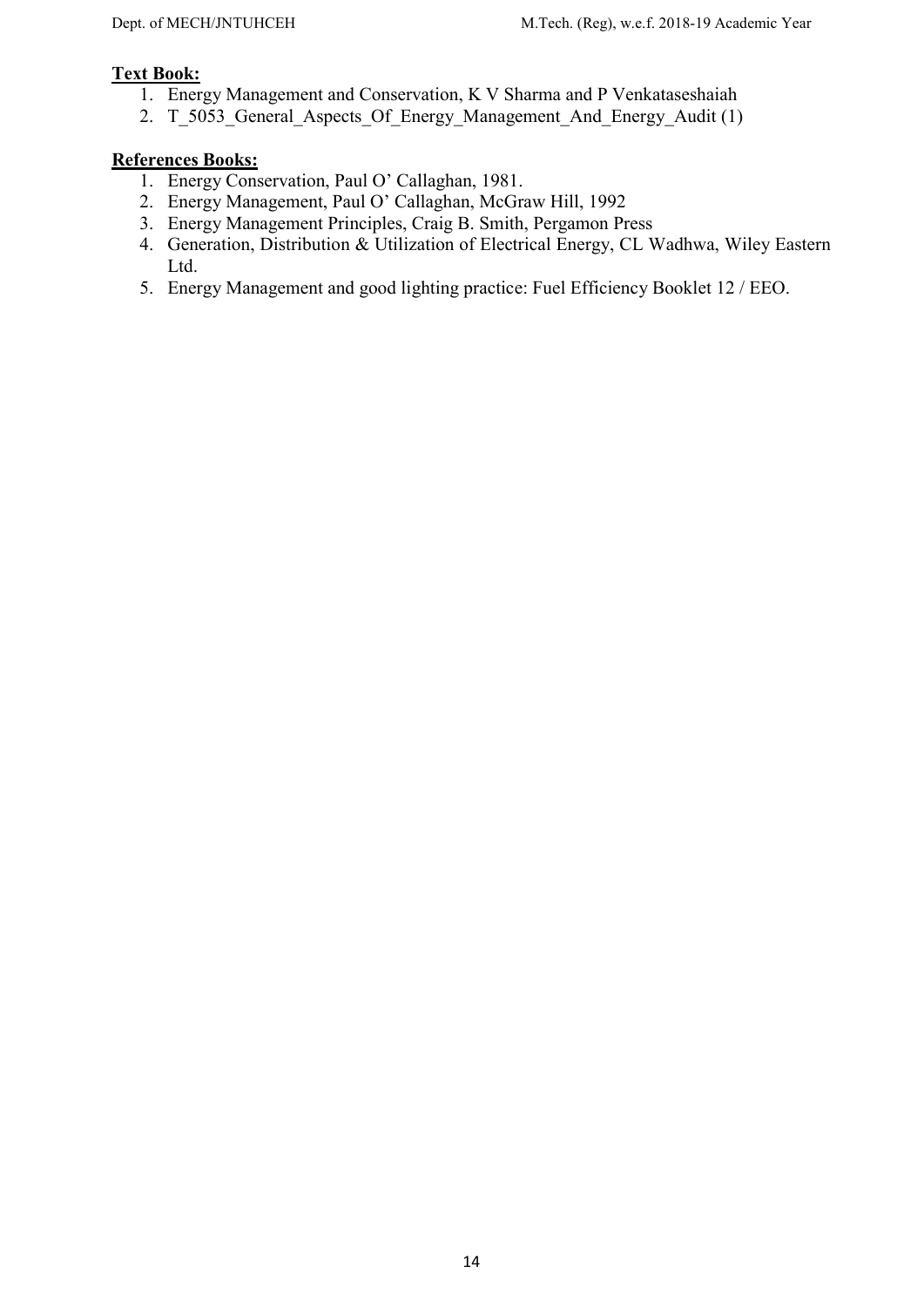3 0 0 3

#### APPLIED THERMODYNAMICS (Program Elective - II)

### M.Tech, ES. I-Sem L T P C

Teaching scheme Lecture: - 3 h/week

#### Course Code 1ES12 Course Name **APPLIED THERMODYNAMICS**

#### Course objective:

- To predict the condition of systems and analyze them by the criteria of equilibrium.
- To apply the concepts of advanced thermodynamics to combustion systems and refrigeration systems.

#### LECTURE WITH BREAKUP

#### Unit 1:

Introduction: Thermodynamic system - types – properties – Zeroth Law of Thermodynamics – Measurement of Temperature - Work Transfer and Heat Transfer – First Law of Thermodynamics applied to Closed and Open Systems - Second Law of thermodynamics – Concept of entropy – Clausius inequality – Available energy - Availability – Irreversibility.

#### Unit 2:

Properties of Perfect Gases: Laws of Perfect gases – Boyle's Law – Charles Law – Gay Lussac Law – General gas equation – Joule's law – Characteristic equation of gas – Avagadro's law – Universal gas constant – Specific heat of a gas – Specific heat and constant volume and pressure – Enthalpy of a gas – Relation between specific heats.

#### Unit 3:

Gas Power Cycles: Carnot cycle - Air standard assumptions - Otto cycle - Diesel cycle – Dual cycle – Stirling cycle – Ericsson cycle – Brayton cycle – Brayton cycle with Inter cooling, Reheating and Regeneration.

#### Unit 4:

Vapor Power Cycles (Elementary treatment only): Carnot vapor cycle – Ideal Rankine cycle – Deviation of Actual Vapor power cycle from Ideal cycle – Actual Rankine cycle – Methods to increase efficiency of Rankine cycle (Lowering of condenser pressure - Super heating steam to High temperature - Increasing Boiler pressure) – Reheat and Regenerative Rankine cycle.

#### Unit 5:

Psychometry  $\&$  Air Conditioning: Dry and atmospheric air – Specific and relative humidity of air – Dew point temperature – Adiabatic saturation and wet bulb temperature – The psychometric chart – Human comfort and air conditioning.

Refrigeration cycles: Applications – air refrigeration – vapour compression refrigeration – effects of operating parameters – COP – vapour absorption refrigeration system.

Converters and Energy Storage Devices: Fundamentals of convertors - Thermo-electric-MHD - basics of energy storage devices – Thermo-chemical energy storage – Sensible and Latent heat storage – Chemical Energy Storage – Electromagnetic energy storage - Working – governing - parameters.

15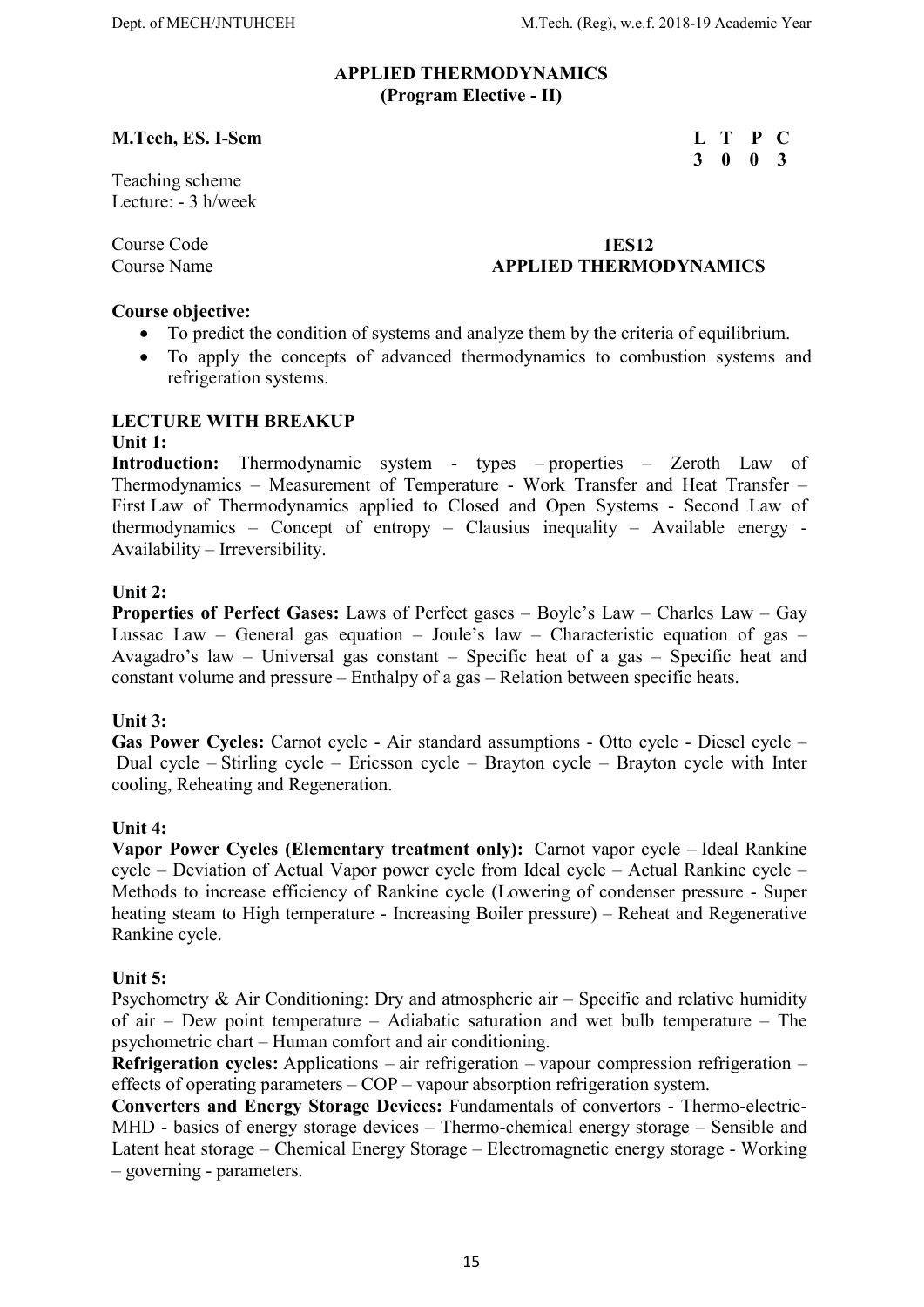# COURSE OUTCOMES

Students will

1. Analyze the engineering systems to improve and optimize its performance

2. Understand the working and the design principles of combustion systems and refrigeration systems.

# Text Book:

- 1. Thermodynamics An Engineering Approach , Y.A.Cengel and Mc. A. Boles.
- 2. Basic and Applied Thermodynamics, P.K.Nag, Tata Mcgraw Hill

- 1. Thermodynamics / Sontag & Van Wylen
- 2. Thermodynamics / YVC RAO.
- 3. Introduction to the Thermodynamics of Materials David R. Gaskell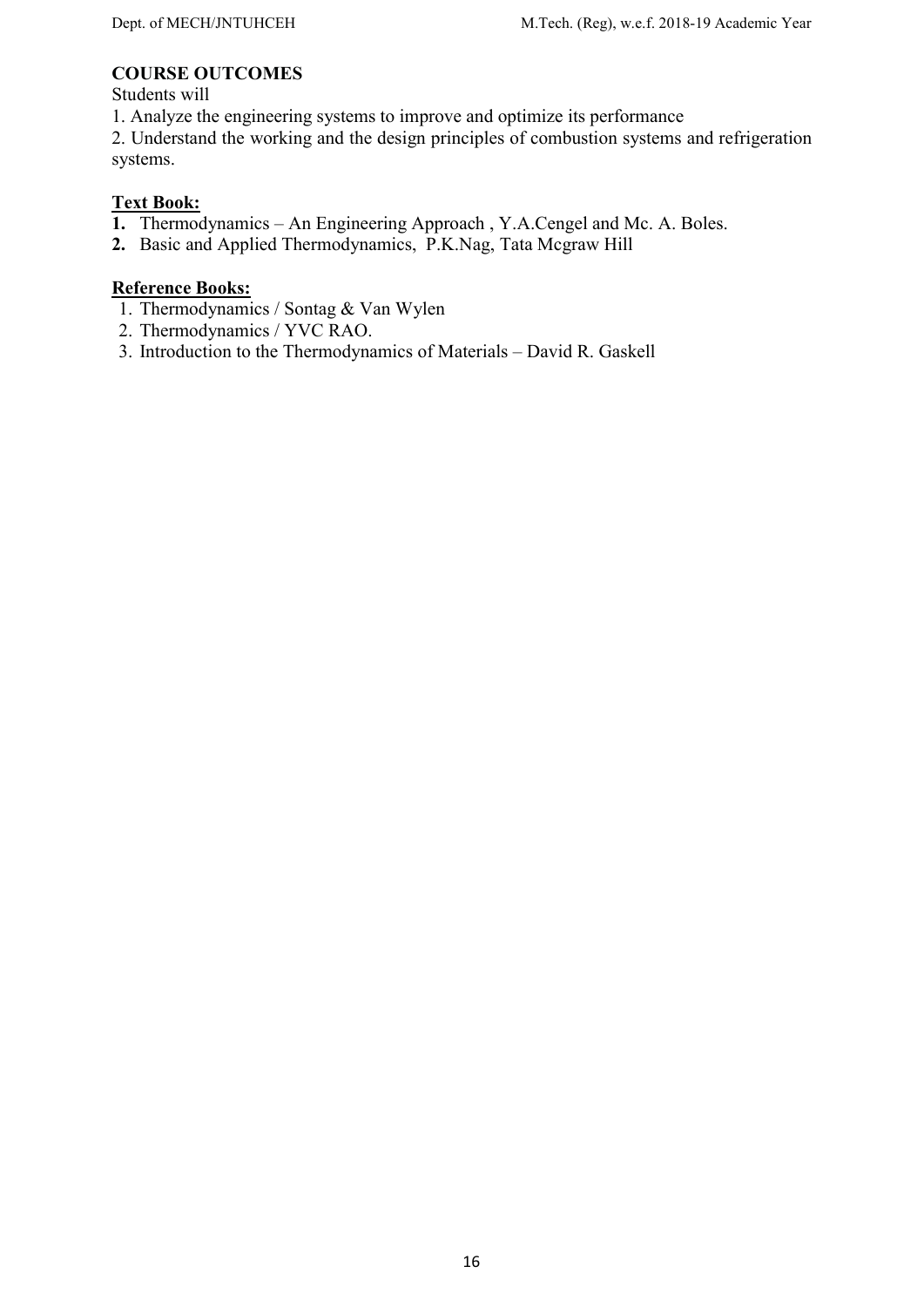#### ENVIRONMENTAL POLLUTION AND CONTROL (Program Elective - II)

#### M.Tech, ES. I-Sem L T P C

3 0 0 3

Teaching scheme Lecture: - 3 h/week

#### Course Code 1ES12 Course Name ENVIRONMENTAL POLLUTION AND CONTROL

#### Course objective:

To understand the concepts of pollution/pollutants and its impact on the environment.

#### LECTURE WITH BREAKUP Unit 1:

Overview of Environmental Concepts: Global Warming - Ozone Layer & UV Radiations - Deforestation - Energy & Matter Cycles - Case Studies of Significant Environmental Problems and Disasters and the lessons learnt. Influence of pollution regionally and globally.

#### Unit 2:

Air Pollution: Natural and anthropogenic sources of pollution - Primary and Secondary pollutants - Transport and diffusion of pollutants - Gas laws governing the behavior of pollutants in the atmosphere - air sampling methods.

#### UNIT 3:

Air Pollution Control: Methods of monitoring and control of air pollutants  $S_0$ ,  $NO_2$ ,  $CO$ , SPM - Effect of pollutants on human beings – Plants – Animals - Materials and on climate - Acid Rain - Ambient Air Quality Standards - Air pollution control methods and equipment.

#### Unit 4:

Solid Waste: Sources and classification of land pollutants - Industrial waste effluents and heavy metals - Their interactions with soil components - Degradation of different insecticides - Fungicides and weedicides in soil - Solid waste management - Process and equipment for energy recovery from municipal solid waste and industrial waste - MSW Act 2000.

#### Unit 5:

Water Pollution: Types - Sources and consequences of water pollution – Physical chemical and Bacteriological sampling and analysis of water quality – Standards - Sewage and waste water treatment and recycling ASP/STP - Water quality standard – Treatment - Utilization and disposal of sludge - Government norms.

#### COURSE OUTCOMES

Student will be able to

- 1. Have knowledge of continual degradation of environment due to pollutants.
- 2. Have an exposure to different types of pollution control methods.

#### Text Book:

1. Environmental Pollution Control Engineering, C. S. Rao, Wiley Eastern Ltd., Delhi 1991.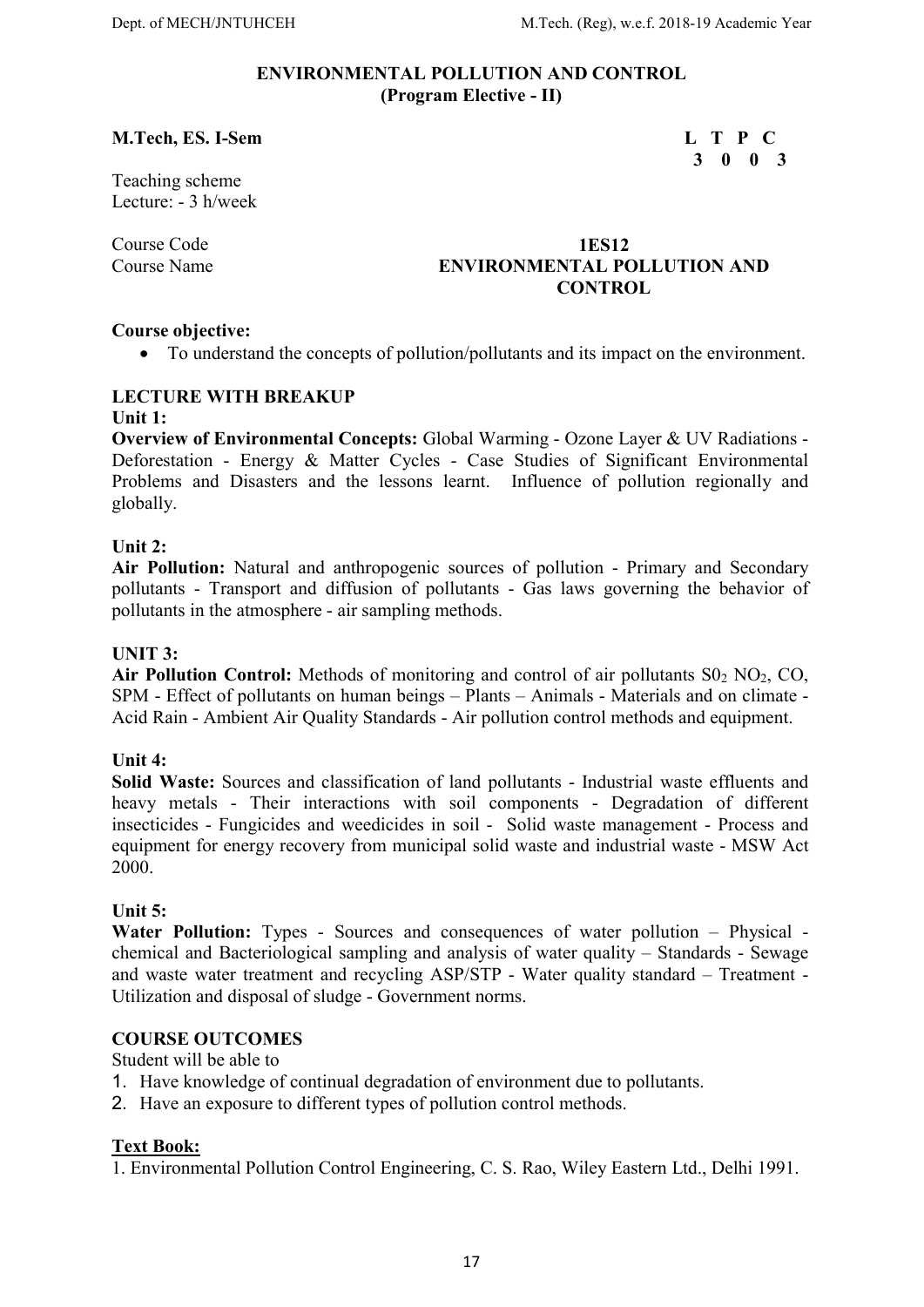- 1. Management of Energy Environment Systems, W.K.Foell, John Wiley and Sons.
- 2. Energy Management and Control Systems, M.C.Macedo, Jr. John Wiley and Sons.
- 3. Environmental Impact Analysis Handbook, J.G.Rau, D.C.Wood, Mc Graw Hill.
- 4. Energy & Environment, J.M. Fowler, Mc Graw Hill.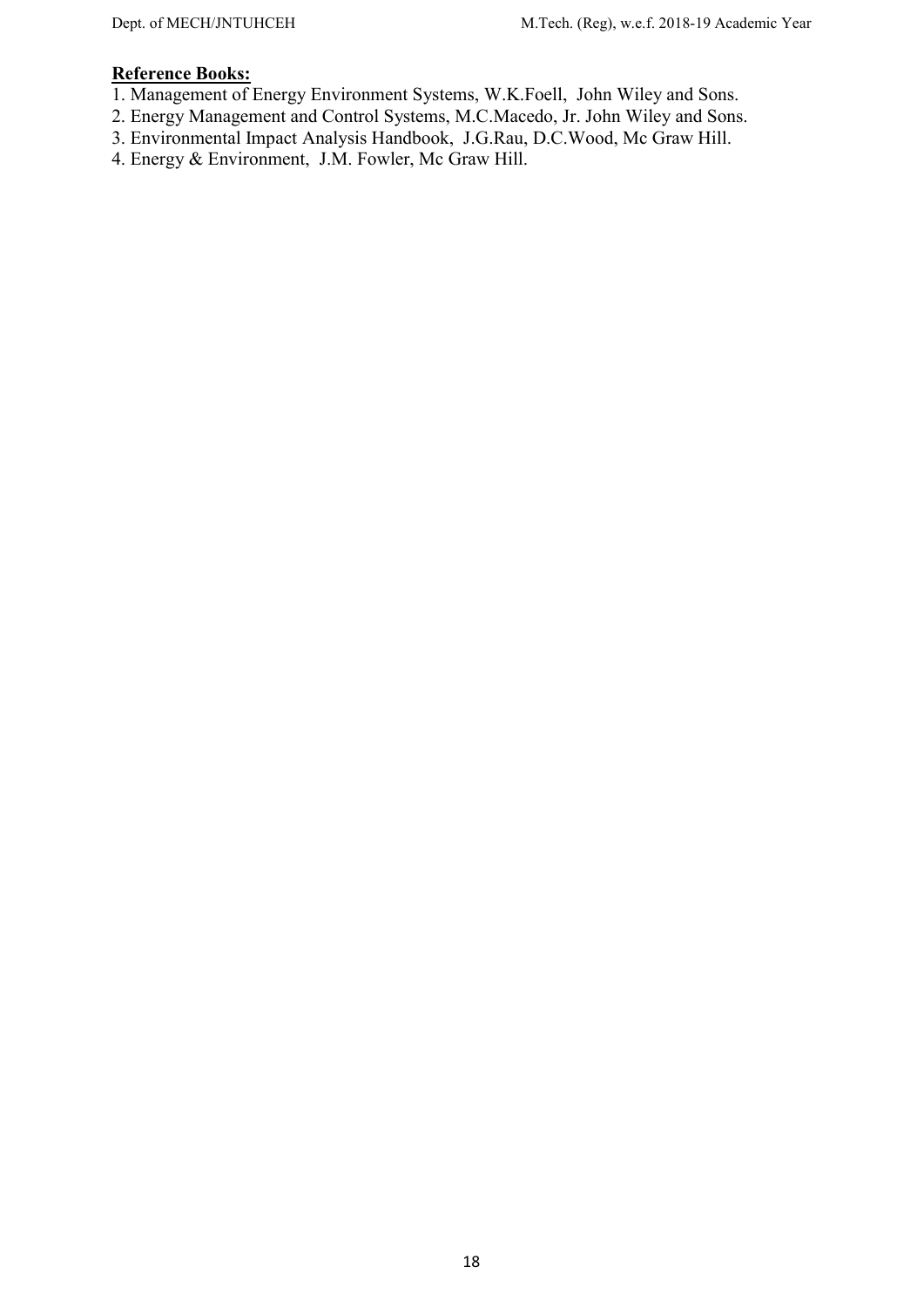2 0 0 2

#### RESEARCH METHODOLOGY AND IPR

### M.Tech, ES. I-Sem L T P C

Teaching scheme Lecture: - 3 h/week

#### Course Code 1A111 Course Name **RESEARCH METHODOLOGY AND IPR**

#### Course objectives:

- To have knowledge of process for undertaking research.
- To get an exposure to different research experiences.

# LECTURE WITH BREAKUP

#### Unit1:

Meaning of research problem, Sources of research problem, Criteria Characteristics of a good research problem, Errors in selecting a research problem, Scope and objectives of research problem. Approaches of investigation of solutions for research problem, data collection, analysis, interpretation, Necessary instrumentations.

### Unit 2:

Effective literature studies approaches, analysis Plagiarism, Research ethics.

### Unit 3:

Effective technical writing, how to write report, Paper Developing a Research Proposal, Format of research proposal, a presentation and assessment by a review committee.

#### Unit 4:

 Nature of Intellectual Property: Patents, Designs, Trade and Copyright. Process of Patenting and Development: technological research, innovation, patenting, development. International Scenario: International cooperation on Intellectual Property. Procedure for grants of patents, Patenting under PCT.

#### Unit 5:

Patent Rights: Scope of Patent Rights. Licensing and transfer of technology. Patent information and databases. Geographical Indications

#### Unit 6:

 New Developments in IPR: Administration of Patent System. New developments in IPR; IPR of Biological Systems, Computer Software etc. Traditional knowledge Case Studies, IPR and IITs.

# COURSE OUTCOMES

Students will be able to

- 1. Understand research problem formulation.
- 2. Analyze research related information
- 3. Follow research ethics
- 4. Understand that today's world is controlled by Computer, Information Technology, but tomorrow world will be ruled by ideas, concept, and creativity.
- 5. Understanding that when IPR would take such important place in growth of individuals & nation, it is needless to emphasis the need of information about Model Curriculum of Engineering & Technology PG Courses [Volume-I] [16 ] Intellectual Property Right to be promoted among students in general & engineering in particular.
- 6. Understand that IPR protection provides an incentive to inventors for further research work and investment in R & D, which leads to creation of new and better products, and in turn brings about, economic growth and social benefits.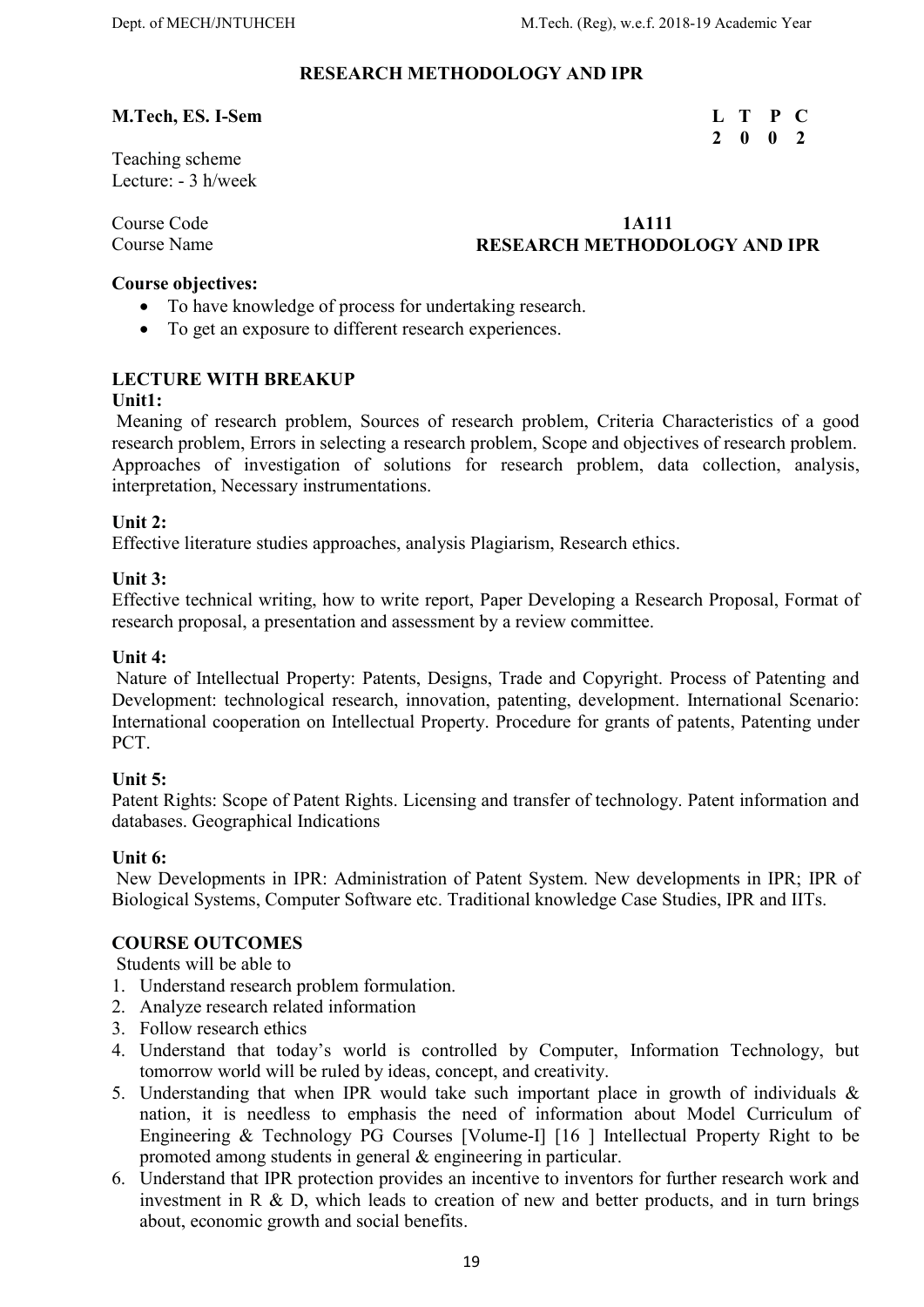- 1. Research methodology: an introduction for science & engineering students, Stuart Melville and Wayne Goddard
- 2. Research Methodology: An Introduction, Wayne Goddard and Stuart Melville,
- 3. Research Methodology: A Step by Step Guide for beginners, Ranjit Kumar, 2nd Edition,
- 4. Resisting Intellectual Property, Halbert, Taylor & Francis Ltd, 2007.
- 5. Industrial Design, Mayall McGraw Hill, 1992.
- 6. Product Design, Niebel , McGraw Hill, 1974.
- 7. Introduction to Design, Asimov Prentice Hall, 1962.
- 8. Intellectual Property in New Technological Age, Robert P. Merges, Peter S. Menell, Mark A. Lemley, 2016.
- 9. Intellectual Property Rights Under WTO, T. Ramappa, S. Chand, 2008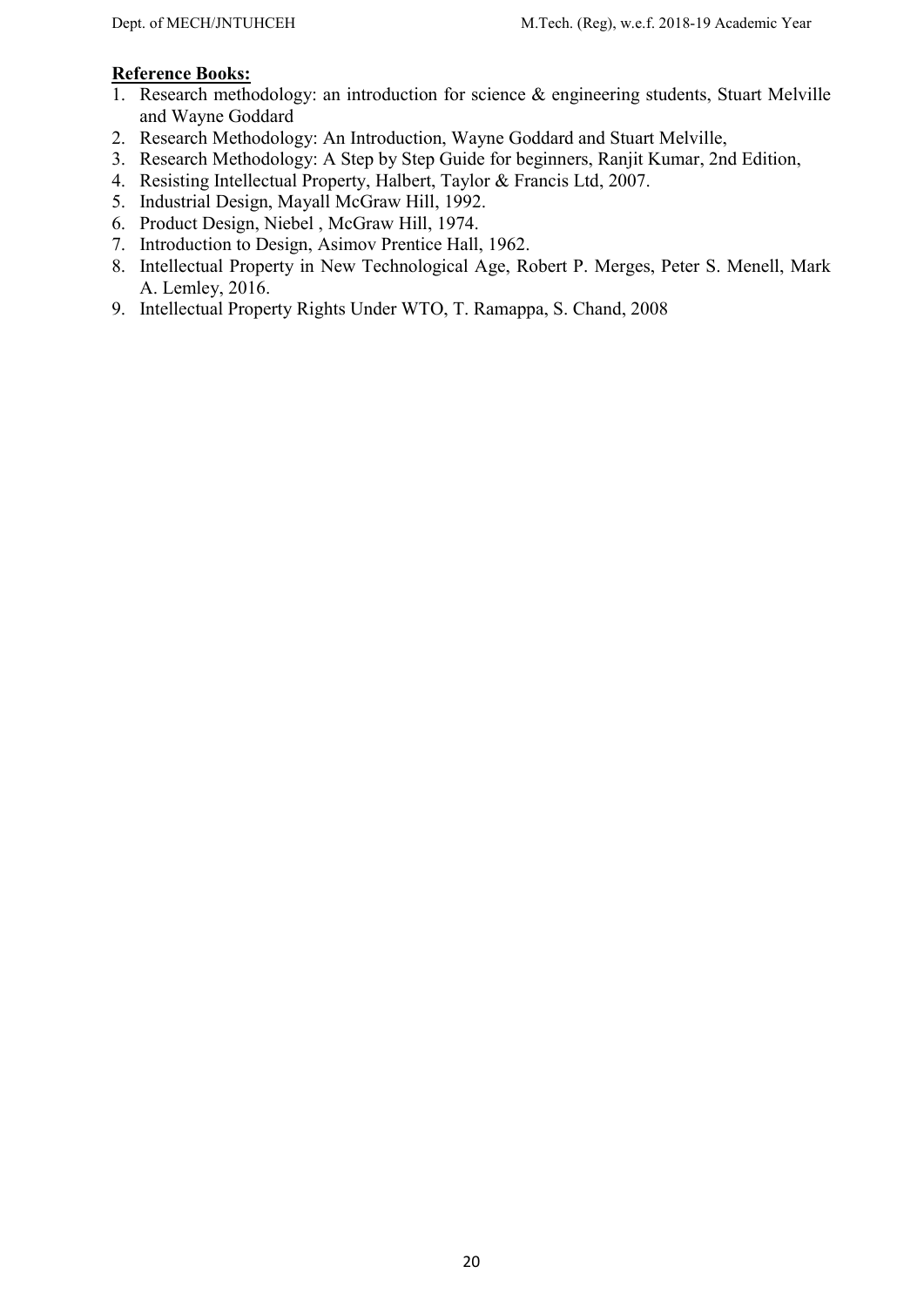#### ENGLISH FOR RESEARCH PAPER WRITING (Audit Course)

#### M.Tech, ES. I-Sem L T P C

# 2 0 0 0

Teaching scheme Lecture: - 3 h/week

# Course Code 1A112 Course Name ENGLISH FOR RESEARCH PAPER WRITING

# Course objective

Students will be able to:

- Understand that how to improve your writing skills and level of readability
- Learn about what to write in each section
- Understand the skills needed when writing a Title
- Ensure the good quality of paper at very first-time submission

# LECTURE WITH BREAKUP

#### Unit 1:

Planning and Preparation, Word Order, Breaking up long sentences, Structuring Paragraphs and Sentences, Being Concise and Removing Redundancy, Avoiding Ambiguity and Vagueness.

#### Unit 2:

Clarifying Who Did What, Highlighting Your Findings, Hedging and Criticising, Paraphrasing and Plagiarism, Sections of a Paper, Abstracts, Introduction

# Unit 3:

Review of the Literature, Methods, Results, Discussion, Conclusions, The Final Check.

#### Unit 4:

Key skills are needed when writing a Title, key skills are needed when writing an Abstract, key skills are needed when writing an Introduction, skills needed when writing a Review of the Literature.

#### Unit 5:

Skills are needed when writing the Methods, skills needed when writing the Results, skills are needed when writing the Discussion, skills are needed when writing the Conclusions

# Text Books:-

1. Writing for Science, Goldbort R (2006), Yale University Press (available on Google Books)

2. How to Write and Publish a Scientific Paper, Day R (2006), Cambridge University Press.

3. Handbook of Writing for the Mathematical Sciences, Highman N (1998), Highman's book. SIAM.

4. English for Writing Research Papers, Adrian Wallwork , Springer New York Dordrecht Heidelberg London, 2011.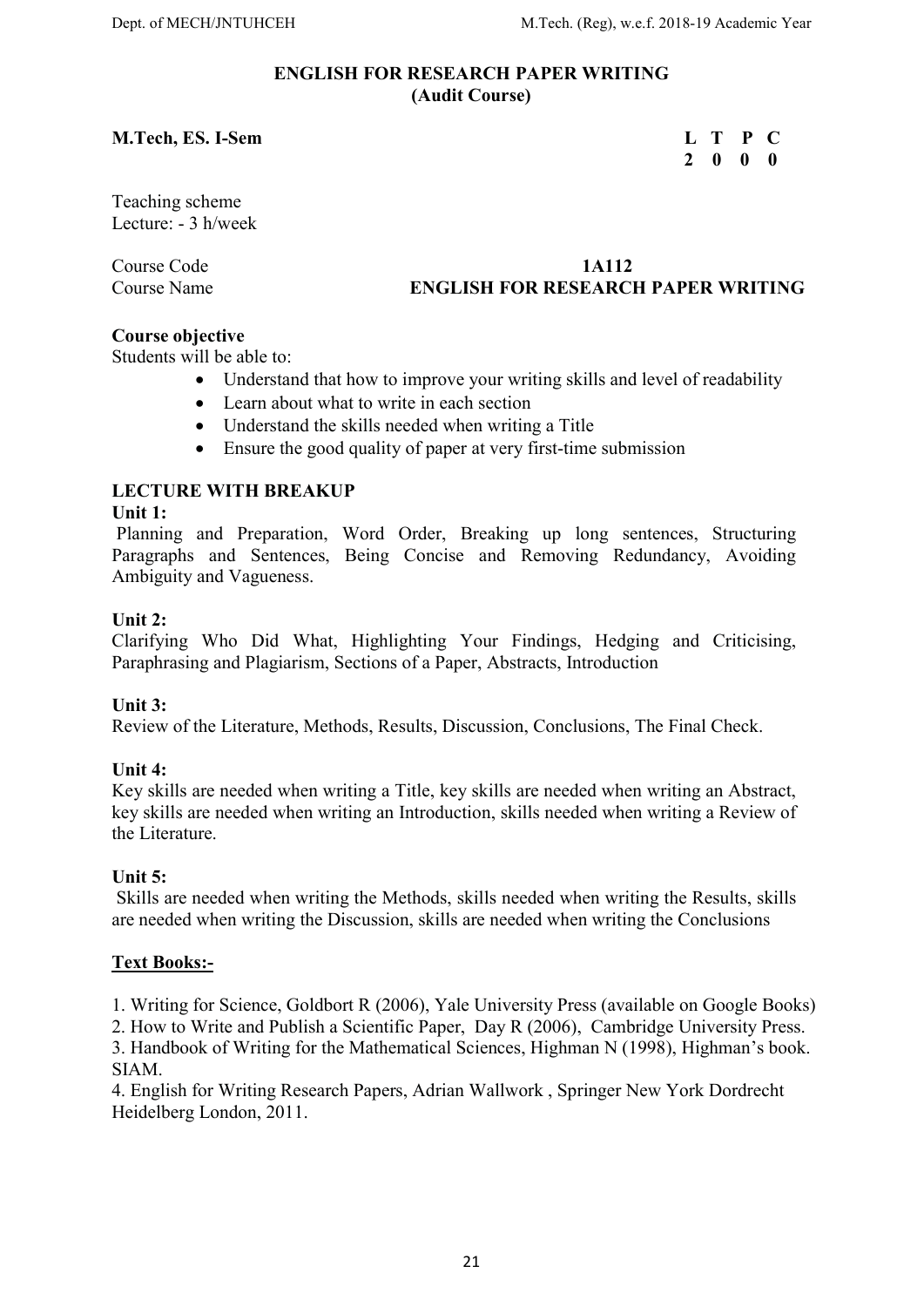# RENEWABLE ENERGY LABORATORY

### M.Tech, ES. I-Sem L T P C

# 0 0 4 2

Teaching scheme Lecture: - 3 h/week

#### Course Code 1ES03 Course Name **RENEWABLE ENERGY LABORATORY**

#### Course objective:

To determine the efficiency of various renewable energy systems.

### LECTURE WITH BREAKUP Study of

- 1. Operational experience on i) Pyranometer, ii) Sunshine recorder.
- 2. Measurement of speed using Tachometer, Stroboscope and anemometers.

#### List of experiments

- 1. Performance evaluation of a solar Flat Plate Thermosyphon water heating system.
- 2. Conversion efficiency of a solar Flat Plate Forced Circulation water heating system.
- 3. Conversion efficiency of a solar Evacuated Tube water heating system.
- 4. Determination of conversion efficiency of a solar Air Heating system.
- 5. Performance estimation of photovoltaic water pumping system.
- 6. Estimation of moisture removal from a solar dryer.
- 7. Determination of characteristics of a wind generator.
- 8. Performance evaluation of solar cooker.
- 9. Performance evaluation of horizontal axes wind turbine.
- 10. Study and analysis of a solar still / distillation plant.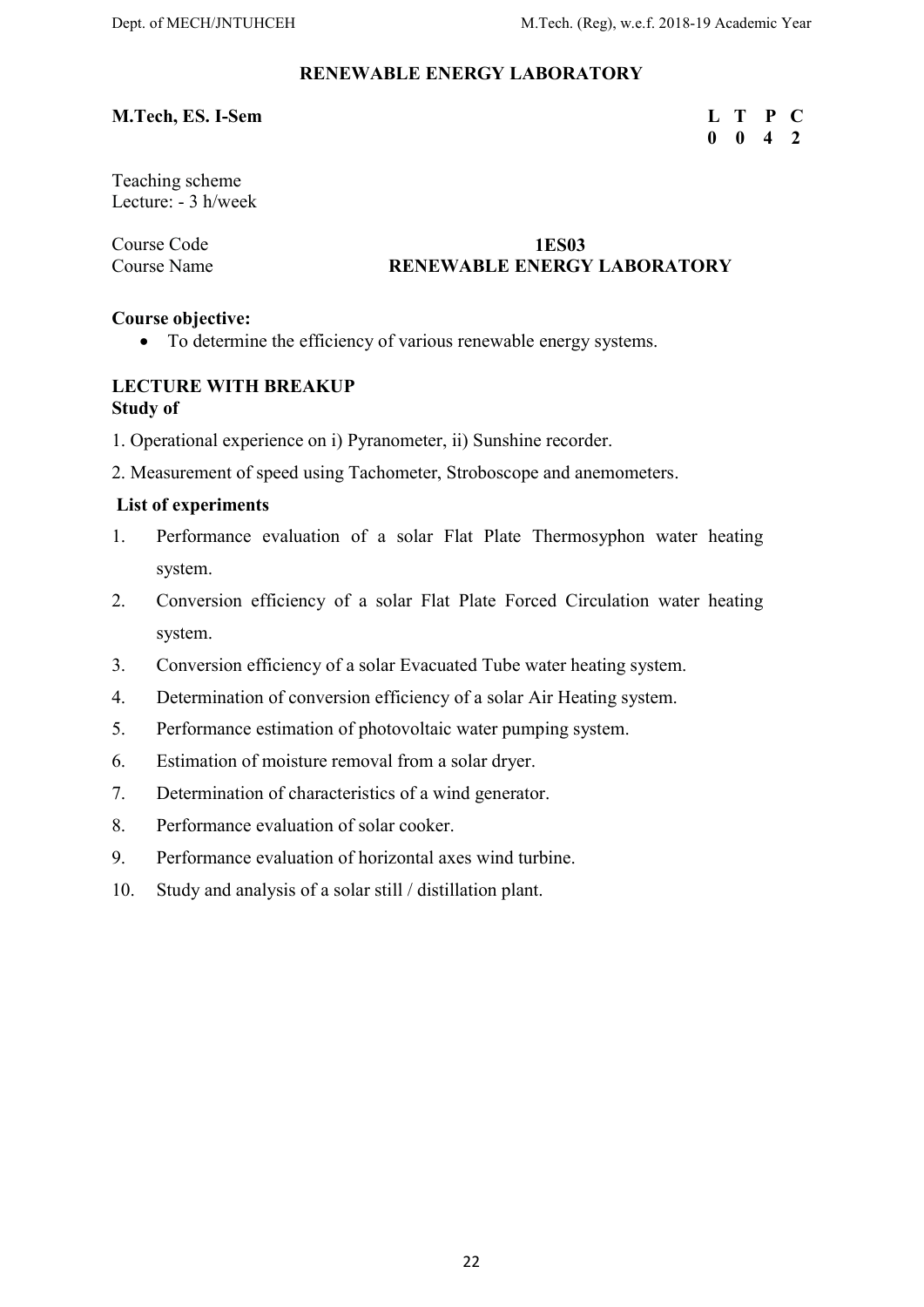### ENERGY COMPUTATIONAL LABORATORY

### M.Tech, ES. I-Sem L T P C

# $0 \t 0 \t 4 \t 2$

Teaching scheme Lecture: - 3 h/week

# Course Code 1ES04 Course Name ENERGY COMPUTATIONAL LABORATORY

### Course objective

- 1. To expose to programming language, C / Fortran
- 2. To solve problems in renewable energy conversion technologies
- 1. Fundamentals of C Programming
- 2. Applications of C programming in the following areas: Problems related to Renewable Energy Sources: Solar and Wind Problems related to Heat transfer Problems related to Linear Control Systems
- 3. Use of Origin Lab Data Analysis and Graphing Software

#### COURSE OUTCOMES

Student get

- 1. Exposure to C programming
- 2. Expertise in developing programs in various applications.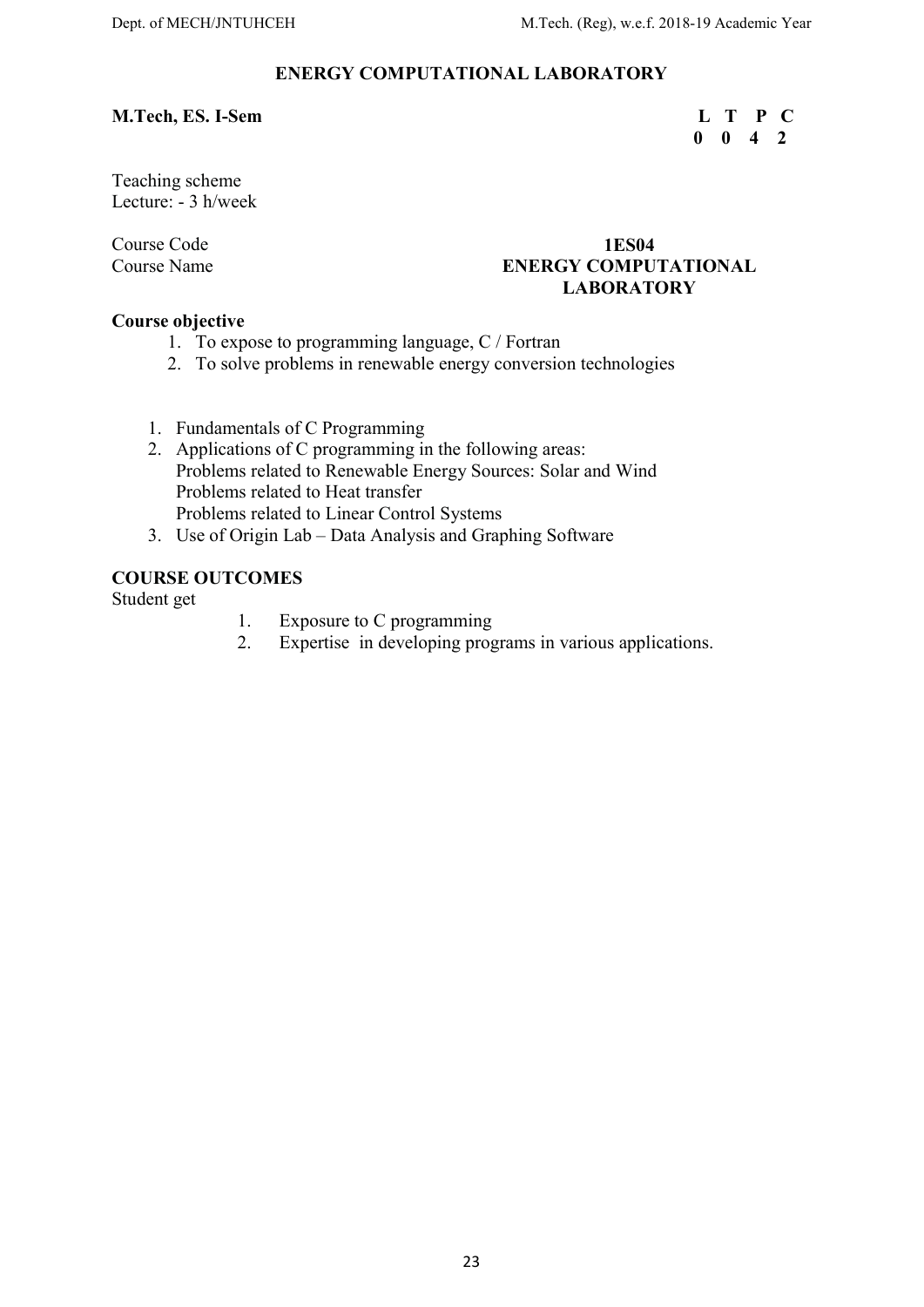### DIRECT ENERGY CONVERSION

### M.Tech, ES. II-Sem L T P C

3 0 0 3

Teaching scheme Lecture: - 3 h/week

### Course Code 2ES05 **Course Name Course Name Course Name Course Name Course Name Converse Conversion**

#### Course objective:

To analyze the working principle, pros and cons of

- Conventional energy conversion techniques
- Direct energy conversion systems
- Need and necessity of integration of different energy systems with grid.

#### LECTURE WITH BREAKUP

#### Unit1:

Photovoltaic Fundamentals: Place of PV in energy supply – PV Cells, Modules and arrays, & costs, Review of semiconductor physics and Operating principle-–Introduction to P-N and P-I-N junctions - Equilibrium and non-equilibrium conditions-Design of solar cells: Cell parameters limits-Losses in solar cells-Solar cell design for high  $I_{sc}$ ,  $V_{oc}$  and FF.

#### Unit 2:

Solar cell technologies: Silicon based technologies (mono-crystalline, poly-crystalline, ribbon, silicon film), Flow of silicon material, Manufacturing processes (wafer, cell and module) for Mono and poly Si technologies, Efficiency of Si cells; Thin film technologies (Silicon and Non-silicon): Material-deposition techniques, Amorphous Si cells/modules, micro-morph cell, Silicon film- Non-silicon technologies viz Cadmium telluride, Cu Indium Gallium Diselenide. Concept of multi-junction or tandem cells, concentrating technologies-Optics for concentrators - PV-Tracking requirements-High concentrator solar cells-Emerging solar cell technologies (Organic PV, Heterojunction with intrinsic thin film, HIT, Quantum dots, Dye Sensitized Solar cell, Peroskvite solar cells etc).

#### Unit 3:

PV module and PV System applications: Solar PV modules-Mismatch in series and parallel connection-design & structure of PV modules-PV module power output-Batteries for PV systems-DC to DC and DC to AC converters-charge controllers-MPPT; Standalone PV systems-Design methodology of PV off grid and grid connected systems- Load estimation and System Sizing, Wire sizing in PV systems-Grid connected and hybrid PV systems. Design of roof top solar PV power plants (typically 100 kWp), Flowchart for design of solar PV power plants.

#### Unit 5:

Integration of renewable energy sources: Overview of challenges in integrating renewable sources to the grid - Need to maintain voltage within a band and fluctuations in voltage because of renewable integration - Power inverter and converter technologies - Mechanism to synchronize power from renewable sources to the grid - Overview of challenges faced in designing power injection from offshore generation sources.

# COURSE OUTCOMES

Students get

- 1. Awareness on the existence of various mechanisms for conversion of energy,
- 2. Exposure to merits, constraints and drawbacks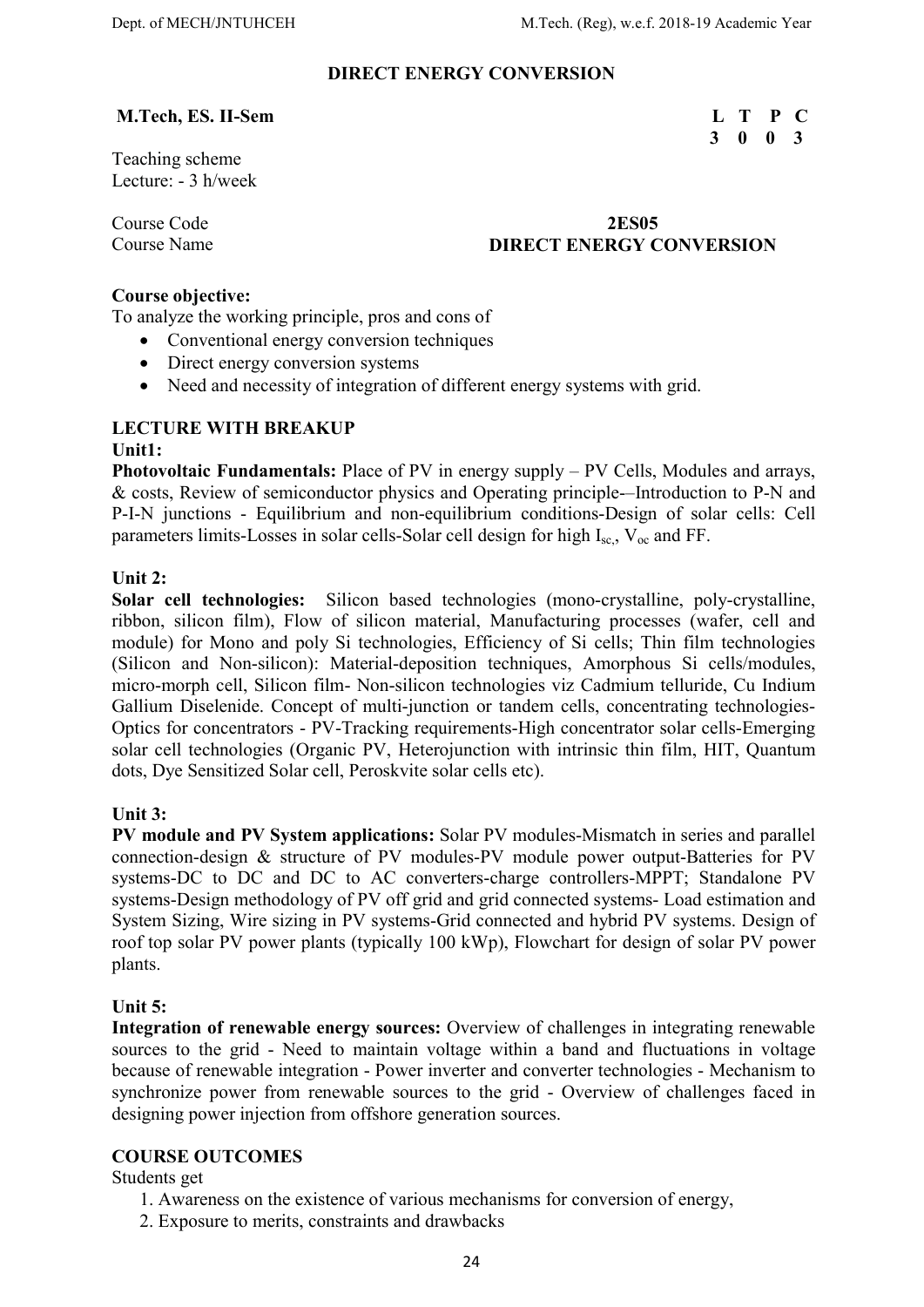# Text Books:

- 1. Energy Conversion, Mechanical Engineering Handbook, "D. Yogi Goswami"
- 2. Solar Energy Principles of thermal collection and storage, S. P. Sukhatme

- 1. "Energy Conversion", Lawrence Conway, Westinghouse Electric Corporation
- 2. "Microgrids and Active Distribution Networks", S. Chowdhury, S.P. Chowdhury, P. Crossley, Institution of Engineering and Technology, 30 Jun 2009.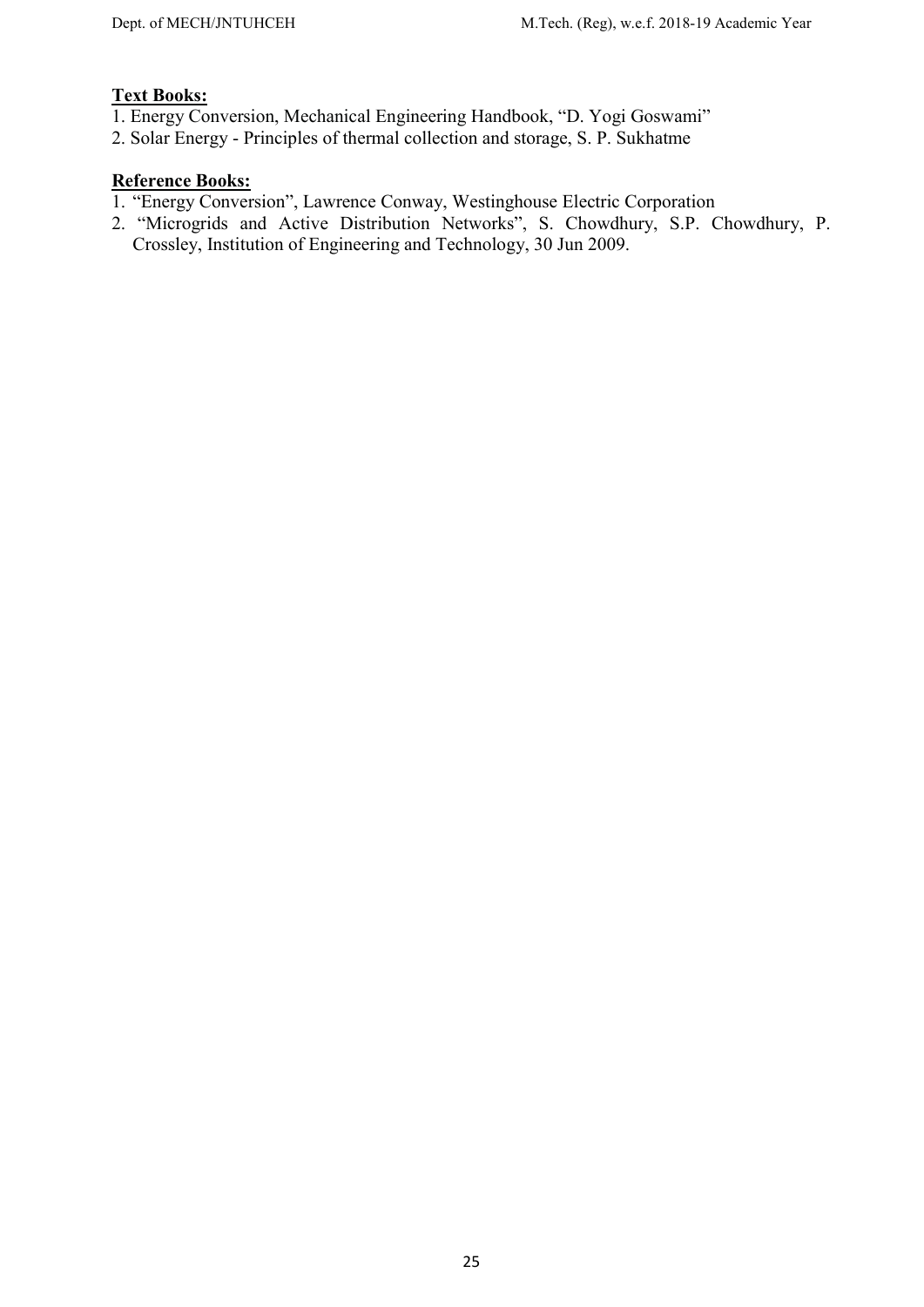3 0 0 3

# ENERGY EFFICIENCY IN THERMAL SYSTEMS

#### M.Tech, ES. II-Sem L T P C

Teaching scheme Lecture: - 3 h/week

Course Code 2ES06

# Course Name **ENERGY EFFICIENCY IN THERMAL SYSTEMS**

### Course objective:

 To understand the concepts of energy conversion in thermal utilities and estimate the performance.

# LECTURE WITH BREAKUP

#### Unit1:

Fuels and Combustion: Properties of Solid, liquid and gaseous fuels – Combustion analysis – Draft – Combustion control.

Boilers – Performance Evaluation – Indirect Method - Boiler water Treatment – Energy Conservation Opportunities.

### Unit 2:

 Furnaces: Classification – Performance Evaluation – Indirect Method of Evaluation - Fuel Economy Measures (Air Preheater – Heat losses and Prevention).

Insulation and Refractories: Insulation – Types and Applications – Economic Thickness of Insulation – Heat Savings and Application Criteria – Refractories – Selection of Refractories

#### Unit 3:

FBC Boilers: Mechanism of Fluidized Bed – Advantages – Types of FBC Boilers – Operational Features – Saving Potential. Fans and Blowers: Performance evaluation – Efficient System Operation – Fan Performance Assessment. Energy Saving Opportunities.

#### Unit 4:

Pumps and Pumping System: Classification of Pumps – System Characteristics – Factors affecting pump performance – Efficient pumping system operation – Flow Control Strategies – Energy Conservation Opportunities.

#### Unit 5:

Cogeneration: Definition – Basic Thermodynamic Cycles – Classification of Cogeneration Systems. Waste Heat Recovery Systems: General Classification – Benefits of Waste heat Recovery – Waste Heat Recovery Devices (Recuperator, Regenerators, Heat Wheels, Heat Pipe, Economizers, Heat Pump).

#### COURSE OUTCOMES

Student will be able to

- 1. Have knowledge of equipment used in thermal power plants.
- 2. Estimate the conversion efficiency of the components.

# Text Books:

- 1. T\_5119 Energy\_Efficiency\_In\_Thermal\_Utilities Book 2.
- 2. T\_5121\_Energy\_Performance\_Assessment\_For\_Equipment\_And\_Utility\_Systems\_Book 4.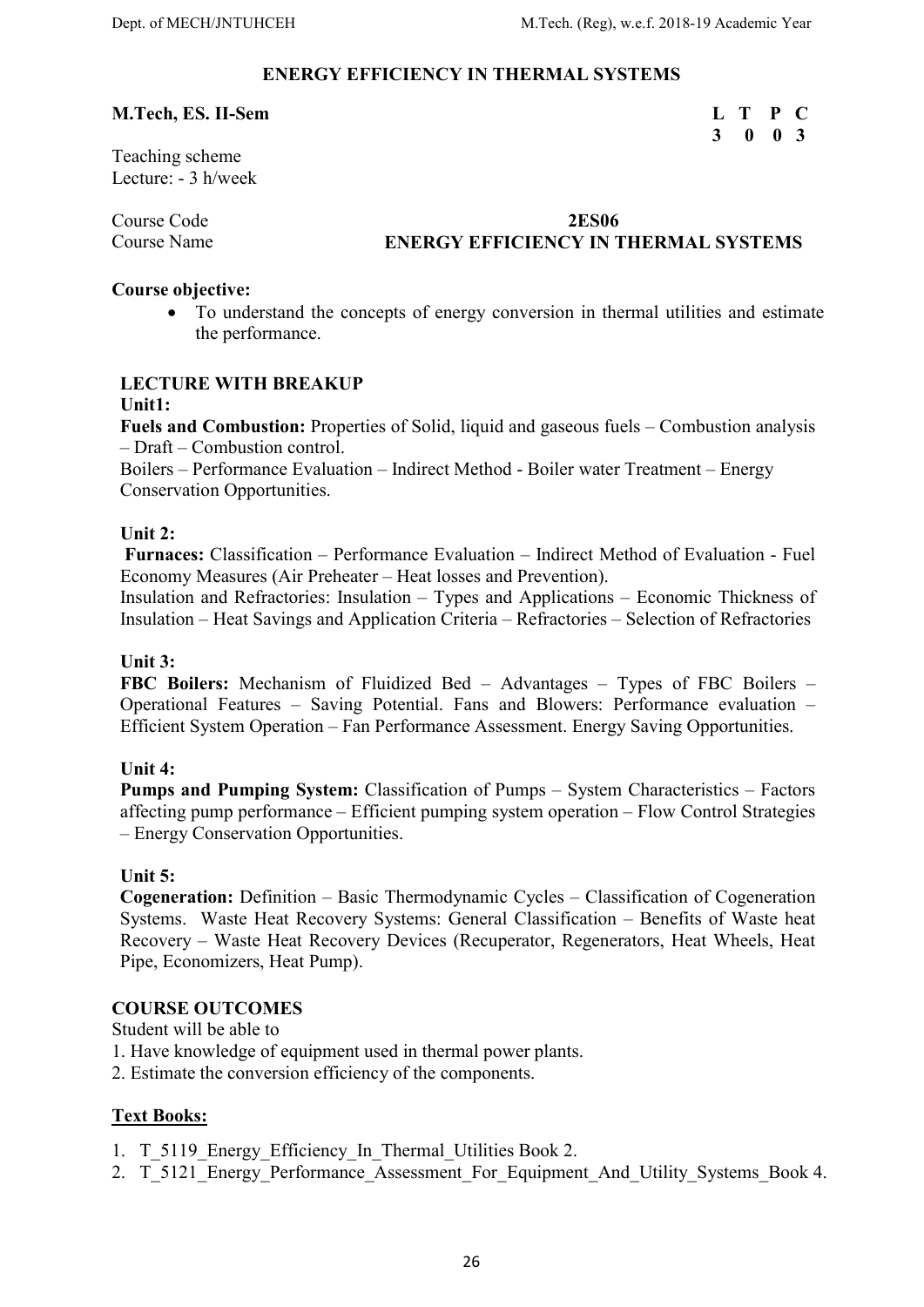# Reference Books:

1. Analysis of Engineering Cycles, R. W. Haywood, 4th Edition, Pergamon Press, Oxford, 1991.

2. Boiler Control Systems, D. Lindsay, Mcgraw Hill International, London, 1992.

3. Least Cost Electrical Utility / Planning, H. G. Stoll, John Wiley & Sons, 1989.

4. Short Term Forecasting: An introduction to the Box Jenkins Approach, T. M. O` Donovan, Wiley, Chichester, 1983.

5. Industrial Energy Management and Utilization, 1988, LC Wittie, P S Schmidt and D R Brown, Hemisphere Publishing Company.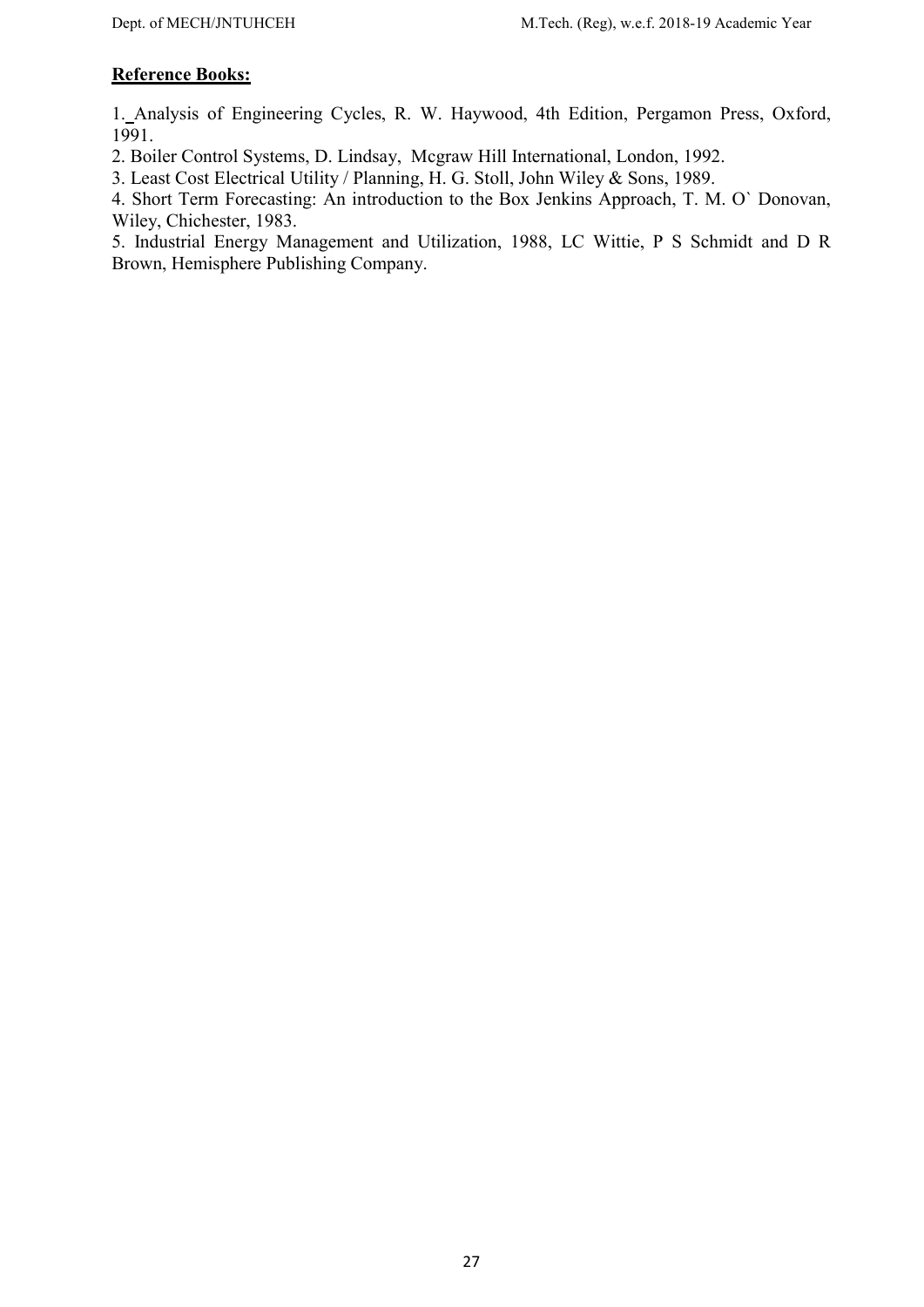#### ENERGY EFFICIENCY IN ELECTRICAL UTILITIES (Program Elective - III)

#### M.Tech, ES. II-Sem L T P C

3 0 0 3

Teaching scheme Lecture: - 3 h/week

### Course Code 2ES13 Course Name **ENERGY EFFICIENCY IN ELECTRICAL UTILITIES**

#### Course objectives:

- To have basic concepts of Electrical systems, motors, lighting systems.
- To apply Electrical systems for Power Factor improvement.
- To illustrate the application of different electrical systems in improving energy efficiency.

#### LECTURE WITH BREAKUP

#### Unit1:

Electrical Systems: Electrical Power Supply Systems – Electricity Billing – Load Management and Maximum demand control – Power factor improvement and its benefits – Selection and location of capacitors – Performance assessment of PF capacitors Transformers – System Distribution Losses.

#### Unit 2:

Analysis of Power Systems: Analysis of System load curve -plant load factor, availability, Loss of load Probability calculations for a power system, Maintenance Scheduling - Pricing of Power - Project cost components, Analysis of Power Purchase Agreements (PPA), Debt/Equity Ratio and effect on Return on Investment, Environmental Legislations/Government Policies - Optimal Dispatch - Scheduling of Hydro-Thermal plants, Load Forecasting - Time series, Econometric, end use techniques. Least Cost Power Planning.

#### Unit 3:

Electric Motors: Motor Types – Motor Characteristics – Motor Efficiency – Selection of Motors – Energy Efficient Motors – Factors affecting Energy Efficiency – Minimization of Motor Losses in Operation – Rewinding effects on Energy Efficiency – Speed control of AC induction Motors – Motor Load Survey: Methodology.

#### Unit 4:

Lighting System: Basic terms in lighting system and their features – Lamp types and their features – Recommended illuminance levels – Methodology of lighting systems – Case studies – Good practices in lighting system.

DG Set System: Introduction – Selection and Installation factors – Operational factors – Energy performance assessment of DG sets – Energy Saving measures for DG sets.

#### Unit 5:

 Energy Efficiency Technologies: Maximum demand controllers – Automatic Power factor controllers – Energy efficient motors – Soft starters – Variable speed drives – Performance terms and definitions – Efficiency testing – Determining Motor Loading – Performance evaluation of Rewound motors – Application of Variable Speed Drives - Energy efficient transformers – Electronic ballasts – Energy efficient lighting controllers.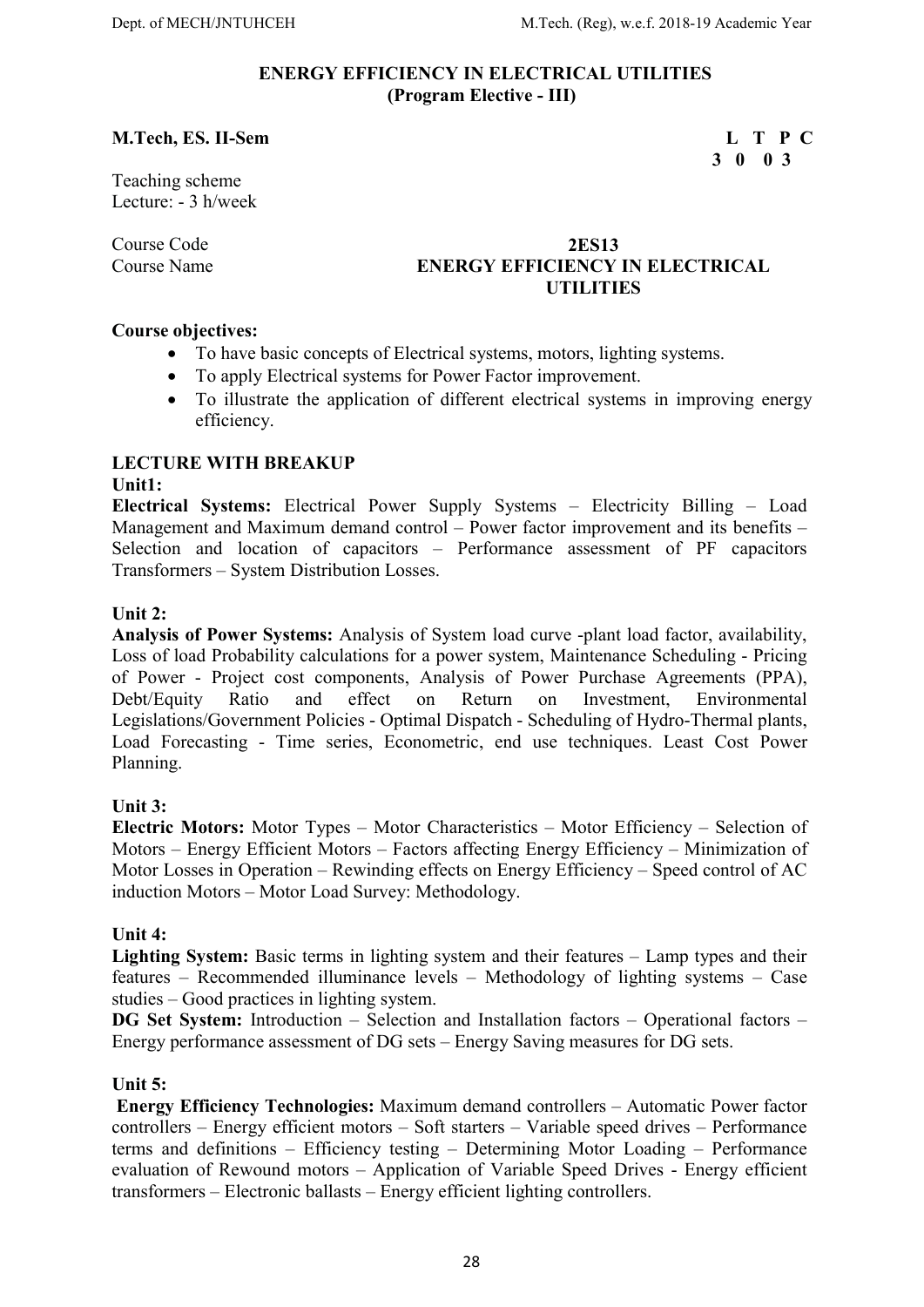#### COURSE OUTCOMES

Student will be able to

- 1. Understand the concepts of improvement of power factor of an Electrical system and lighting system.
- 2. Understand the implementation of Energy Efficient Technologies in Electrical Systems.

# Textbooks:

- 1. Energy Efficiency for Engineers and Technologists, Eastop T.D & Croft D.R, Logman Scientific & Technical, ISBN-0-582-03184, 1990.
- 2. Industrial Energy Conservation, Reay D.A, 1<sup>st</sup> edition, Pergamon Press, 1977.

- 1. Power Plant Engineering, P.K.Nag / Tata McGraw Hill.
- 2. Power Plant Performance, A. B. Gill, Butterworths, 1984.
- 3. Power Generation, operation & control, A. J. Wood and B. F. Wollenberg, John Wiley, New York, 1984.
- 4. Power System Engineering, 2nd Ed. D P Kothari, I J Nagrath, Tata McGraw-Hill Co 2008
- 5. The Energy and Resource Institute (TERI): http://www.teriin.org/
- 6. Energy Efficiency for Engineers and Technologists, First Edition, 1990, by TD Eastop and DR Croft, Longman Group UK Ltd.
- 7. Bureau of Energy Efficiency (BEE): www.beeindia. gov.in/content/energy-auditors.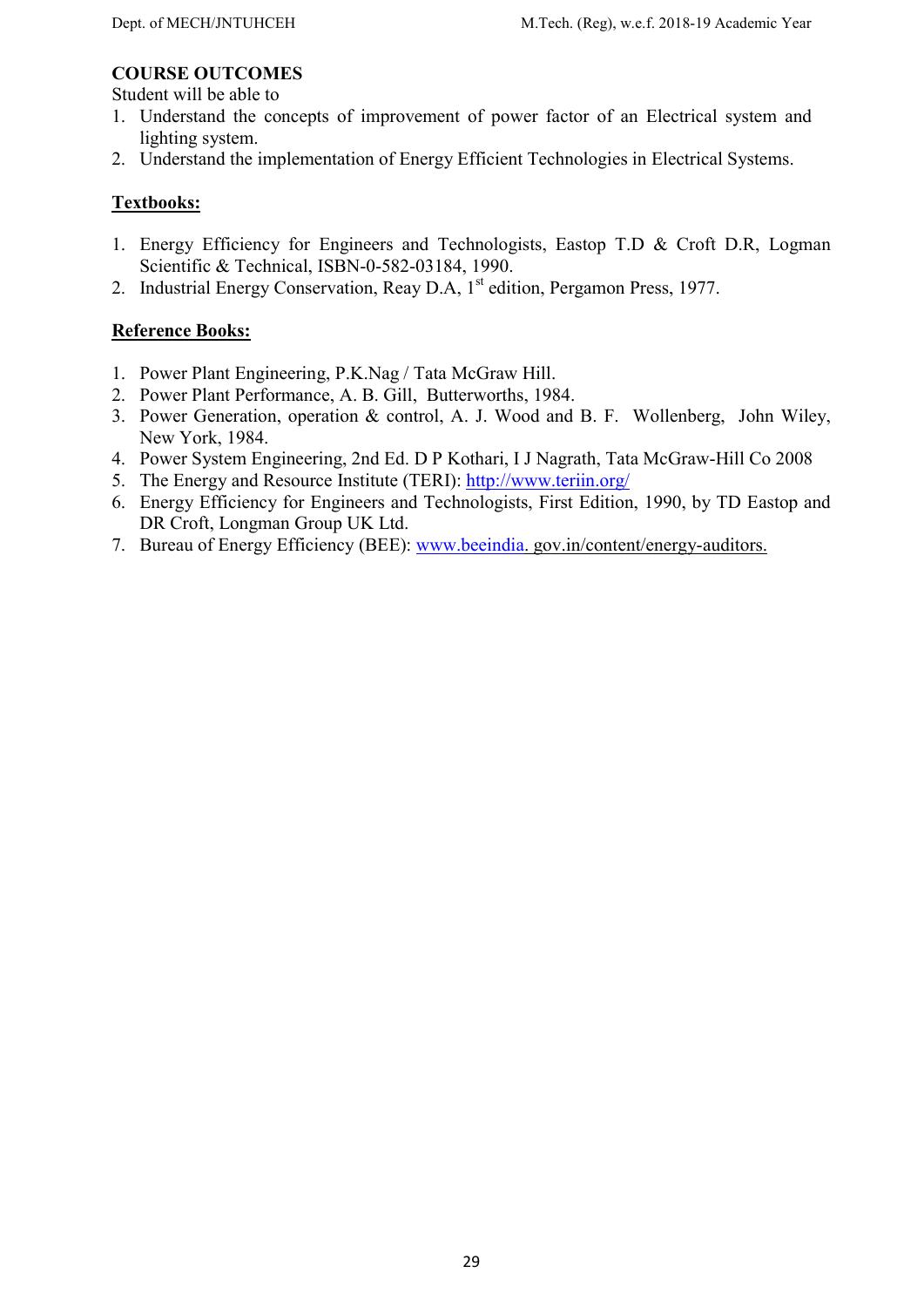#### NUCLEAR POWER PLANTS (Program Elective – III)

### M.Tech., ES. II-Sem L T P C

# 3 0 0 3

Teaching scheme Lecture: - 3 h/week

#### Course Code 2ES13 Course Name NUCLEAR POWER PLANT

#### Course objective:

 To understand the concepts of pollution/pollutants and how to protect it from the environment.

### LECTURE WITH BREAKUP

#### Unit 1:

NUCLEAR FUEL AND REACTOR THEORY: Nuclear fuels-occurrence and extraction, fissile characteristics, enrichment, fission process - thermal and fast fission energy released from fission - chain reaction - reaction control.

Neutron balance - fast fission - resonance capture – thermalization - geometric effects burn-up – introduction to reactor kinetics.

#### Unit 2:

REACTOR COMPONENTS: General components of nuclear reactor - Fuel cladding fuel assembly – moderators – coolants - control rods - Reactor safety - Neutron Population growth - assurance of safety - emergency core cooling and containment. Unit 3:

# REACTOR TYPES: Different types of reactors - Pressurized Water Reactor - Boiling

Water Reactor - Heavy Water-cooled Reactor -Gas cooled Reactor - Liquid metal cooled reactor - Organic moderated and cooled reactors - Fast Breeder Reactors – Fifth generation reactors.

# Unit 4:

RADIOACTIVE WASTE MANAGEMENT: The nuclear fuel cycle - Waste classification - Spent fuel storage – Transportation – Reprocessing - High-Level waste disposal - low-level waste generation and treatment - Low-level waste disposal - Nuclear power plant decommissioning.

#### Unit 5:

NUCLEAR POWER FOR PROPULSION AND ENERGY ECONOMICS: Reactors for naval propulsion - Space reactors - Space isotopic power generator - Energy economics -Components of electrical power – Cost forecast versus Reality - Challenges and opportunities - Technical and institutional improvements – Developments in nuclear reactor.

#### COURSE OUTCOMES

Student will be able to

- 1. Have knowledge of continual degradation of environment.
- 2. Have an exposure to different types of pollutions control methods.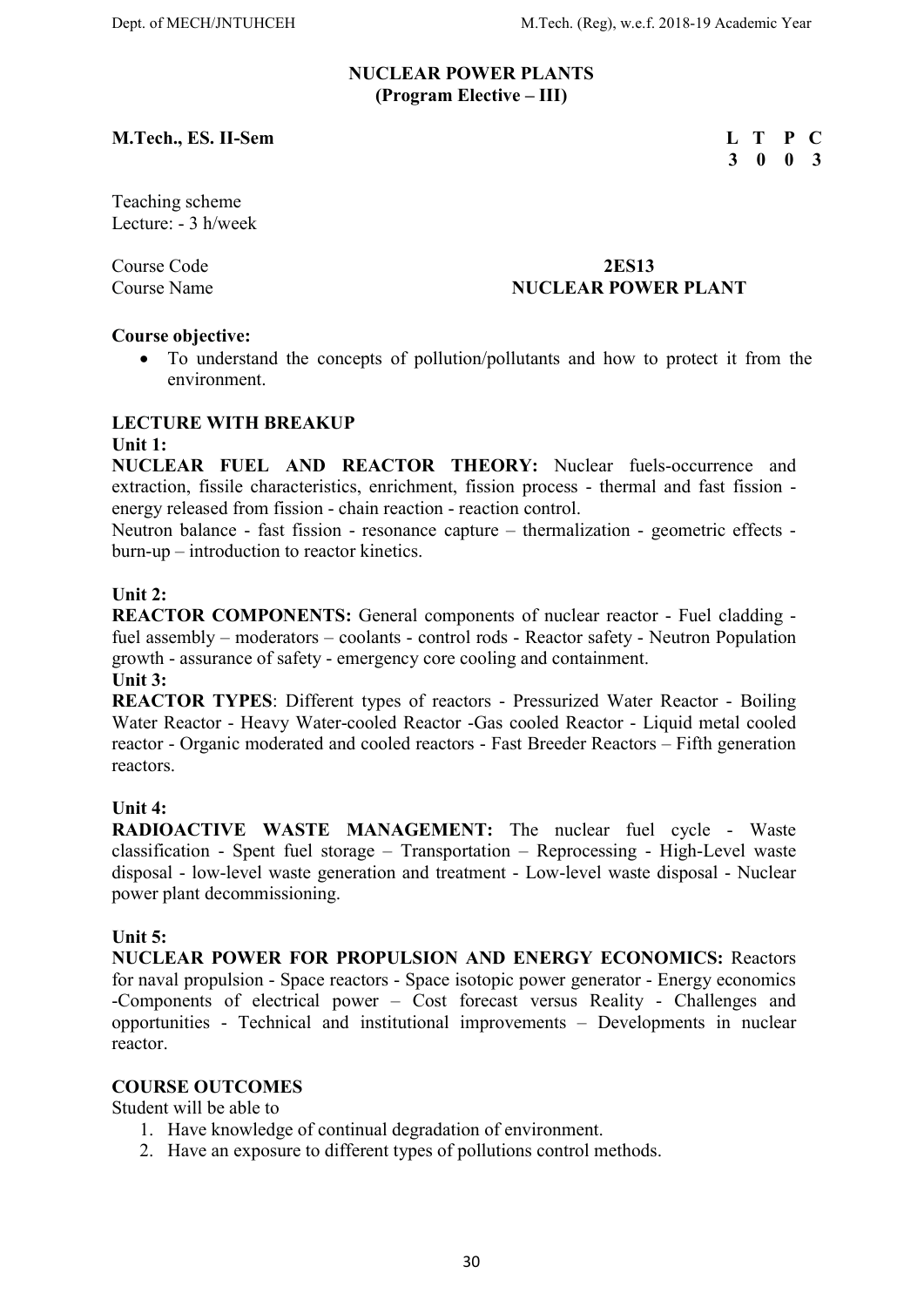# Text Book:

1. Principle of Energy Conversion, Archie W.Culp, McGraw Hill, Kogakusha Ltd., 1984.

- 1. Nuclear Power Technology, W. Marshall, Vol. I &II, Clarendon press, Oxford, 1985.
- 2. Principle of Nuclear Reactor Engineering, Samual Glasstone, Van Nostrand Reinhold Co. Inc., New York, 1963.
- 3. A course in Power Plant Engineering, Arora and Domkundwar, Dhanpat Rai.
- 4. Power Plant Technology, El Wakil/ Mc Graw Hill.
- 5. Power Plant Engineering, G.R. Nagpal/Khanna Publishers.
- 6. Power Plant Technology, Rajput.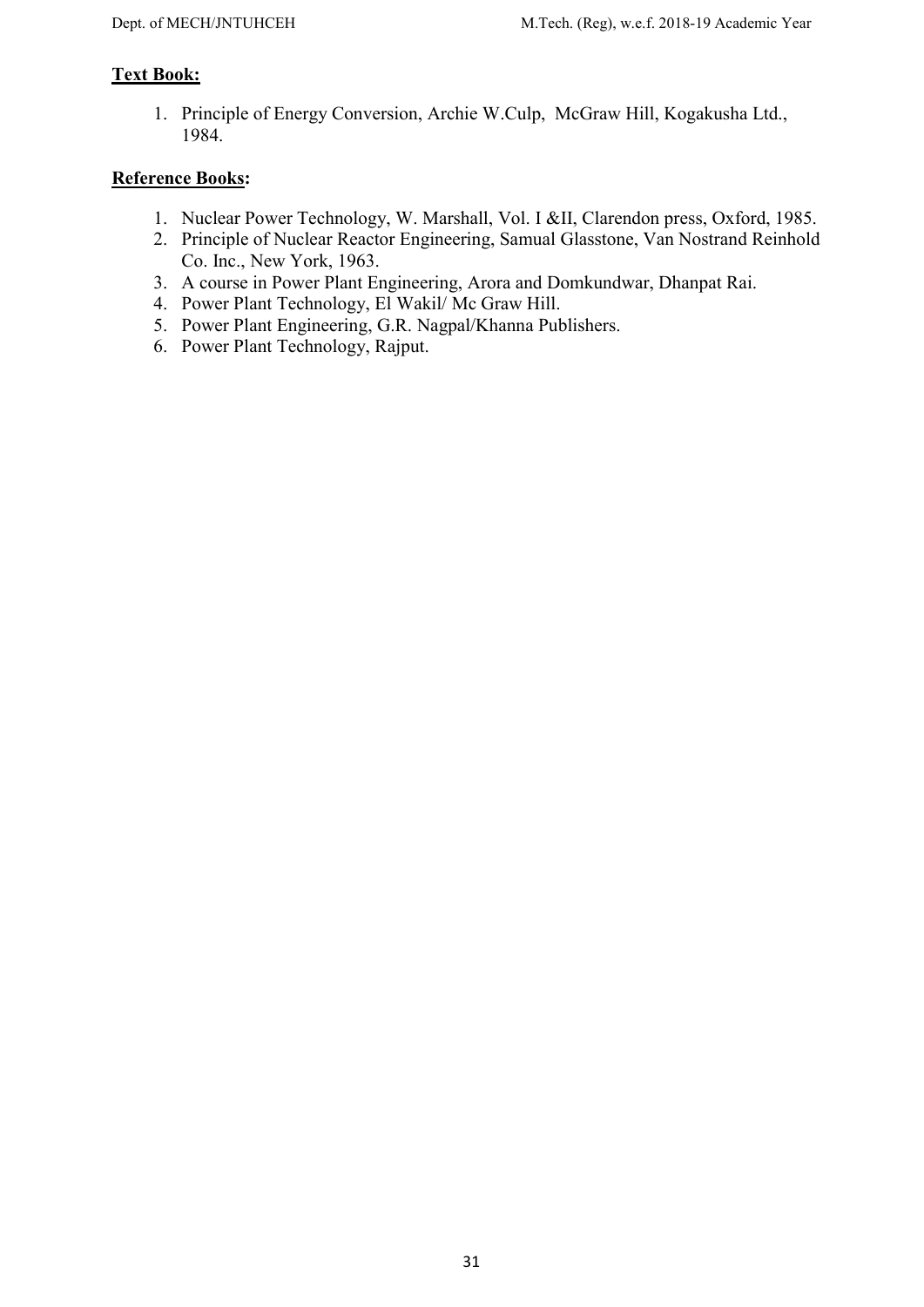3 0 0 3

#### MEASUREMENTS IN ENERGY ENGINEERING (Program Elective - III)

#### M.Tech, ES. II-Sem L T P C

Teaching scheme Lecture: - 3 h/week

#### Course Code 2ES13 Course Name MEASUREMENTS IN ENERGY ENGINEERING

#### Course objectives:

- To study the characteristics of instruments.
- To analyse various types of transducers based on the principle of operation and construction.
- To understand about various measuring devices and their calibration.

### LECTURE WITH BREAKUP

#### Unit1:

Elements of a Measurement System: Basic Instrumentation system – Classification of instruments - Errors and Uncertainties in measurement.

Electrical transducers : Resistive Transducers - Inductive Transducers – Capacitive transducers - Thermoelectric Transducers and Photoelectric Transducers - Piezoelectric Transducers.

#### Unit 2:

Basic Signal Conditioning Elements: Amplifiers- Non Electrical and Electrical types - Op Amps- Summing, Differential, and Charge Amplifiers - Differentiating and Integrating Elements – Filters – A to D and D to A Converters - Data Transmission Elements- Electrical, Pneumatic, Position and Radio Frequency Transmission types.

Unit 3:

Industrial Measurements:

Velocity Measurement: Contact type - AC-DC Tachometers Non-contact type - Magnetic, Photoelectric & stroboscopic methods.

Acceleration measurement: Seismic Accelerometer & Piezoelectric Accelerometer.

Measurement of Radiation: Radiation Fundamentals - Radiation detectors - Optical pyrometer.

#### Unit 4:

Mechanical Transducers:

Measurement of Temperature: Bimetallic Element and Fluid Expansion type Thermometers.

Measurement of Pressure: Manometers and Bourdon Gauges - Load Cells and Elastic Force Devices.

Measurement of Force: Different methods - Strain gauge load cell method.

Measurement of torque: Strain gauge method.

#### Unit 5:

Feedback in Instruments: Principles of Feedback - Advantages & Disadvantages of Feedback

Digital Voltmeters: Ramp and Dual Slope types – Servo type Potentiometric and Magnetic tape Recorders – Digital Recorders of Memory type.

Data displays: Analog and Digital types.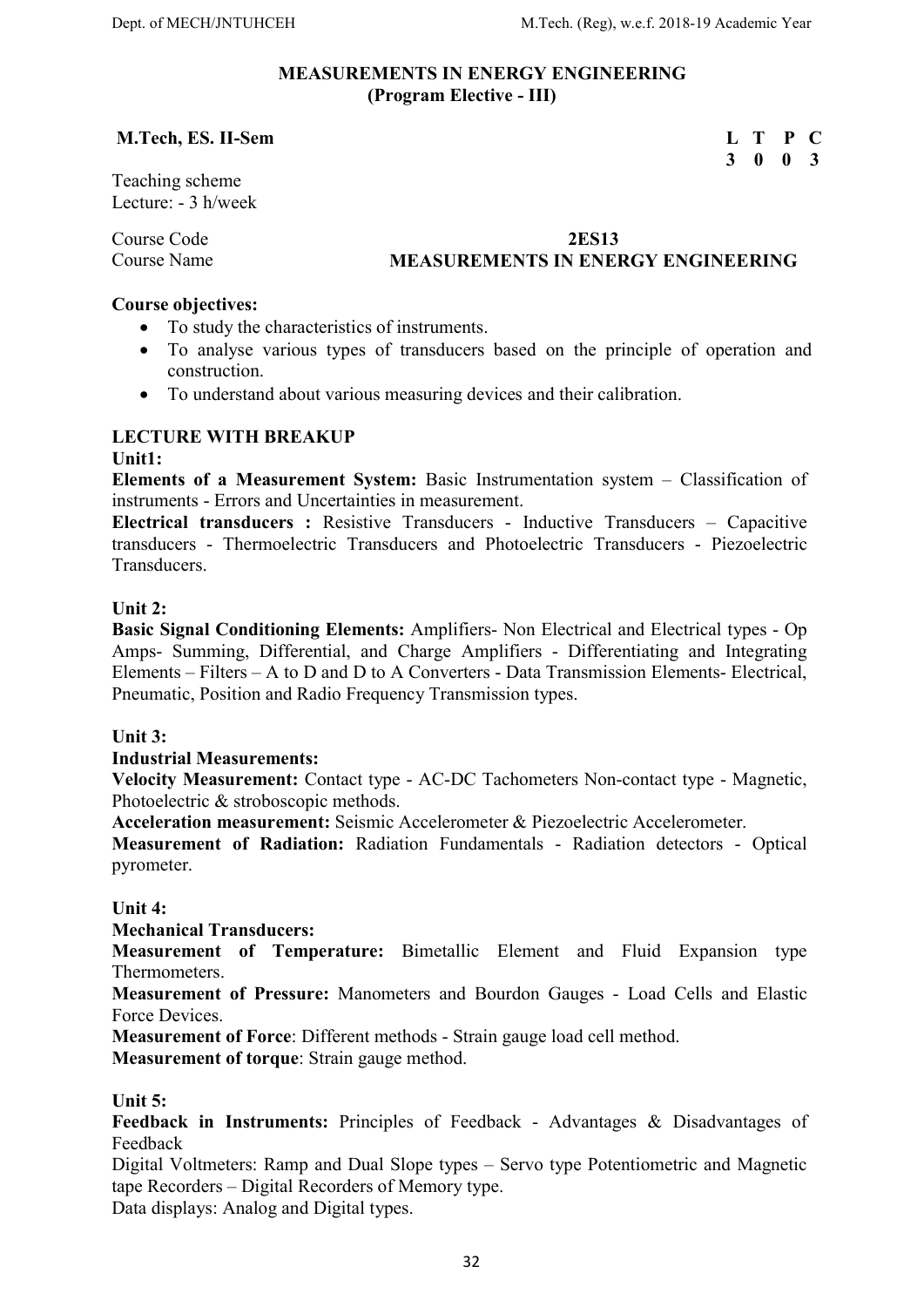#### OURSE OUTCOMES

Student will be able to

1. Select the transducer and their types, usage and operation and different characteristics of transducers.

2. Calibrate the various instruments and apply to different instruments in the field.

#### Text Books:

1. Modern Electronic Instrumentation and Measurement Techniques; Albert D Helfrick and William D Cooper; 2004, PHI.

- 1. Instrumentation, Measurement and Analysis; BC Nakra, and KK Chaudhry, 2 ed, 2004, Tata McGraw-Hill
- 2. Transducers and Instrumentation; DVS Murthy, 2003, PHI
- 3. Instrumentation Devices and Systems, CS Rangan, GR Sarma, and VSV Mani, 2<sup>nd</sup> Ed, Tata McGraw-Hill
- 4. Measurement Systems Application and Design; Doeblin and Ernest; 5<sup>th</sup> Ed, 2004, Tata McGraw-Hill.
- 5. Measurement Systems Applications & design, Doeblin E.O.  $4^{th}$  Ed. Mc. Graw Hill
- 6. Principles of Industrial Instrumentation, Patranabis D. ,Tata McGraw Hill 1997.
- 7. Mechanical & Industrial Measurements, Jain R.K, Khanna Publishers 1986.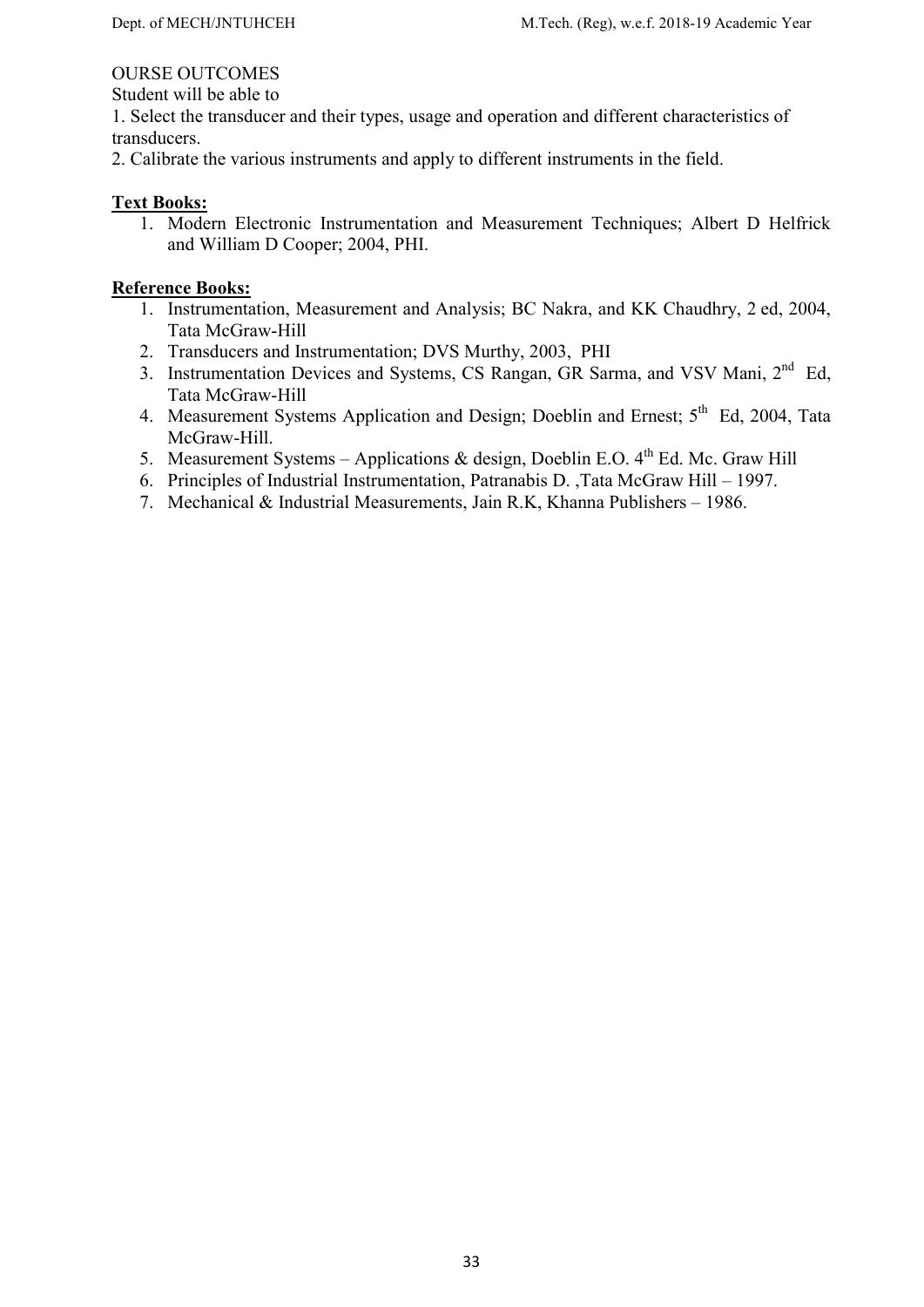#### OPTIMIZATION OF ENERGY SYSTEMS (Program Elective – IV)

### M.Tech, ES. II-Sem L T P C

# 3 0 0 3

Teaching scheme Lecture: - 3 h/week

### Course Code 2ES14 Course Name OPTIMIZATION OF ENERGY SYSTEMS

#### Course objective:

- To have a knowledge of optimisation of design parameters.
- To have an exposure to different design methodologies and simulation processes.

### LECTURE WITH BREAKUP

#### Unit1:

 Thermal Systems – Characteristics- formulation of design problem - Steps in the design process - Modeling of thermal systems – importance - Types of models - Mathematical Modeling

#### Unit 2:

 Linear programming models – Formulation - Simplex method – Artificial variable technique – Big M method - Concept of Sensitive analysis.

#### Unit 3:

 Unconstrained Optimization: Single variable optimization – Fibonacci & Golden section method - Multi variable optimization – Gradient methods – Gradient of the function - Steepest descent – Flecher-Reeves method -Variable metric method - Constrained Nonlinear Optimization Methods - Lagrangian multiplier – Application to thermal and electrical systems.

#### Unit 4:

Geometric programming – Polynomial – Arithmetic and Geometric inequalities – Unconstrained GP - Constrained GP with constraints of type less than or equal- Application to thermal and electrical systems- Dynamic Programming- Bellman's principle of optimality- Shortest route problems

#### Unit 5:

Simulation - Definition- Types of Simulation models - Steps involved in simulation models - Application of simulation - Advantages and disadvantages – Introduction to Genetic algorithm – Applications in Genetic Algorithm - Similarities and dissimilarities with traditional methods - Genetic operators.

# COURSE OUTCOMES

Students have an exposure to

- 1. Numerical calculations
- 2. Role of design parameters
- 3. Simulation models like genetic algorithms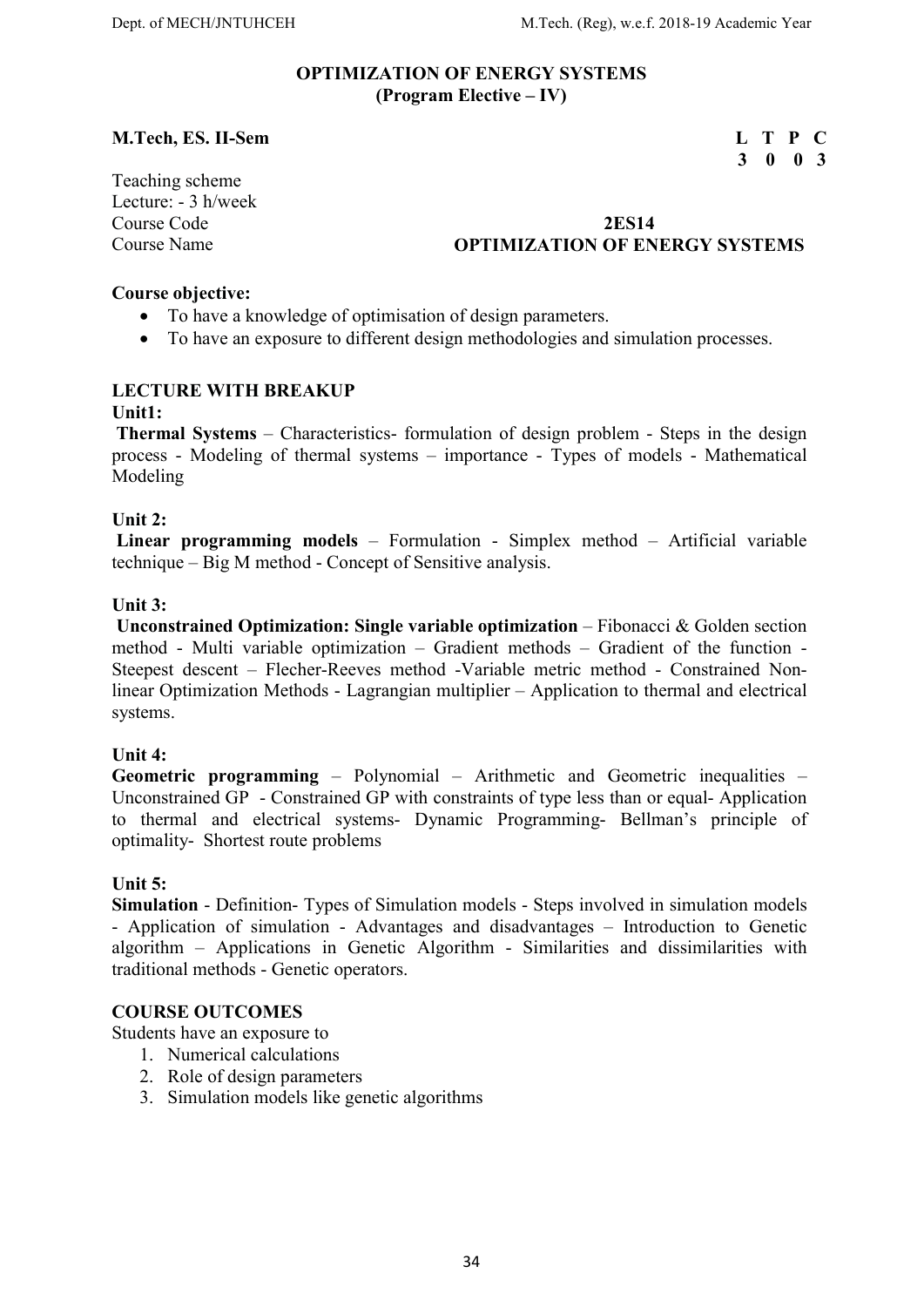# Text Books:

- 1. Design and Optimization of Thermal Systems, Yogesh Jaluria, McGraw Hill.
- 2. Optimization theory and applications, S.S.Rao, New Age Publication.

- 1. Design of Thermal System, W.F.Stoecker, McGraw Hill.
- 2. Operation Research, Panner Selvam, Prentice Hall.
- 3. Optimization Research, M.C.Joshi.
- 4. Simulation Modeling & Analysis, Law & Kelto.
- 5. Operation Research, S Prinsc Valle Kasur.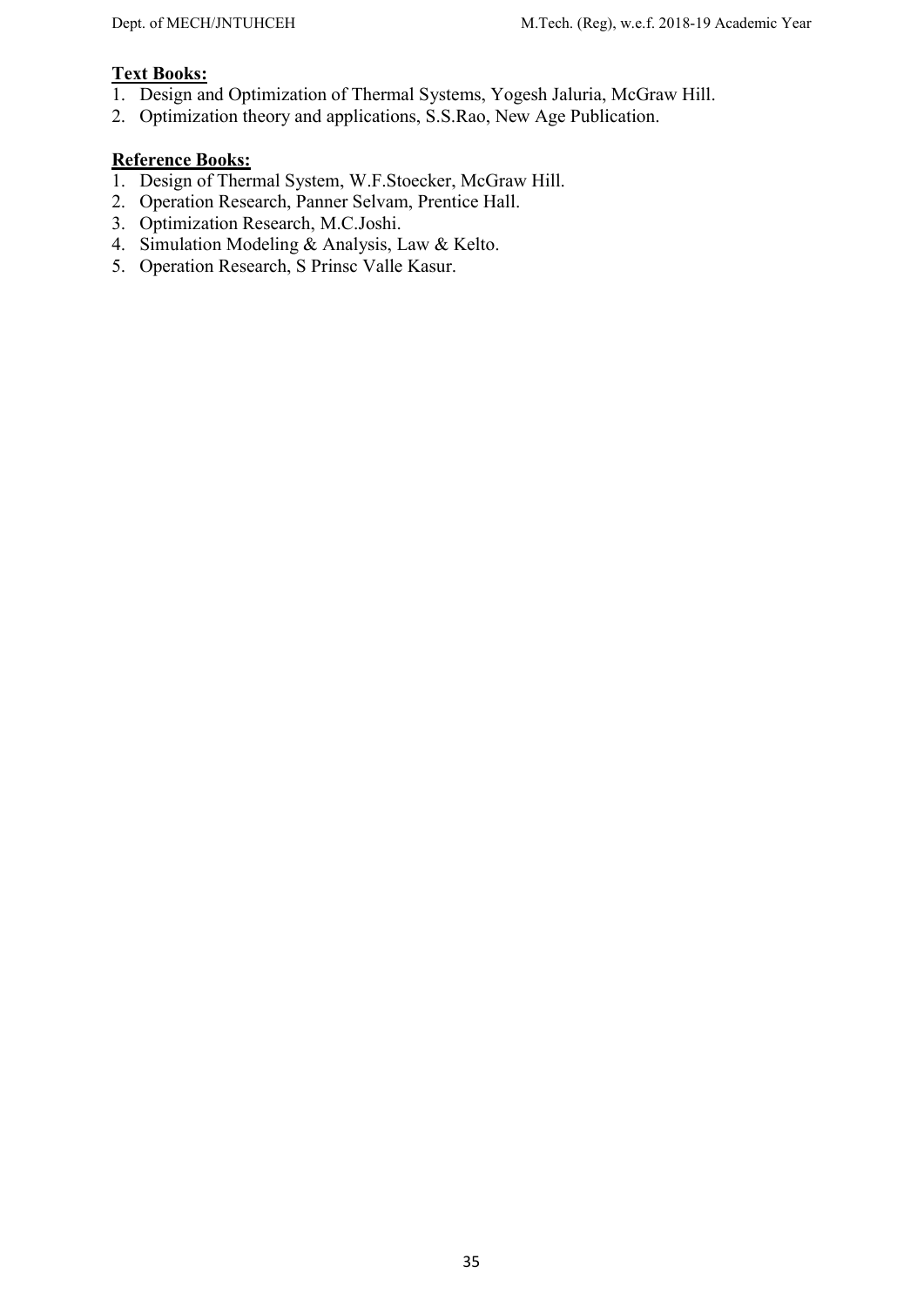#### WIND ENERGY CONVERSION SYSTEMS (Program Elective-IV)

3 0 0 3

#### M.Tech, ES. II-Sem L T P C

Teaching scheme Lecture: - 3 h/week

Course Code 2ES14

# Course Name WIND ENERGY CONVERSION SYSTEMS

Course objectives:

- To understand the fundamentals of wind energy and its conversion system
- To learn gear coupled generator wind turbine components
- To learn modern wind turbine control & monitoring.

# LECTURE WITH BREAKUP

#### Unit1:

### Wind Energy Fundamentals & Wind Measurements:

Wind Energy Basics, Wind Speeds and scales, Terrain, Roughness, Wind Mechanics, Power Content, Class of wind turbines, Atmospheric Boundary Layers, Turbulence. Instrumentation for wind measurements, Wind data analysis, tabulation, Wind resource estimation, Betz's Limit, Turbulence Analysis.

#### Unit 2:

#### Aerodynamics Theory & Wind Turbine Types:

Airfoil terminology, Blade element theory, Blade design, Rotor performance and dynamics, Balancing technique (Rotor & Blade), Types of loads; Sources of loads Vertical Axis Type, Horizontal Axis, Constant Speed Constant Frequency, Variable speed Variable Frequency, Up Wind, Down Wind, Stall Control, Pitch Control, Gear Coupled Generator type, Direct Generator Drive /PMG/Rotor Excited Sync Generator.

#### Unit 3:

#### Gear Coupled Generator Wind Turbine Components And Their Construction:

Electronics Sensors/Encoder/Resolvers, Wind Measurement : Anemometer & Wind Vane, Grid Synchronisation System, Soft Starter, Switchgear[ACB/VCB], Transformer, Cables and assembly, Compensation Panel, Programmable Logic Control, UPS, Yaw & Pitch System : AC Drives, Safety Chain Circuits, Generator Rotor Resistor controller (Flexi Slip), Differential Protection Relay for Generator, Battery/Super Capacitor Charger & Batteries/ Super Capacitor for Pitch System, Transient Suppressor/Lightning Arrestors, Oscillation & Vibration sensing.

#### Unit 4:

#### Direct Rotor Coupled Generator (Multipole) [Variable Speed Variable Freq.]:

Excited Rotor Synch, Generator/PMG Generator, Control Rectifier, Capacitor Banks, Step Up/Boost Converter (DC-DC Step Up), Grid Tied Inverter, Power Management, Grid Monitoring Unit (Voltage and Current), Transformer, Safety Chain Circuits

#### Unit 5:

#### Modern Wind Turbine Control & Monitoring System:

Details of Pitch System & Control Algorithms, Protections used & Safety Consideration in Wind turbines, Wind Turbine Monitoring with Error codes, SCADA & Databases: Remote Monitoring and Generation Reports, Operation & Maintenance for Product Life Cycle, Balancing technique (Rotor & Blade), FACTS control & LVRT & New trends for new Grid Codes.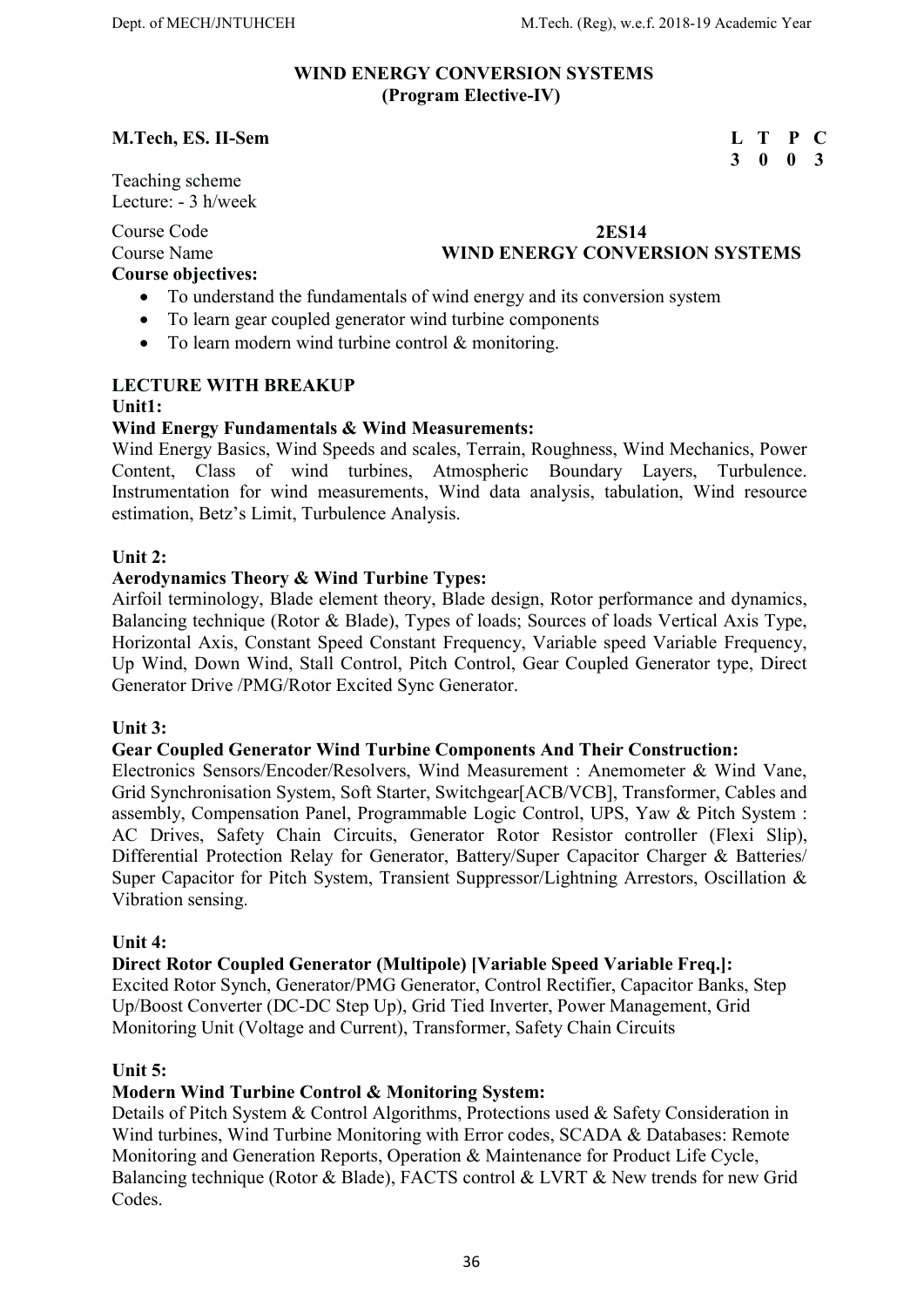#### COURSE OUTCOMES

Student will be able to:

- 1. Know the energy conversion techniques in wind energy
- 2. Learn about wind turbine components and their constructions.
- 3. Understand the modern wind turbine control & monitoring.

# Text Books:

1. Renewable Energy Sources, Twidell J.W. and Weir A., EFN Spon Ltd., 1983.

2. Renewable Energy, Power for a Sustainable Future, Godfrey Boyle Oxford University Press, 1996.

# References Books:

1. C-Wet: Wind Energy Resources Survey in India VI.

2 Solar Engineering of Thermal Processes, Duffie A. and Beckmann W. A., John Wiley, 1991.

- 3. Wind Energy Conversion Systems, Freris L.L., Prentice Hall, 1990.
- 4. Wind Energy Systems, John D Sorensen and Jens N Sorensen, Woodhead Publishing Ltd, 2011.
- 5. Stand alone and Hybrid Wind Energy Systems, Kaldellis J.K., CRC Press, 2010.
- 6. Wind Energy Systems, Mario Garcia –Sanz, Constantine H. Houpis, CRC Press 2012.
- 7. Wind Turbine Technology: Fundamental concepts of Wind Turbine Engineering, Spera D.A., ASME Press, 1994.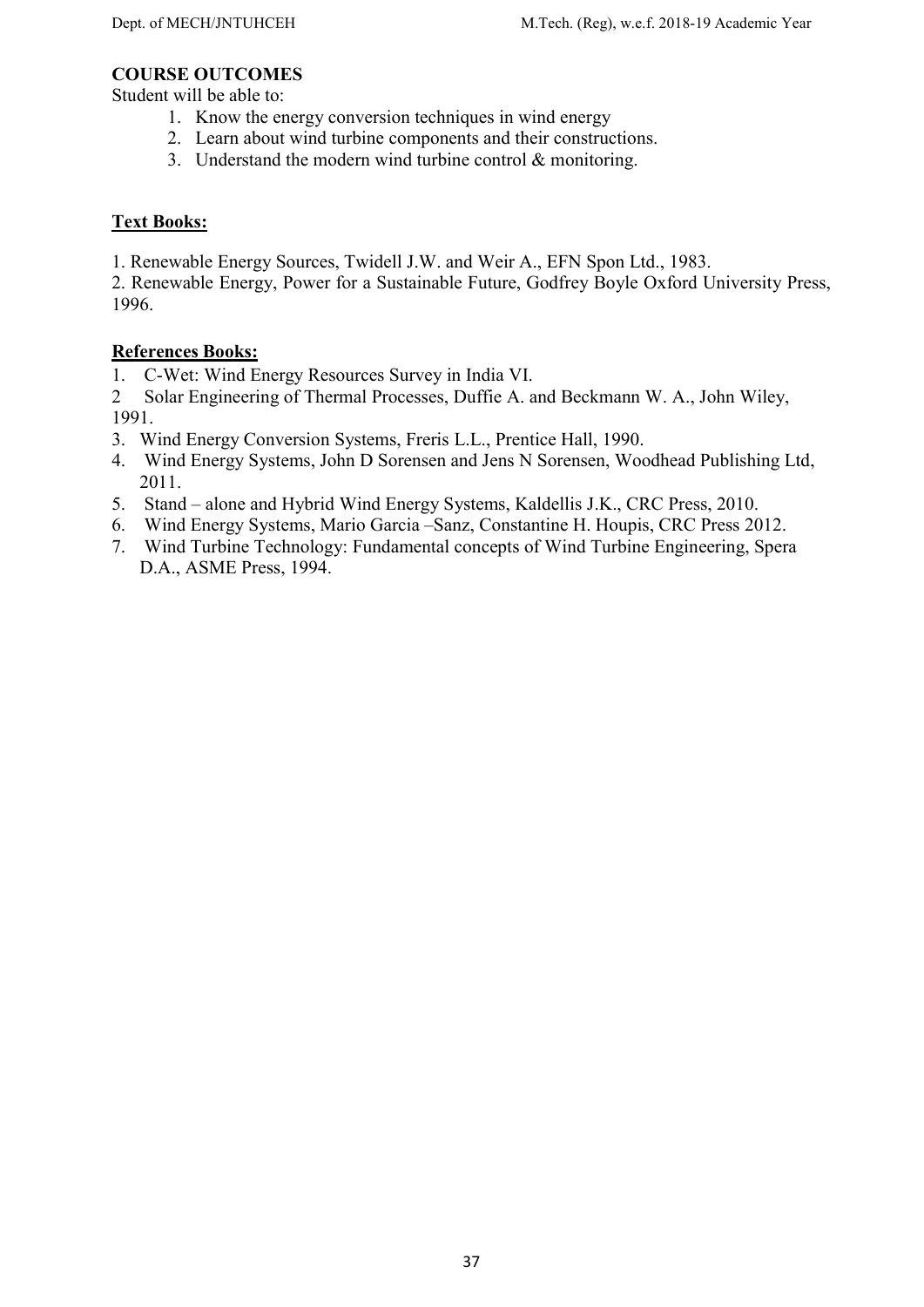3 0 0 3

#### SOLAR THERMAL PROCESSES (Program Elective-IV)

# M.Tech, ES. II-Sem L T P C

#### Teaching scheme Lecture: - 3 h/week

# Course Code 2ES14 Course Name SOLAR THERMAL PROCESSES

#### Course objectives:

- To clarify impression of various solar thermal energy collectors
- To delineate the other applications and the devices used to collect solar energy
- To summarize the basic economics of solar energy collection system

### LECTURE WITH BREAKUP

#### Unit1:

Solar Collectors: Flat plate - Evacuated tube – Concentrated - Pool and Air collectors Construction – Function - Suitability – Comparison - Storage Tank - Solar Fluids

#### Unit 2:

Solar Water Heating Systems: Integral Collector Storage System - Thermosyphon System - Open Loop, Drain Down, Drain Back, Antifreeze Systems - Refrigerant Solar Water Heaters - Solar Heated Pools - Solar Heated Hot Tubs and Spas.

#### Unit 3:

Solar Space Conditioning Systems: Liquid Type Solar Heating System With / Without Storage - Heat Storage Configurations - Heat Delivery Methods - Air-Type Solar Heating Systems - Solar Refrigeration and Air Conditioning.

#### Unit 4:

Other Solar Applications: Solar Cooking – Distillation - Desalination - Solar Ponds – Solar Passive Architecture – Solar Drying – Solar Chimney.

#### Unit 5:

Solar Economics : Application of economic methods to analyze the feasibility of solar systems to decide project / policy alternatives - Net energy analysis - and cost requirements for active and passive heating and cooling - for electric power generation - and for industrial process-heating.

#### COURSE OUTCOMES

- 1. The impression of various solar thermal energy collectors were clarified.
- 2. The other applications and the devices used to collect solar energy were incorporated.
- 3. The basic economics of solar energy collection system was understood.

#### Text Books:

- 1. Physics and Technology of Solar Energy- Volume I: Solar Thermal Applications, H P Garg, M Dayal, G Furlan,Springer, 2007.
- 2. Solar Energy: Principles Of Thermal Collection And Storage, Sukhatme and Nayak, " Tata McGraw.Hill, 2008.
- 3. Solar Water Heating, Bob Ramlow & Benjamin Nusz, New Society Publishing, 2006.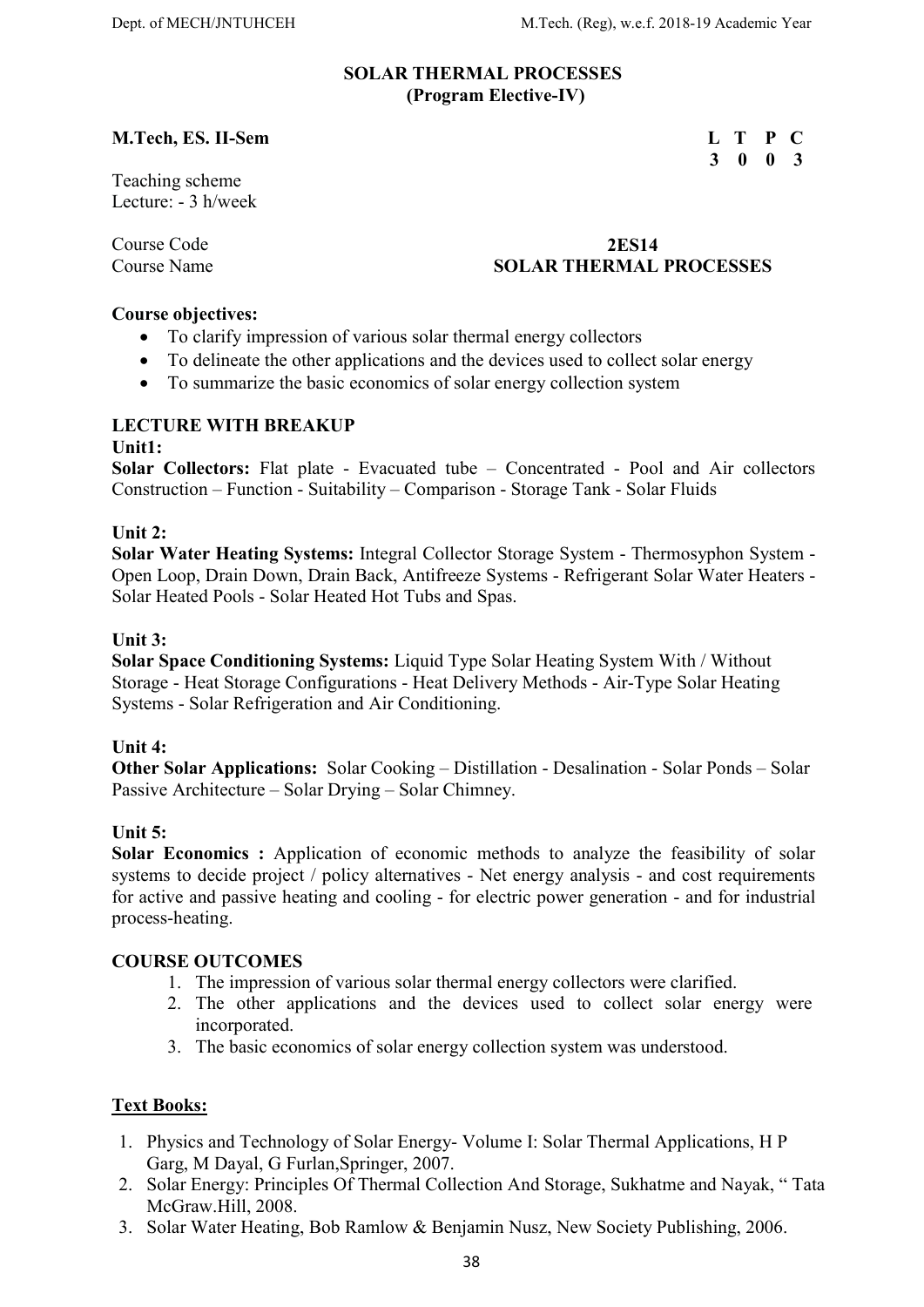- 1. Solar Thermal Energy, John Canivan,Sunny Future Press 2003.
- 2. "Concentrated Solar Thermal Energy, Charles Christopher Newton, Published by VDM Verlag, 2008.
- 3. Solar Thermal Energy Storage, H.P.Garg, S.C.Mullick, A.K.Bhargava, D.Reidal, Springer, 2005.
- 4. Solar Energy Houses: Strategies, Technologies Examples, Anne Grete Hestnes, Robert Hastings, Bjarne Saxhof, Earthscan Publications, 2003.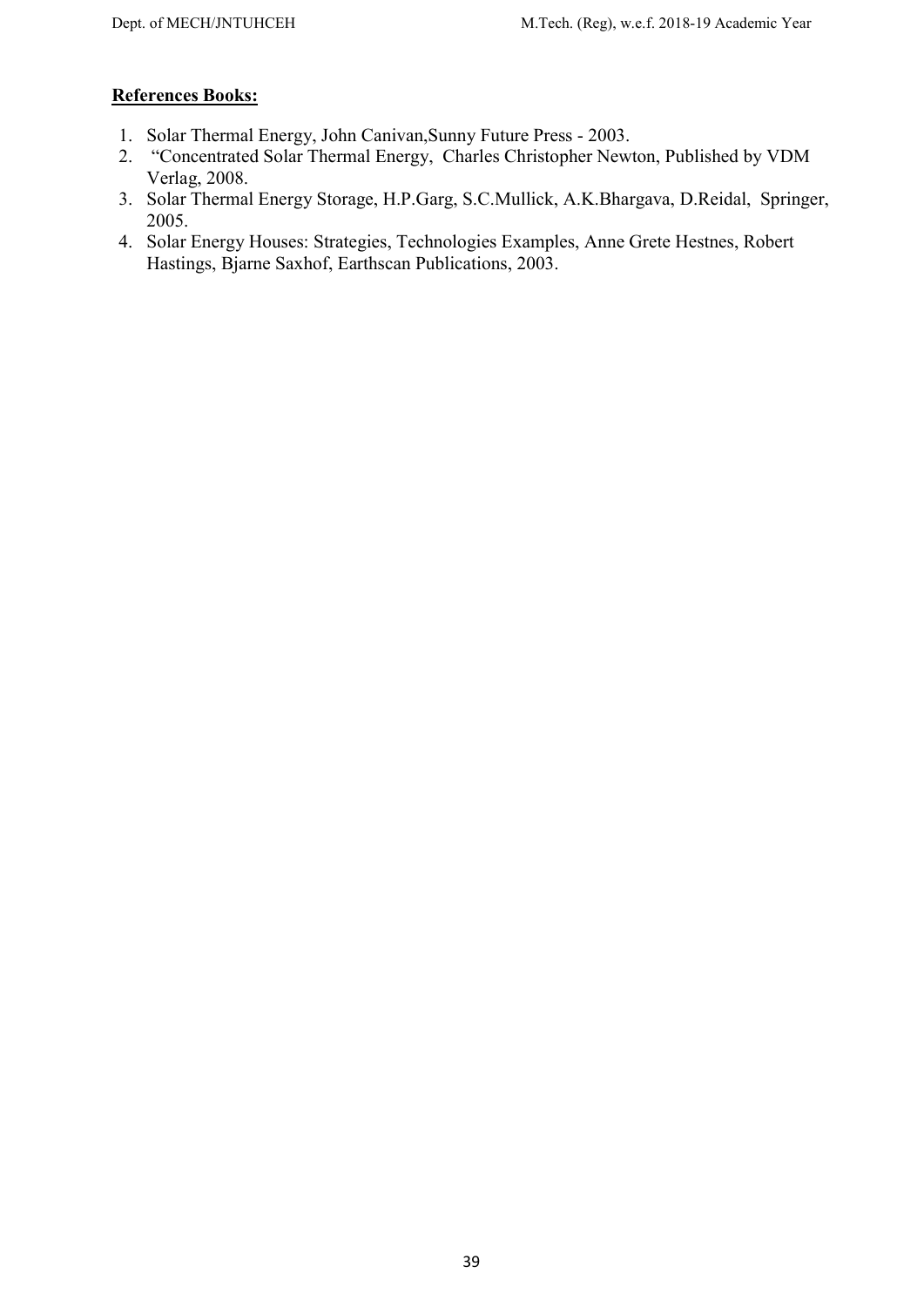2 0 0 0

#### VALUE EDUCATION (Audit Course)

# M.Tech, ES. II-Sem L T P C

Teaching scheme Lecture: - 3 h/week

#### Course Code 2A113 Course Name VALUE EDUCATION

### Course objectives:

Students will be able to

- Understand value of education and self- development
- Imbibe good values in students
- 3. Let the should know about the importance of character

# LECTURE WITH BREAKUP

Unit 1: Values and self-development –Social values and individual attitudes. Work ethics, Indian vision of humanism. Moral and non- moral valuation. Standards and principles. Value judgements

Unit 2: Importance of cultivation of values. Sense of duty. Devotion, Self-reliance. Confidence, Concentration. Truthfulness, Cleanliness. Honesty, Humanity. Power of faith, National Unity. Patriotism. Love for nature Discipline

 Thinking. Free from anger, Dignity of labour. Universal brotherhood and religious tolerance. True friendship. Happiness Vs suffering, love for truth. Aware of self-destructive habits. Association and Cooperation. Doing best for saving nature

Unit 4: Character and Competence –Holy books vs Blind faith.

Self-management and Good health. Science of reincarnation.

 Equality, Nonviolence, Humility, Role of Women. All religions and same message. Mind your Mind, Self-control. Honesty, Studying effectively

# COURSE OUTCOMES

Students will be able to

- 1. Knowledge of self-development.
- 2. Learn the importance of Human values.
- 3. Developing the overall person.

#### Text Books:-

1. Values and Ethics for organizations Theory and practice, Chakroborty, S.K. Oxford University Press, New Delhi.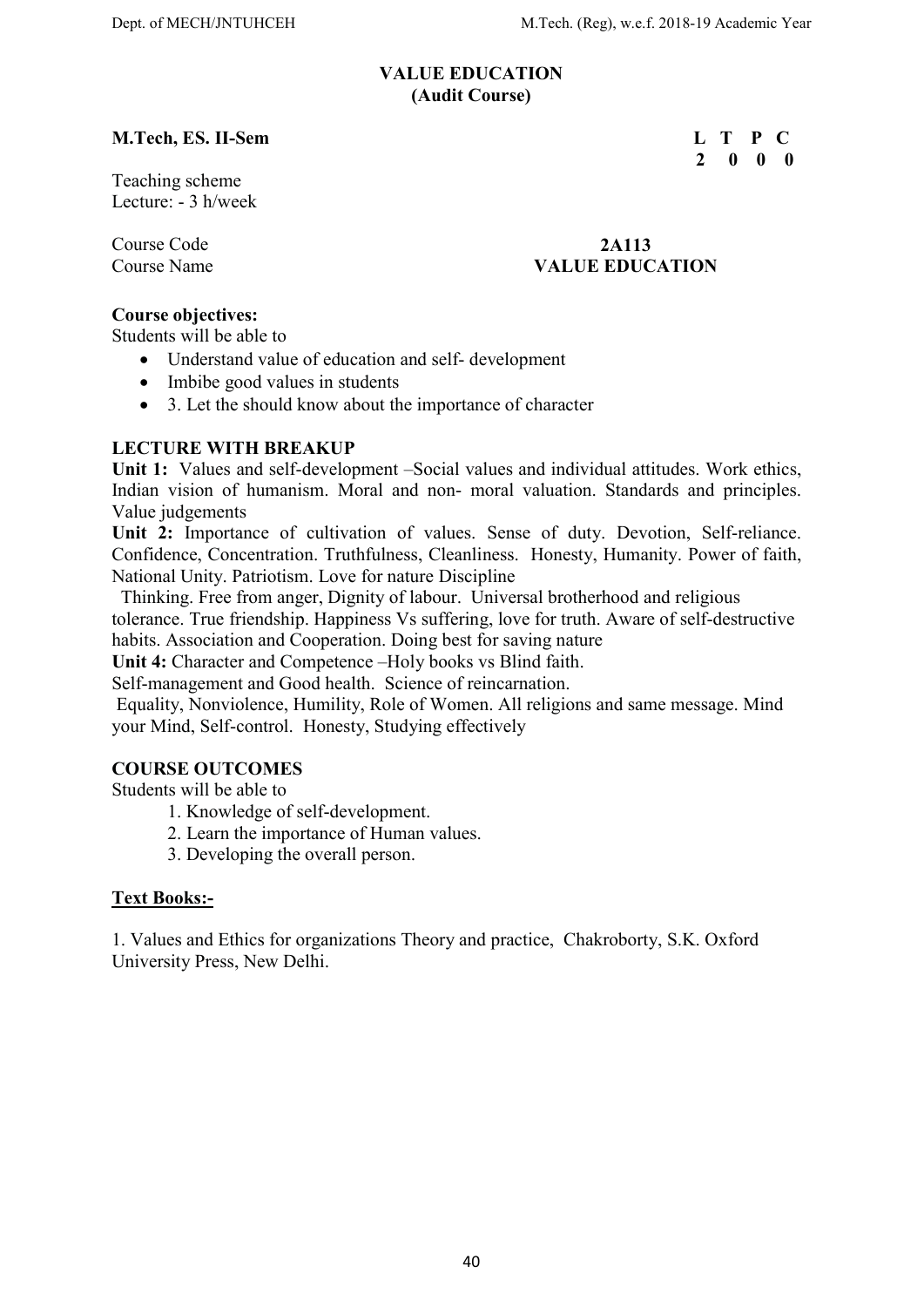# ENERGY CONVERSION LAB

#### M.Tech, ES. II-Sem L T P C

# $0 \t 0 \t 4 \t 2$

Teaching scheme Lecture: - 3 h/week

#### Course Code 2ES07 Course Name ENERGY CONVERSION LABORATORY

#### Course objective:

To have knowledge of energy conversion principles from one to another.

### LECTURE WITH BREAKUP

Study of:

- 1. Measurement of temperature using Infrared Thermometers
- 2. Measurement of illumination using Lux meter
- 3. Exhaust gas analysis using gas analyzer

#### Experiments:

- 1. Conversion Efficiency of Light energy to Chemical form in Fuel Cell.
- 2. Conversion of Chemical Energy to electricity generation in Fuel cell.
- 3. Conversion of light form to electrical energy in Solar Simulator.
- 4. Conversion efficiency of electrical energy to heat by Forced Convection.
- 5. Conversion efficiency of electrical energy to heat by Free Convection in liquids.
- 6. Influence of different radiation filters on solar cell output.
- 7. Determination of LUX intensity for various LED lights.
- 8. Performance Comparison of different solar cells.
- 9. Conversion Efficiency of P.V. Indoor lighting system.
- 10. P.V. System sizing exercise.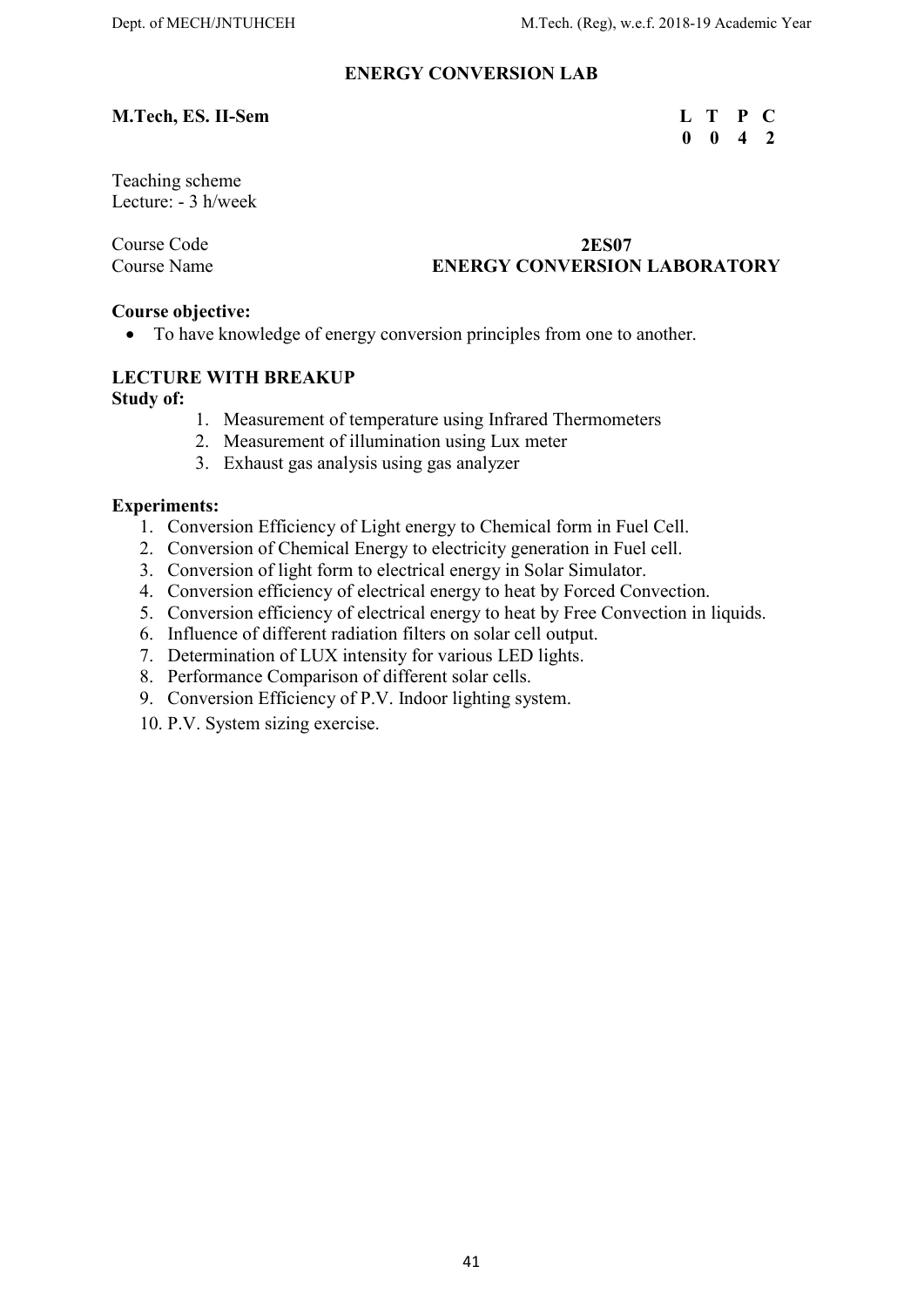#### COMPUTER SIMULATION LAB

# M.Tech, ES. II-Sem L T P C

0 0 4 2

Teaching scheme Lecture: - 3 h/week

### Course Code 2ES08 Course Name COMPUER SIMULATION LABORATORY

Course objective

#### LECTURE WITH BREAKUP

#### WRITING PROGRAMS AND DEMONSTRATION

1. Declination of earth - hour angle - day length - local apparent time.

2. Monthly average - hourly global and diffuse radiation on a horizontal surface and tilted surfaces.

3. Power generation from a wind turbine - Variation of wind velocity and power with altitude.

4. Solution of ordinary differential eqations- $4<sup>th</sup>$  order R K Method.

5. Solution of one-dimensional steady state heat conduction equation.

6. Solution of two-dimensional steady state PDE.

7. Solution of one-dimensional transient PDE.

# FINITE ELEMENT ANALYSIS

8. Two-dimensional heat conduction

9. One dimensional transient heat conduction

10. Transient analysis of a casting process CFD ANALYSIS

11. Flow through a pipe bend

12. Flow through a nozzle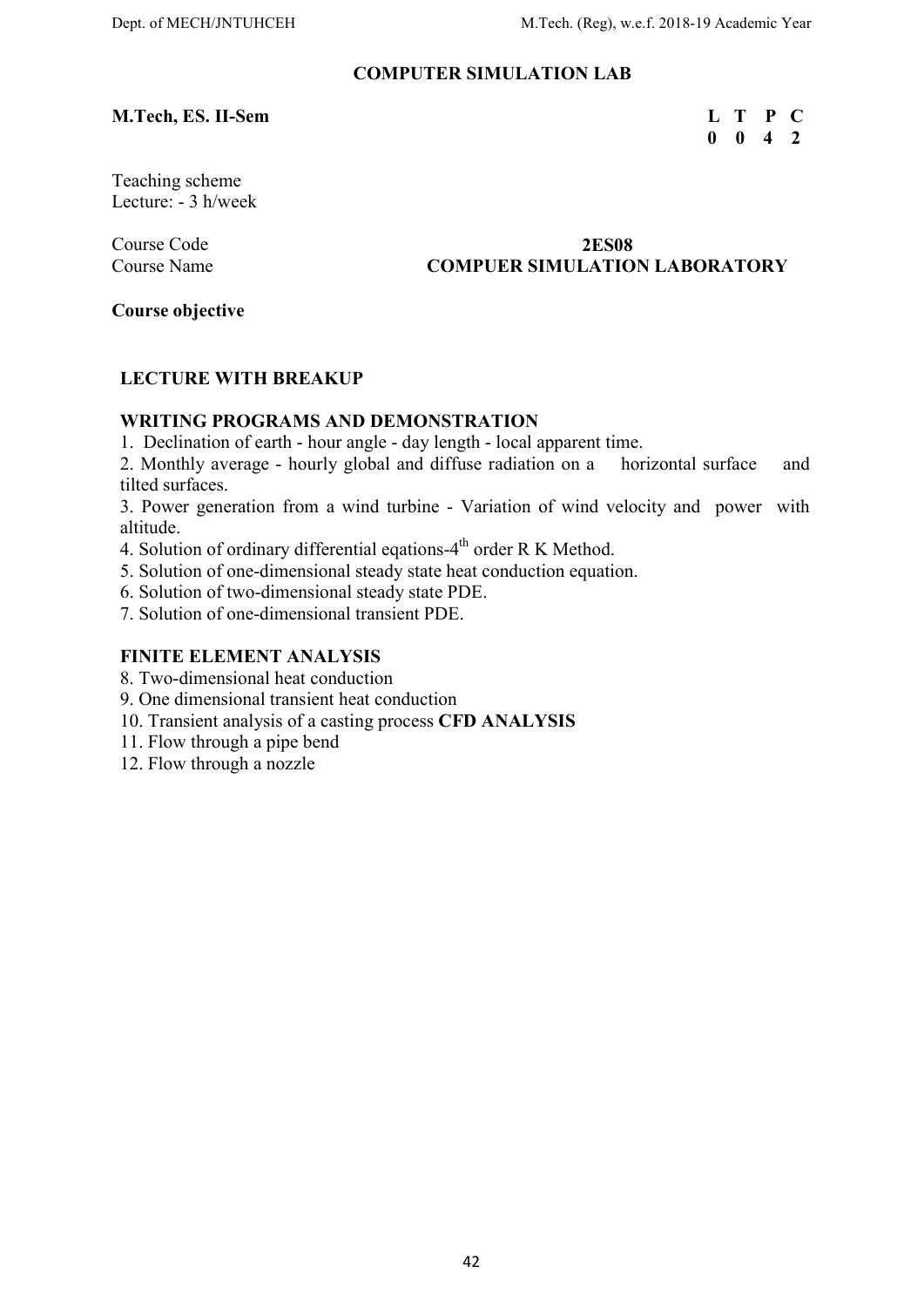# MINI PROJECT WITH SEMINAR

# M.Tech, ES. II-Sem

| <b>M.Tech, ES. II-Sem</b> | L T P C |  |  |
|---------------------------|---------|--|--|
|                           | 2 0 0 2 |  |  |

Teaching scheme Lecture: - 3 h/week Course Code 2ES09 Course Name MINI PROJECT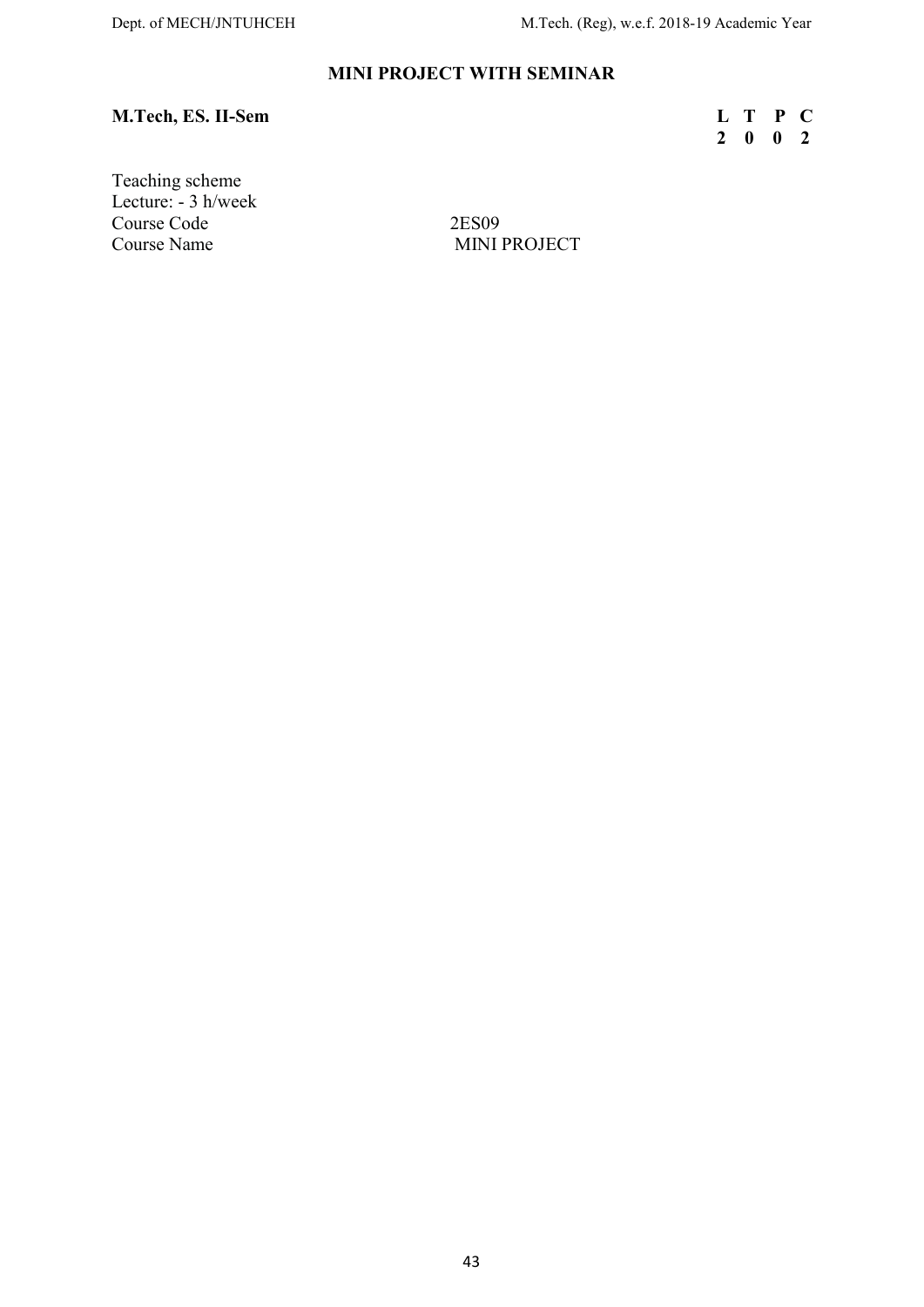3 0 0 3

#### SMART GRID TECHNOLOGIES (Program Elective - V)

#### M.Tech, ES. III-Sem L T P C

Teaching scheme Lecture: - 3 h/week

#### Course Code 3ES15 Course Name SMART GRID TECHNOLOGIES

#### Course objectives:

- To understand concept of smart grid and its developments.
- To understand smart grid technologies and application of smart grid concept in hybrid electric vehicles etc.
- To have Knowledge on smart substations, feeder automation and application for monitoring and protection.
- To have knowledge on micro grids and distributed energy systems.
- To know power quality aspects in smart grid.

# LECTURE WITH BREAKUP

### Unit 1:

Introduction to Smart Grid: Evolution of electric grid - Concept of smart grid - Definitions – Need of smart grid - Functions of smart grid – Opportunities & barrier of smart grid - Difference between conventional & smart grid - Concept of resilient & self-healing grid present development & international policies on smart grid – case study of smart grid.

# Unit 2:

Smart Grid Technologies-I: Introduction to smart meters- Real time prizing – Smart appliances - Automatic Meter Reading (AMR)- Outage Management Systems (OMS)- Plug In Hybrid Electric Vehicles(PHEV)-Vehicle to grid- Smart sensors- Home & building automation.

# Unit 3:

Smart Grid Technologies-II: Smart Substations – Substation automation – Feeder automation – Intelligent Electronic Devices (IED) & their application for monitoring  $\&$ protection – Smart storage like battery – SMES - Pumped hydro – Compressed air energy storage – Wide Area Measurement System (WAMS) - Phasor Measurement Unit (PMU).

# Unit 4:

Micro grids and Distributed Energy Resources: Concept of micro grid- Need & applications of micro grid- Formation of micro grid- Issues of interconnection – Protection & control of micro grid- Plastic & organic solar cells- Thin film solar cells – Variable speed wind generators- Fuel cells- Micro turbines- Captive power plants- Integration of renewable energy sources-Concepts of Islanding.

#### Unit 5:

Information and Communication Technology for Smart Grid: Advanced Metering Infrastructure (AMI) - Home Area Network (HAN) - Neighbourhood Area Network (NAN) - Wide Area Network (WAN).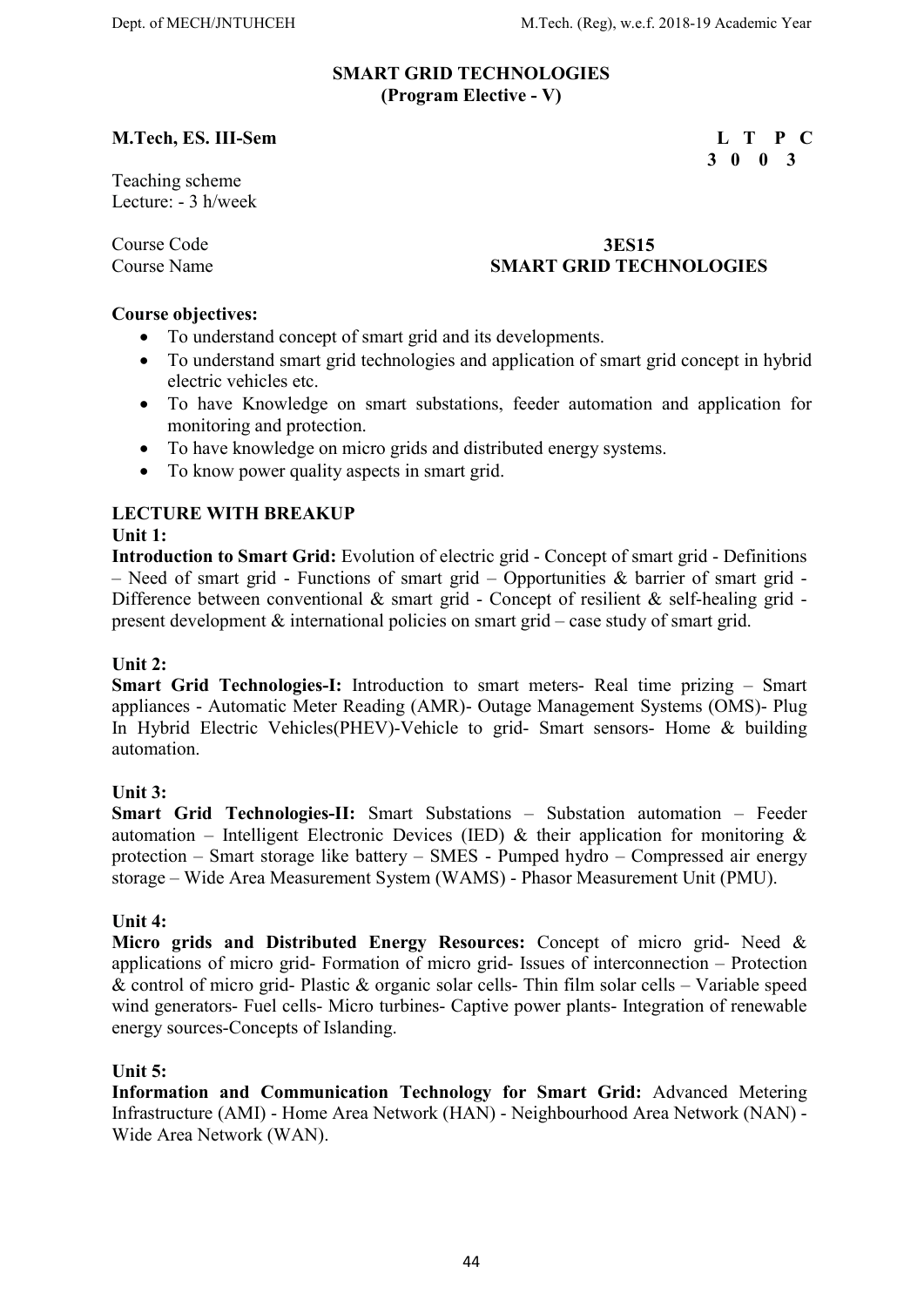# COURSE OUTCOMES

Student can:

- 1. Understand smart grids and analyze grid policies and development in smart grids.
- 2. Develop concepts of smart grid technologies in hybrid electrical vehicles etc.
- 3. Understand smart substation, feeder automation, GIS etc.
- 4. Analyze micro grids and distributed generation systems.
- 5. Analyze the effect of power quality in smart grid and to understand latest developments in ICT for smart grid.

# Text Books:

- 1. Integration of Green and Renewable Energy in Electric Power Systems, Ali Keyhani, Mohammad N. Marwail, Min Dai Wiley.
- 2. The Smart Grid: Enabling Energy Efficiency and Demand Response, Clark W. Gellings, CRC Press.
- 3. Smart Grid: Technology and Applications, Janaka Ekanayake, Nick Jenkins, Kithsiri Liyanage, Jianzhong Wu, Akihiko Yokoyama, Wiley.
- 4. Smart Grids, Jean Clude Sabonnadiere, Nouredine Hadjsaid, Wiley Blackwell.
- 5. Smart Power : Climate Changes the Smart Grid, and the Future of Electric Utilities, Peter S. Fox Penner, Island Press; 1 edition 8 Jun 2010.
- 6. Microgrids and Active Distribution Networks, S. Chowdhury, S.P. Chowdhury, P. Crossley, Institution of Engineering and Technology, 30 Jun 2009.
- 7. Smart Grids (Power Engineering), Smart Borlase, CRC Press.

- 1. The Advanced Smart Grid: Edge Power Driving Sustainability: 1, Andres Carvallo, John Cooper, Artech House Publisher July 2011.
- 2. Control and Automation of Electric power Distribution Systems (Power Engineering), James Northcote, Green, Robert G. Wilson CRC Press.
- 3. Substation Automation (Power Electronics and Power Systems), MladenKezunovic, Mark G.Adamiak, Alexander P. Apostolov, Jeffrey George Gilbert Springer.
- 4. Electrcial Power System Quality, R.C.Durgan, Mark F. McGranghan, Surya Santoso, H. Wayne Beaty, 2<sup>nd</sup> Edition, McGraw Hill Publication.
- 5. Communication and Networking in Smart Grids, Yang Xiao, CRC Press.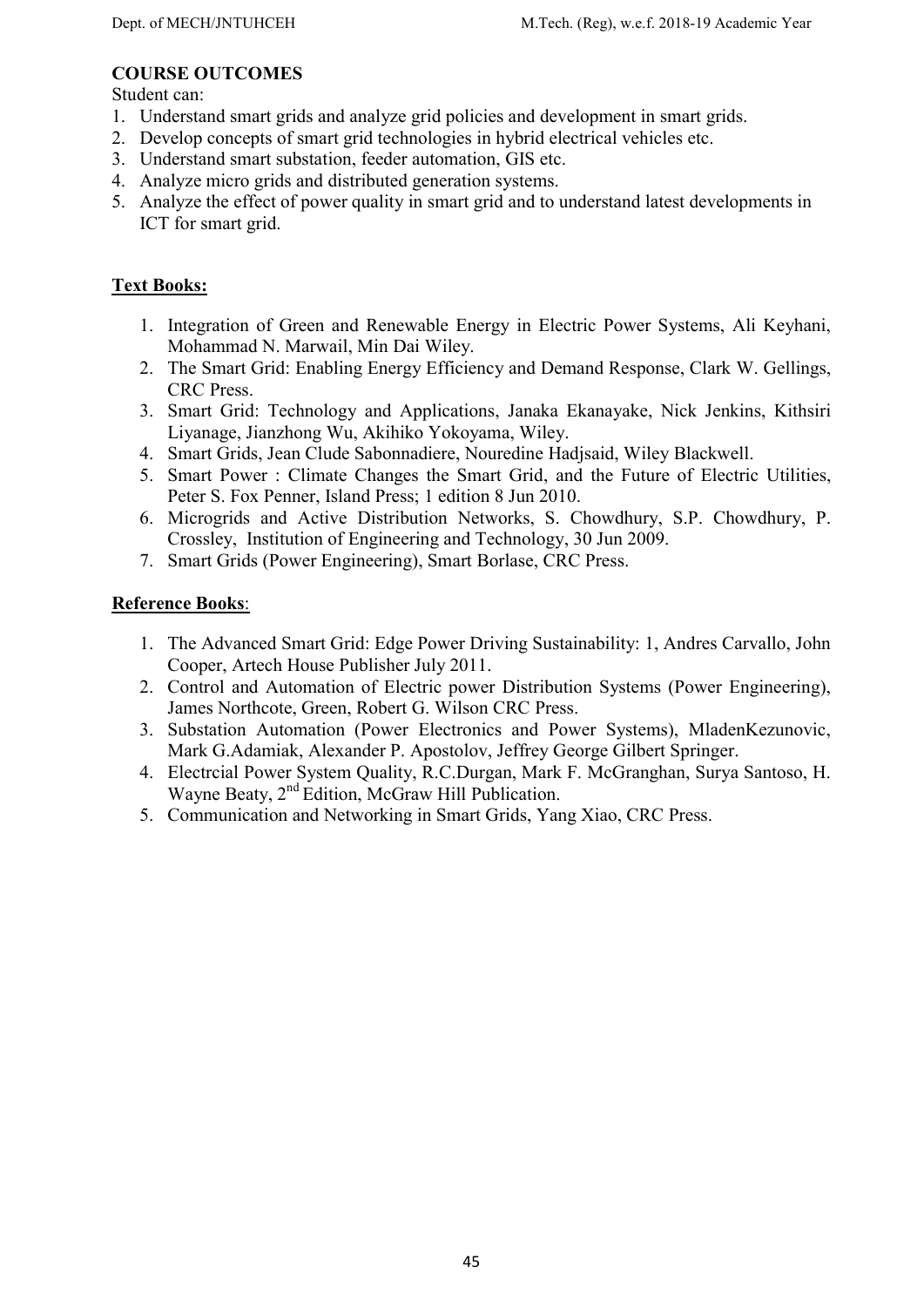#### ENERGY STORAGE SYSTEMS (Program Elective-V)

#### M.Tech, ES. III-Sem L T P C

# 3 0 0 3

Teaching scheme Lecture: - 3 h/week

# Course Code 3ES15<br>
Course Name **3ES15**<br>
ENERGY STORAG **ENERGY STORAGE SYSTEMS**

Course objectives:

- To understand the concept of understand / analyse the various types of energy storage.
- To study the various applications of energy storage systems

#### LECTURE WITH BREAKUP

#### Unit 1:

Necessity of Energy Storage: Types of energy storage – comparison of energy storage technologies – Applications.

#### Unit 2:

Thermal Storage: Types - Modelling of thermal storage units - Simple water and rock bed storage.

#### Unit 3:

System Pressurized Water Storage System: Modelling of phase change storage system - Simple units - Packed bed storage units - Modelling using porous medium approach - Use of Transys.

#### Unit 4:

Fundamental Concepts of Batteries: Measuring of battery performance - Charging and discharging of a battery - Storage density - Energy density - Safety issues - Types of batteries - Lead Acid, Nickel, Cadmium, Zinc Manganese dioxide and modern batteries for example (i) Zinc-Air (ii) Nickel Hydride (iii) Lithium Battery.

#### Unit 5:

 Hybrid Storage Devices: Flywheel - Super capacitors - Principles & Methods – Applications - Compressed air Energy storage - Concept of Hybrid Storage - Applications.

#### COURSE OUTCOMES

Students will be

1. Able to analyse various types of energy storage devices and perform the selection based on techno economic view point.

#### Text Books:

- 1. Solar Energy Principles of thermal collection and storage, S. P Sukhatme & J. K. Naik. Tata Mc Graw Hill.
- 2. Thermal Energy Storage Systems and Applications, Ibrahim Dincer and Mark A. Rosen, John Wiley & Sons 2002.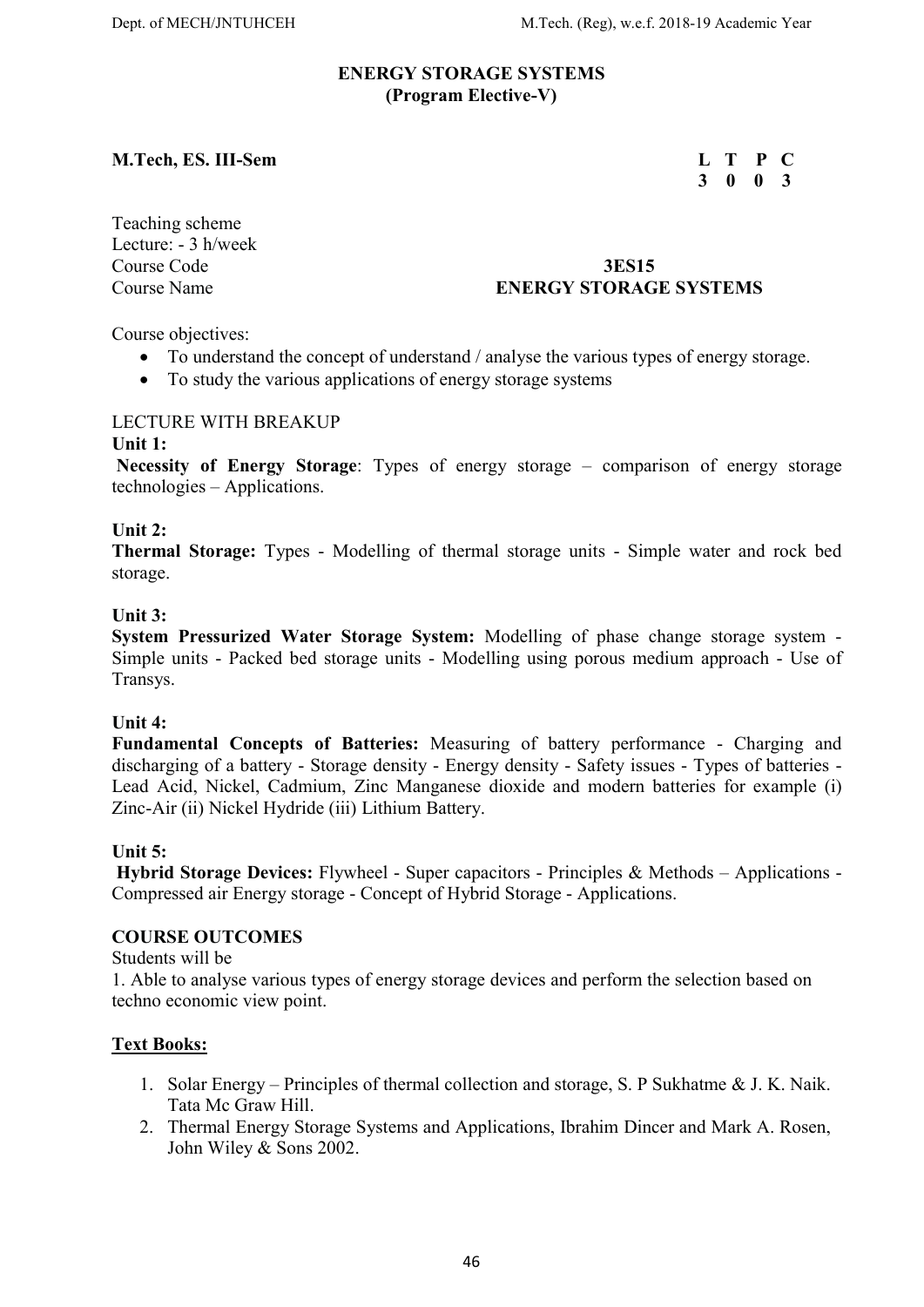- 1. Solar Engg. Thermal Procession, Buffa & Buckman
- 2. Non Conventional Energy Sources, G.D. Rai
- 3. Engg. Technology, S. Rao & D.B Parulkar
- 4. Electrochemical technologies for energy storage and conversion, Ru-shiliu, Leizhang, Xueliang sun, Wiley publications, 2012
- 5. Fuel Cells Principles and Applications, Viswanathan, B and M Aulice Scibioh, Universities Press (2006).
- 6. Hydrogen and Fuel Cells: A Comprehensive Guide, Rebecca L. and Busby, Penn Well
- 7. Corporation, Oklahoma (2005).
- 8. Hydrogen and Fuel Cells: Emerging Technologies and Applications, Bent Sorensen (Sorensen), Elsevier, UK (2005).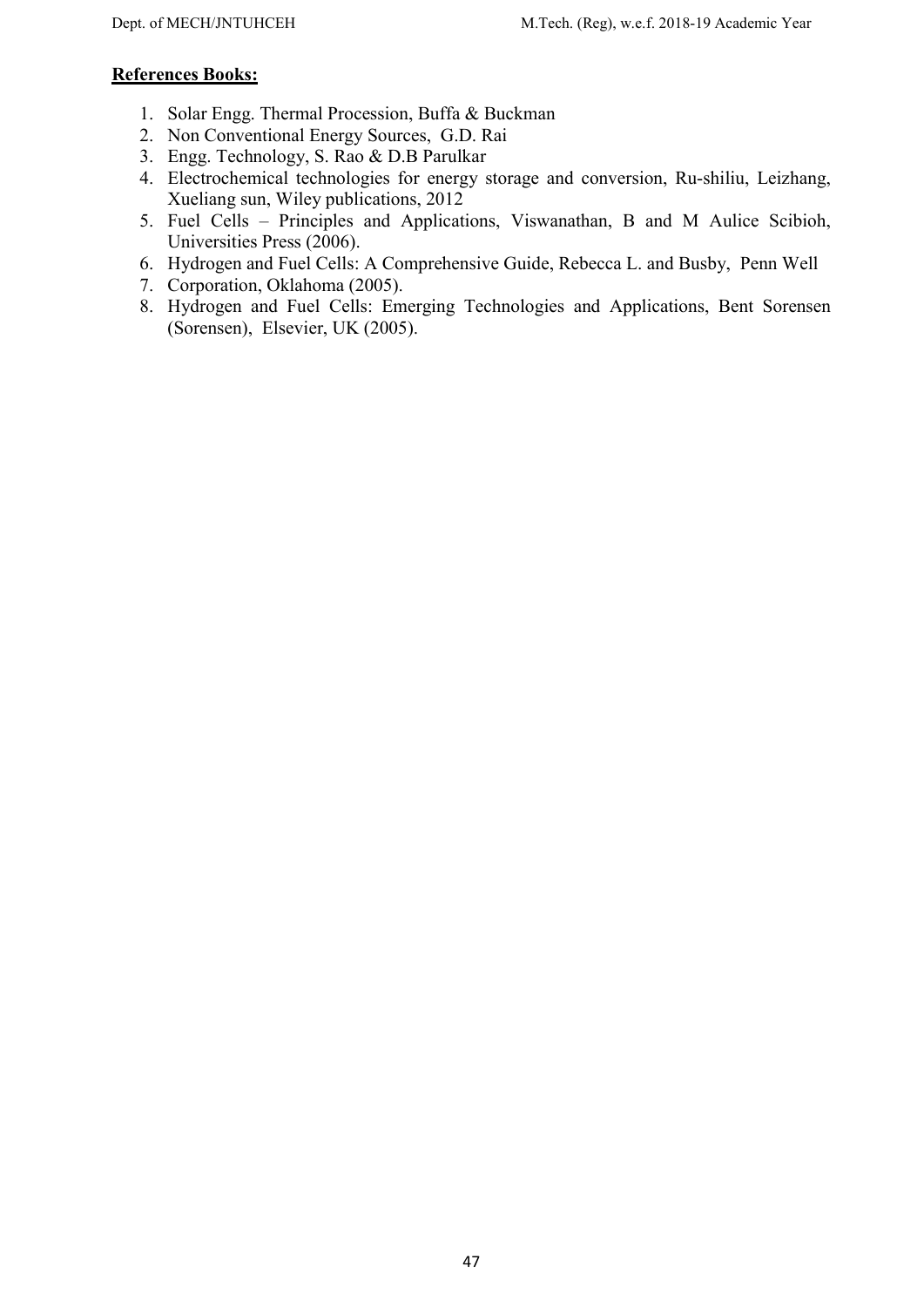#### HYDROGEN AND FUEL CELLS (Program Elective-V)

#### M.Tech, ES. III-Sem

| M.Tech, ES. III-Sem | L T P C |  |  |
|---------------------|---------|--|--|
|                     | 3 0 0 3 |  |  |

Teaching scheme Lecture: - 3 h/week

# Course Code 3ES15 Course Name **HYDROGEN AND FUEL CELLS**

### Course objective:

To introduce to emerging technologies like production and storage of Hydrogen

#### LECTURE WITH BREAKUP Unit1:

 Hydrogen Energy Economy: Hydrogen Energy Economy – Conception, Present status and a vision – Applications of Hydrogen - Transport application-cars, light trucks, buses - Stationary and Portable-Electronic gadgets.

### Unit 2:

Hydrogen and Production Techniques: Hydrogen – Physical and chemical properties, salient characteristics - Production of hydrogen – Steam reforming – Water electrolysis – Gasification and woody biomass conversion – Biological hydrogen production – Photo dissociation – Direct thermal or catalytic splitting of water.

#### Unit 3:

Hydrogen Storage & Transport: Hydrogen storage options – Compressed gas – Liquid hydrogen – Hydride – Chemical Storage – Comparisons - Transport of Hydrogen - Pipelines, gaseous, liquid and compound materials.

#### Unit 4:

Fuel Cells: History – Principle - Working - Thermodynamics and kinetics of fuel cell process – Types of fuel cells – AFC, PAFC, SOFC, MCFC, DMFC, PEMFC – Relative merits and demerits - Performance evaluation of fuel cell – Comparison of battery Vs fuel cell – Flow Battery.

#### Unit 5:

Application Of Fuel Cell: Fuel cell usage for domestic power systems - Large scale power generation – Automobile - Space - Environmental analysis of usage of Hydrogen in Fuel cell - Future trends in fuel cells.

#### COURSE OUTCOME

#### Students gets

1. Exposure to different fuel cells in particularly Hydrogen fuel cells

#### Text Books:

1. Hydrogen and Fuel Cells: A Comprehensive Guide, Rebecca L. and Busby, Penn Well Corporation, Oklahoma (2005).

2. Fuel Cells – Principles and Applications, Viswanathan, B and M Aulice Scibioh, Universities Press (2006).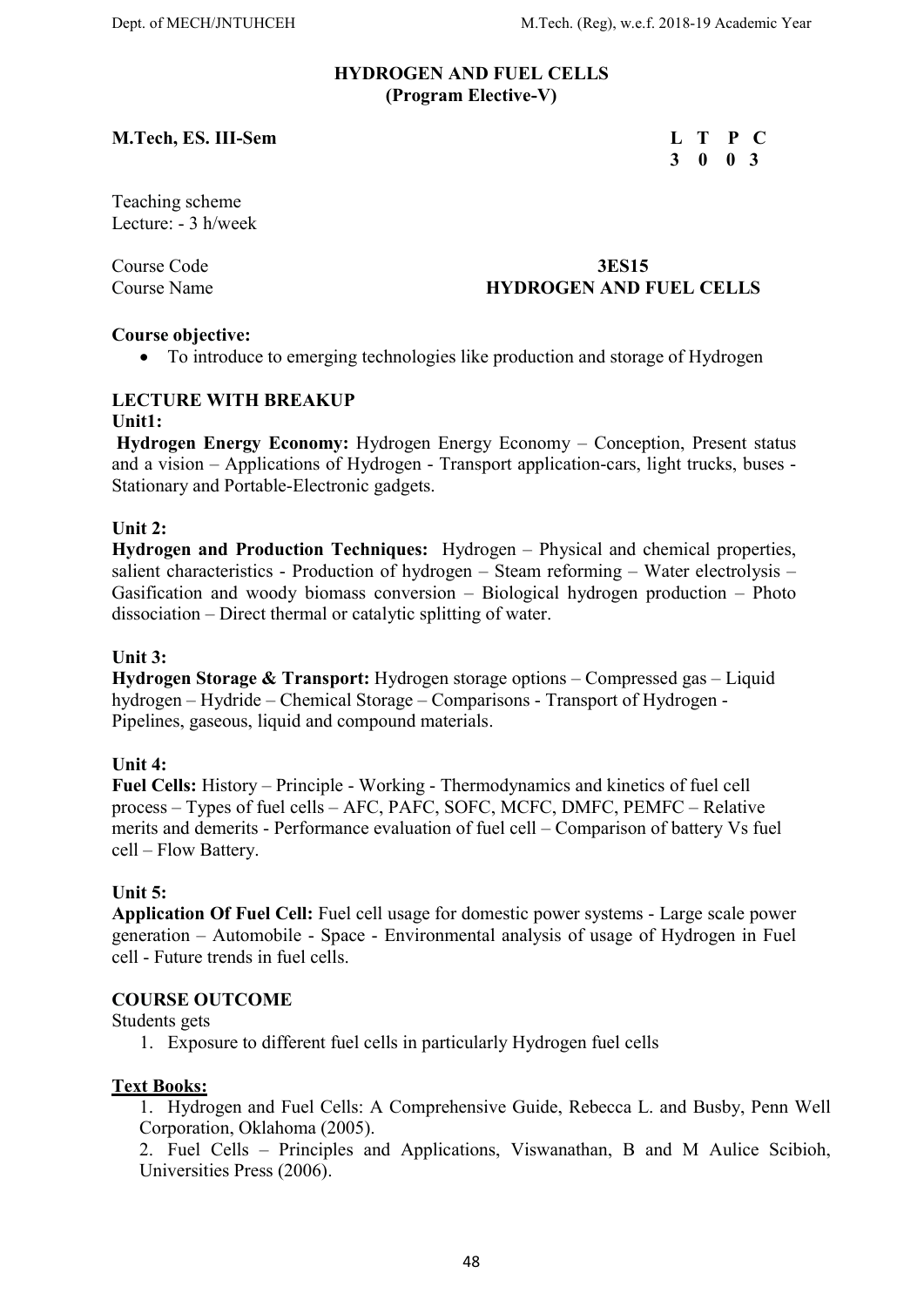- 1. Hydrogen and Fuel Cells: A Comprehensive Guide, Rebecca L. and Busby, Penn Well Corporation, Oklahoma (2005) .
- 2. Hydrogen and Fuel Cells: Emerging Technologies and Applications, Bent Sorensen (Sørensen), Elsevier, UK (2005) .
- 3. Fuel Cell and Their Applications, Kordesch, K and G.Simader, Wiley-Vch, Germany (1996).
- 4. Fuel Cells: Theory and Application, Hart, A.B and G.J.Womack, Prentice Hall, NewYork Ltd., London (1989).
- 5. The Hydrogen Economy, Jeremy Rifkin, Penguin Group, USA (2002).
- 6. Fuel Cells Principles and Applications, Viswanathan, B and M Aulice Scibioh, Universities Press (2006).